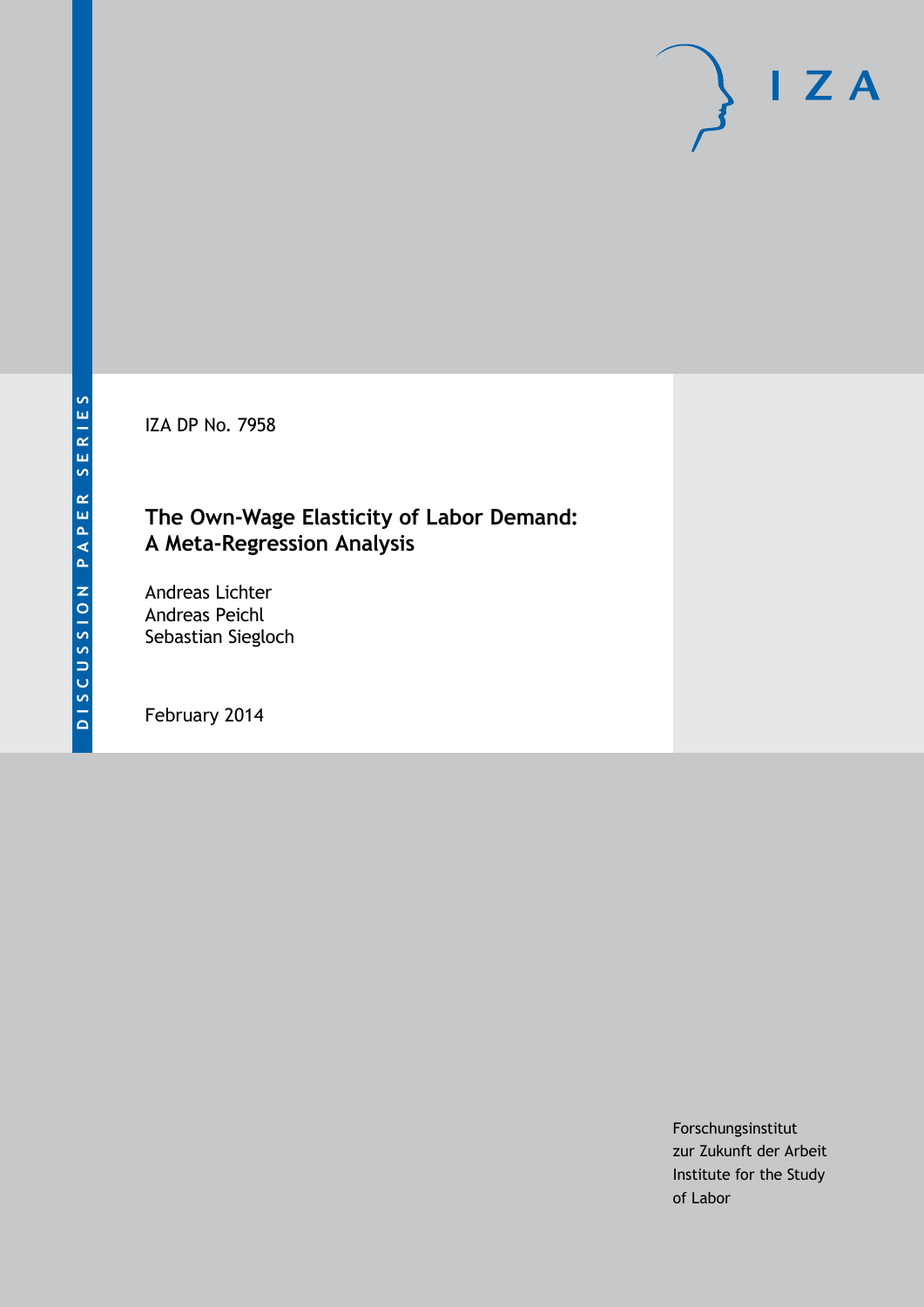# **The Own-Wage Elasticity of Labor Demand: A Meta-Regression Analysis**

## **Andreas Lichter**

*IZA and University of Cologne*

### **Andreas Peichl**

*ZEW, University of Mannheim, IZA, ISER and CESifo*

### **Sebastian Siegloch**

*IZA and ZEW*

Discussion Paper No. 7958 February 2014

IZA

P.O. Box 7240 53072 Bonn Germany

Phone: +49-228-3894-0 Fax: +49-228-3894-180 E-mail: [iza@iza.org](mailto:iza@iza.org)

Any opinions expressed here are those of the author(s) and not those of IZA. Research published in this series may include views on policy, but the institute itself takes no institutional policy positions. The IZA research network is committed to the IZA Guiding Principles of Research Integrity.

The Institute for the Study of Labor (IZA) in Bonn is a local and virtual international research center and a place of communication between science, politics and business. IZA is an independent nonprofit organization supported by Deutsche Post Foundation. The center is associated with the University of Bonn and offers a stimulating research environment through its international network, workshops and conferences, data service, project support, research visits and doctoral program. IZA engages in (i) original and internationally competitive research in all fields of labor economics, (ii) development of policy concepts, and (iii) dissemination of research results and concepts to the interested public.

<span id="page-1-0"></span>IZA Discussion Papers often represent preliminary work and are circulated to encourage discussion. Citation of such a paper should account for its provisional character. A revised version may be available directly from the author.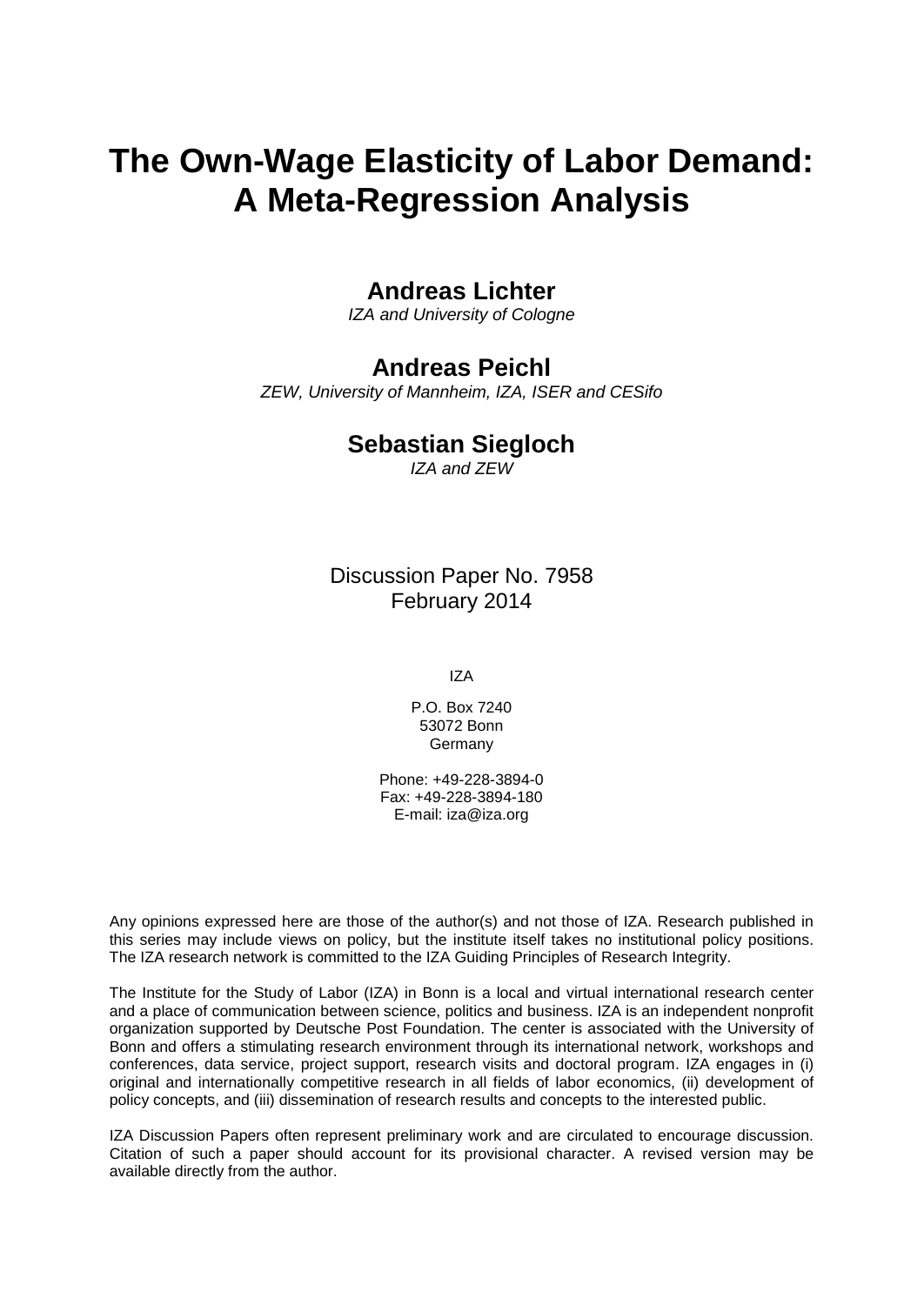IZA Discussion Paper No. 7958 February 2014

## **ABSTRACT**

## **The Own-Wage Elasticity of Labor Demand: A Meta-Regression Analysis[\\*](#page-1-0)**

Firms' labor demand responses to wage changes are of key interest in empirical research and policy analysis. However, despite extensive research, estimates of labor demand elasticities remain subject to considerable heterogeneity. In this paper, we conduct a comprehensive meta-regression analysis to re-assess the empirical literature on labor demand elasticities. Building on 942 elasticity estimates from 105 different studies, we identify sources of variation in the absolute value of this elasticity. Heterogeneity due to the theoretical and empirical specification of the labor demand model, different datasets used or sectors and countries considered explains more than 80% of the variation in the estimates. We further find substantial evidence for the presence of publication selection bias, as estimates of the own-wage elasticity of labor demand are upwardly inflated.

JEL Classification: J23, C10, C83

Keywords: labor demand, wage elasticity, meta-analysis

Corresponding author:

Andreas Peichl **ZEW** L7,1 68161 Mannheim Germany E-mail: [peichl@zew.de](mailto:peichl@zew.de)

We would like to thank David Autor, David Card and Daniel Hamermesh as well as seminar and conference participants in Bonn (IZA) and at the MAER-Net Colloquium 2013 for helpful comments and suggestions on an earlier draft. The authors thank Daniela Geppert for valuable research assistance.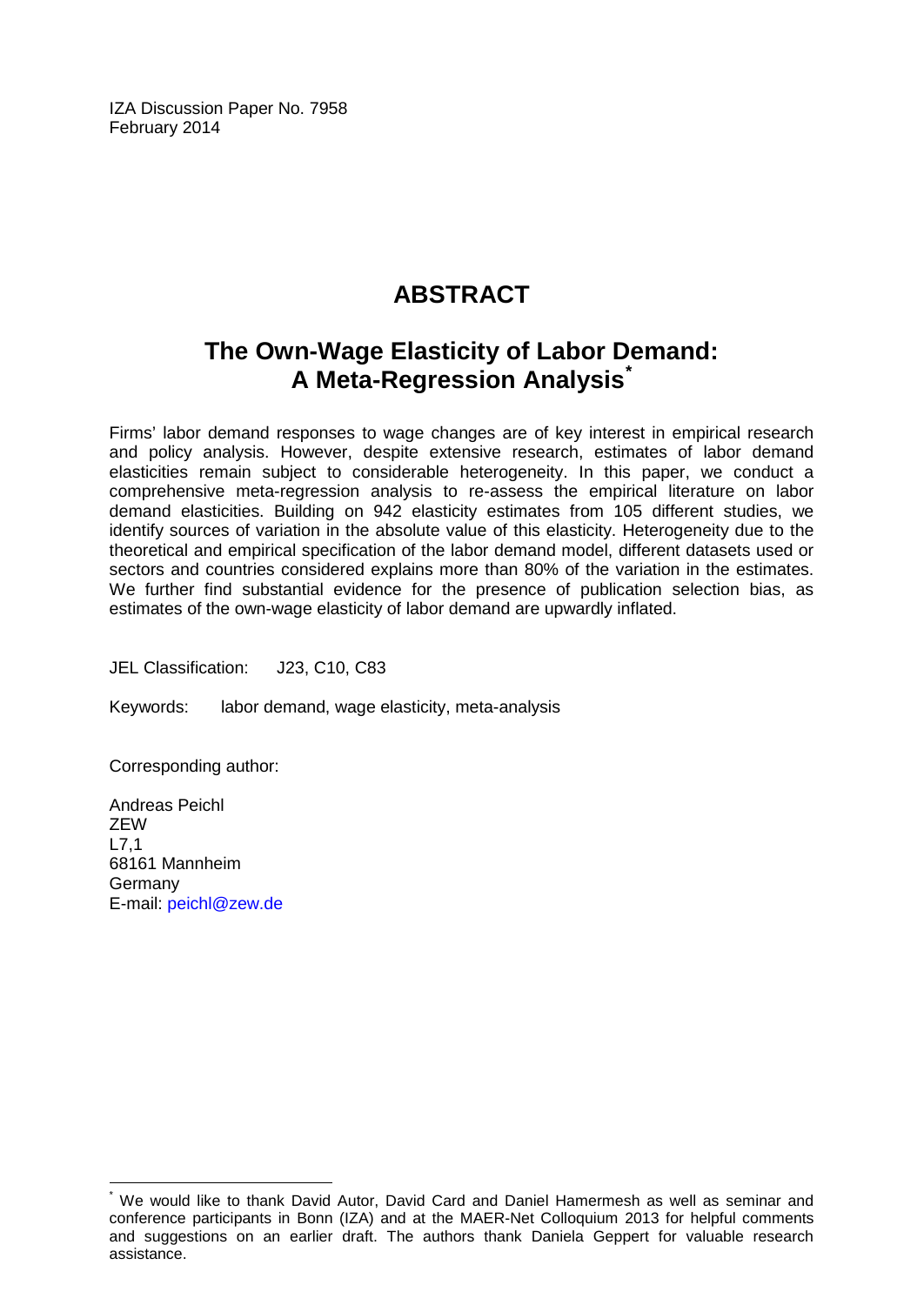## 1 Introduction

The question of how individuals and firms adapt their behavior in response to policy changes is one of the most investigated topics in empirical labor economics. In this context, firms' wage elasticities of labor demand are of key interest as the effectiveness of labor market reforms crucially depends on the firms' labor demand responses to wage changes [\(Hamermesh, 1993\)](#page-26-0). Besides this, own- and cross-wage elasticities of labor demand for differently-skilled labor also serve as key parameters when assessing structural changes in production due to skill-biased technological and organizational change, as well as when evaluating the effectiveness and optimal size of minimum wages.

Furthermore, labor demand elasticities also play a key role in many other fields besides labor economics. Firms' labor demand responses to wage rate changes have gained increasing attention in public finance, with own-wage elasticities of labor demand serving as an important input in optimal tax models of individuals and firms [\(Jacquet et al., 2012;](#page-27-0) [Riedel, 2011\)](#page-29-0), as well as determining the deadweight loss due to taxation. In international economics, the wage elasticity of labor demand serves as an important parameter in theoretical models of international trade [\(Rauch and](#page-29-1) [Trindade, 2003\)](#page-29-1), as well as an indicator when assessing the effects of globalization on the volatility of employment and wages [\(Rodrik, 1997\)](#page-29-2). Moreover, estimates of the wage elasticity of labor demand are used to calibrate macro and computable general equilibrium (CGE) models in various fields – typically using "guestimated" elasticities [\(Boeters and Savard, 2013\)](#page-23-0).

The enormous number of studies devoted to the estimation of firms' labor demand responses to wage changes reflects the importance of this parameter. Despite this, a consensus on the genuine value of this parameter has not yet been achieved. [Fuchs et al.](#page-25-0) [\(1998\)](#page-25-0) find that beliefs about the true value of this elasticity are widely dispersed among labor and public economists. Estimates of the own-wage elasticity of labor demand differ substantially, even for the same country and time period.[1](#page-3-0)

<span id="page-3-0"></span><sup>1</sup>For instance, estimates of the constant-output own-wage elasticity for Germany range from -0.100 [\(Koebel, 2002\)](#page-27-1), over -0.307 [\(Muendler and Becker, 2010\)](#page-28-0) to -0.881 [\(Barba Navaretti et al.,](#page-22-0) [2003\)](#page-22-0).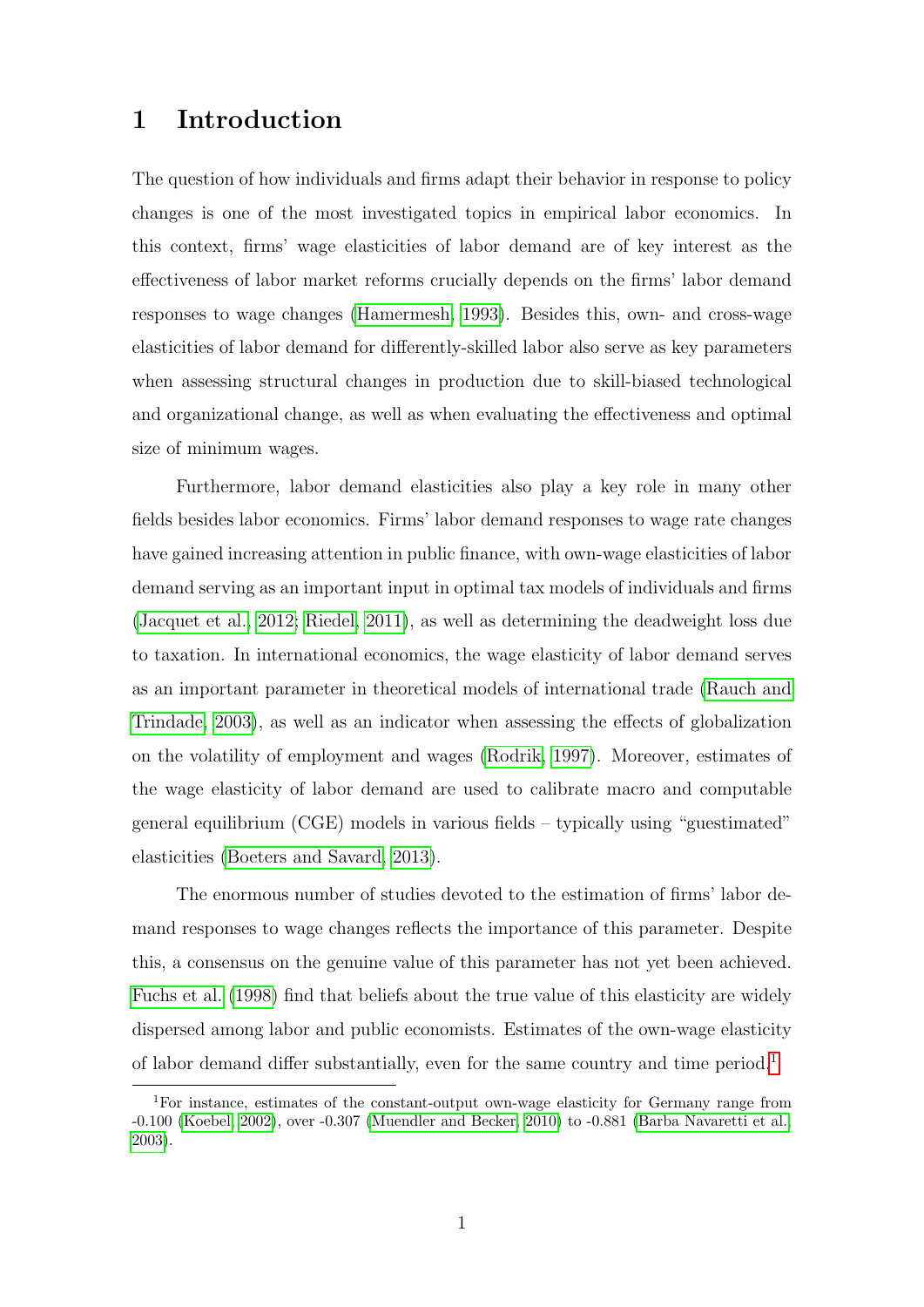In order to narrow down the "true" size of the labor demand elasticity, we thus conduct a comprehensive meta-regression analysis based on 942 elasticity estimates collected from 105 micro-level labor demand studies. This allows us to explicitly analyze sources of heterogeneity in the estimates of the elasticity. In particular, we assess the consistency with respect to the theory (total vs. constant-output elasticities), and the timing (short- vs. intermediate- vs. long-run elasticities). In addition, we also consider the effects of the researcher's empirical specification of the labor demand model, given that the choice of the empirical model and whether to instrument the wage variable might significantly affect the absolute value of the elasticity. Likewise, different sources (administrative vs. survey) and types (panel vs. cross-sectional and time-series) of data, as well as the observational level (industry- vs. firm-level) of the dataset could contribute to the heterogeneity in the estimates. We also control for worker and industry characteristics as firm's demand for unskilled labor or workers on atypical contracts might be more elastic than the demand for high-skilled workers on open-ended contracts. Likewise, elasticities of labor demand are likely to differ across sectors, with some being more labor intensive than others. Heterogeneity in the estimates could also be explained by changes in firms' labor demand responsiveness over time, as accelerating globalization and technological change might have rendered labor demand more elastic. Lastly, as labor market institutions are likely to affect firm behavior and its labor demand decisions, own-wage elasticities of labor demand are expected to differ across countries.

Besides determining sources of heterogeneity in the own-wage elasticity of labor demand, our meta-regression analysis allows us to explicitly address the issue of publication selection (or reporting) bias. In general, the journals' preference to publish statistically significant results [\(DeLong and Lang, 1992\)](#page-24-0) and economists strong beliefs in particular economic relationships might prompt researchers to select and referees and editors to publish expected empirical results [\(Card and Krueger, 1995\)](#page-24-1). There is unanimous belief in a negative relationship of real wages and labor demand, and thus a negative own-wage elasticity. This belief has been further shaped by the seminal work of [Hamermesh](#page-26-0) [\(1993\)](#page-26-0), who reviews the earlier empirical literature on labor demand and concludes that the value of the constant-output own-wage elas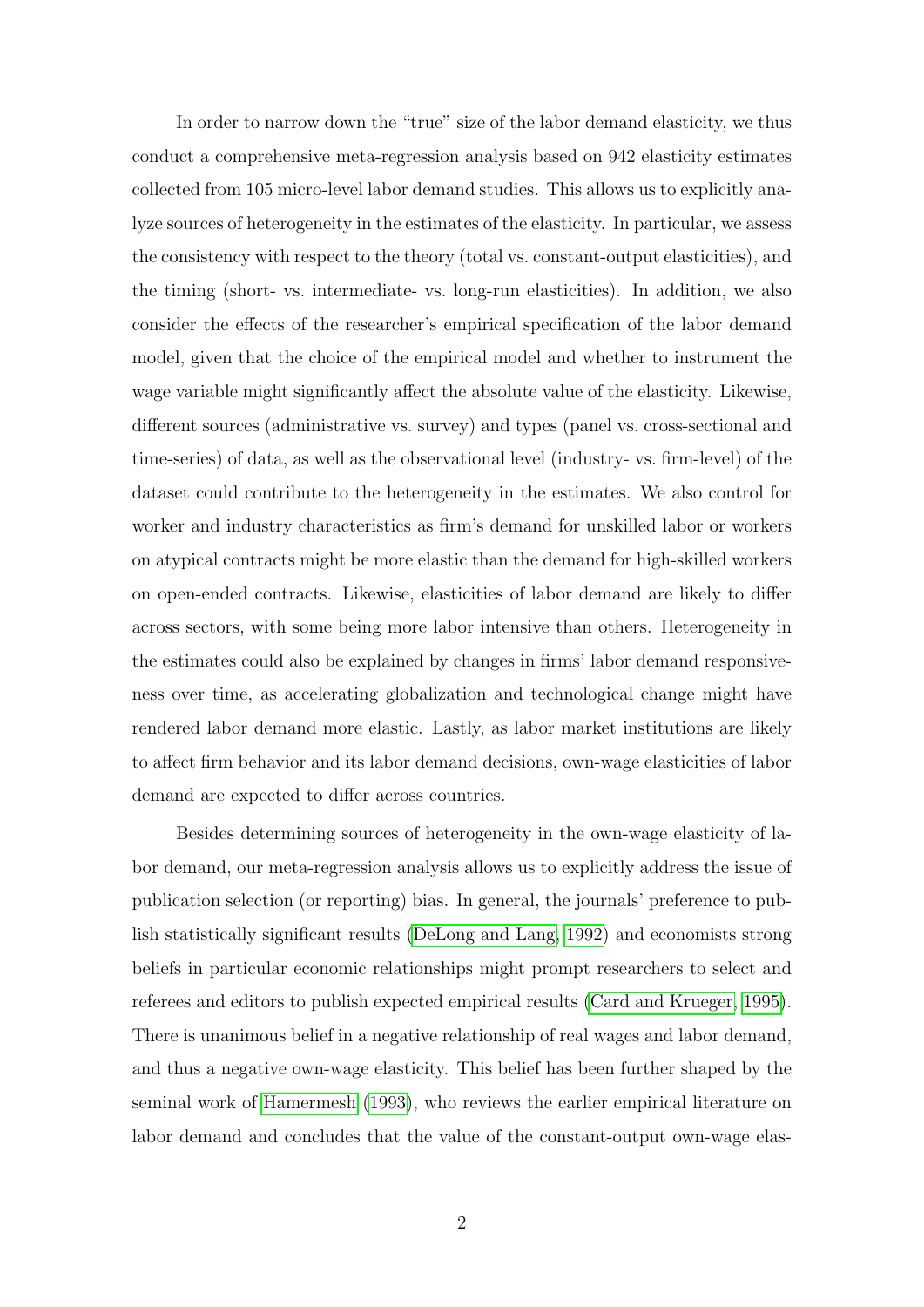ticity of labor demand is bracketed by [0.15; 0.75], with his best guess being 0.30. Researchers might thus be predisposed towards reporting negative and statistically significant elasticities. We explicitly test for the presence of publication selection bias by analyzing the relationship of the estimated parameter and its standard error, which should be insignificant in the absence of publication bias.

By means of our meta-regression analysis, we are able to explain more than 80% of the variation within our data. Our empirical results back up the underlying theory, with labor demand being less elastic in the short-run than in the intermediateand long-run. Interestingly, differences between total and constant-output elasticities are not captured by reduced-form models of labor demand. With respect to the datasets employed, elasticity estimates obtained from administrative (firm-level) data exceed estimates from survey (industry-level) data in absolute terms. As expected, our results further show that demand for unskilled labor and workers with atypical contracts is particularly responsive to wage rate changes. Moreover, we find significant evidence that labor demand elasticities have increased over time and differ substantially across countries. Strikingly, our results further show strong evidence for substantial publication bias, with estimates of the own-wage elasticity of labor demand being upwardly inflated. Publication bias is found to be particularly strong for estimates of the short-run elasticities and much weaker for estimates based on structural-form models.

The remainder of this paper is structured as follows. In Section [2,](#page-6-0) we describe our dataset, present important characteristics of the empirical estimates of the ownwage elasticity and identify likely source of heterogeneity. In Section [3.1,](#page-12-0) we then introduce our meta-regression model and discuss the underlying estimation strategy. We present and discuss our results in Section [3.2,](#page-13-0) account for publication bias in Section [3.3](#page-16-0) and test the sensitivity of our results in Section [3.4,](#page-19-0) before Section [4](#page-20-0) concludes.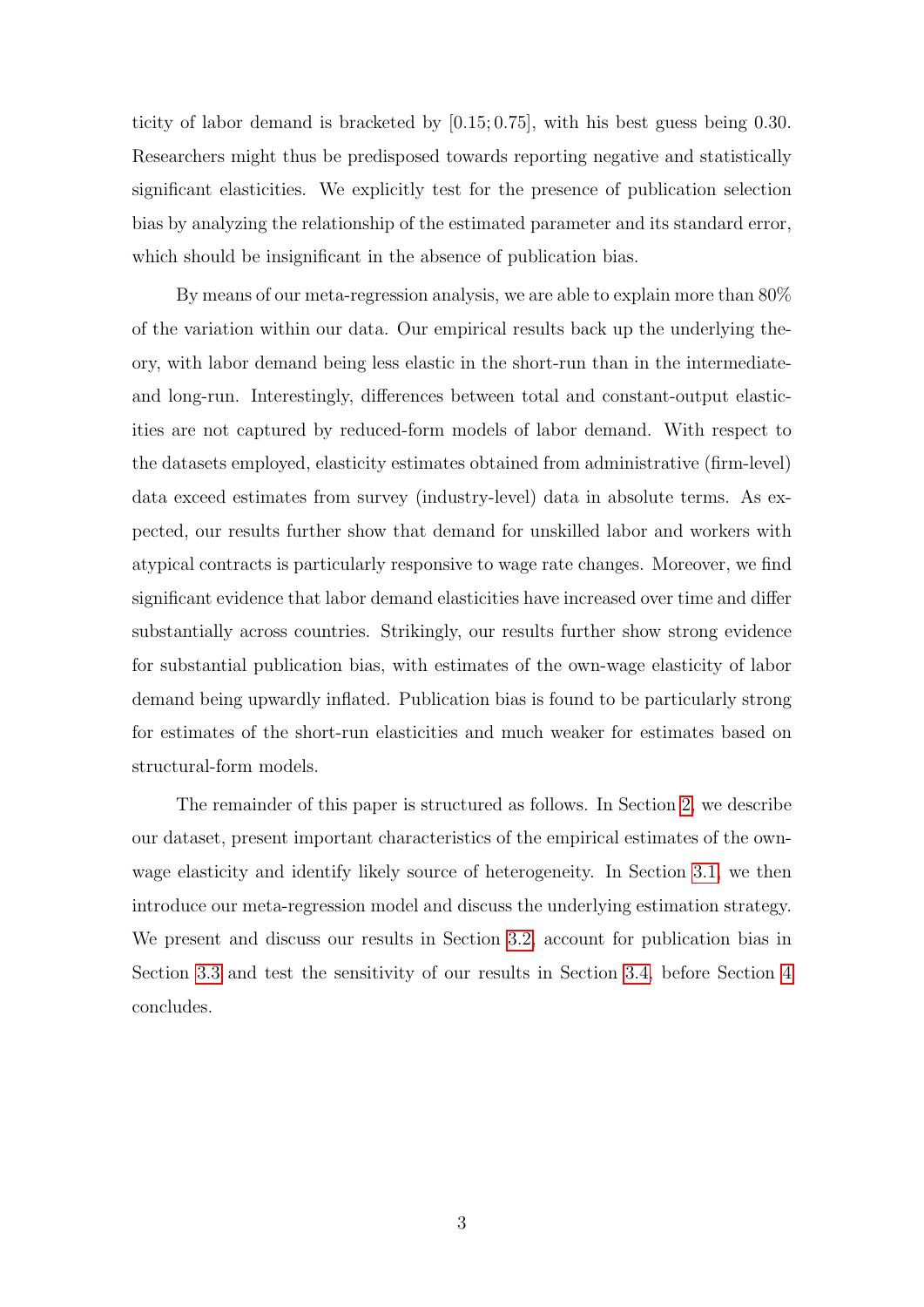## <span id="page-6-0"></span>2 Sample design and descriptive analysis

The data for our analysis are obtained by thoroughly scanning the literature on labor demand and related topics. To ensure the comparability of results, our sample of studies published before 1993 comprises those micro-level studies evaluated in [Hamermesh](#page-26-0) [\(1993\)](#page-26-0) only. Overall, we collect 1560 estimates of the own-wage elasticity of labor demand from 151 studies. However, we discard all estimates without a given or calculable standard error.[2](#page-6-1) Here, earlier studies estimating own-wage elasticities by means of a structural-form model of labor demand often provide no stan-dard errors for the respective estimate.<sup>[3](#page-6-2)</sup> Moreover, standard errors are rarely given for the long-run elasticity of labor demand obtained from dynamic reduced-form models. Overall, the number of elasticity estimates thus reduces to 924, obtained from  $105$  studies.<sup>[4](#page-6-3)</sup>

The final sample comprises estimates from studies published between 1980 and 2012 and for 37 different countries. Six studies use aggregate OECD or European data. Following [Card et al.](#page-24-2) [\(2010\)](#page-24-2), Table [A.1](#page-31-0) in the Appendix provides detailed information on the distribution of estimates by country and latest publication date.

The overall mean (median) own-wage elasticity of labor demand in our sample is -0.508 (-0.386), with a standard deviation of 0.774. Figure [\(2\)](#page-7-0) depicts the distribution of the elasticity estimates, with more than 80% of all estimates lying within the interval of zero to minus one. Moreover, we note that 6.28% of all own-wage elasticities in our sample are positive and  $4.11\%$  exceed a value of 2 in absolute value. In terms of significance, 28.98% of all estimates report a t-value smaller than 2 in absolute terms.

<span id="page-6-1"></span><sup>&</sup>lt;sup>2</sup>As shown in Section [3,](#page-12-1) heteroscedasticity is present in meta-regression models. However, the specific form of heteroscedasticity is given by the estimate's specific standard error and a WLS estimator should be applied.

<span id="page-6-2"></span><sup>3</sup>Usage of empirical techniques designed to calculate standard errors for elasticities obtained from a structural-form model, such as bootstrapping or the delta method, started in the early-1990s.

<span id="page-6-3"></span><sup>&</sup>lt;sup>4</sup>As part of our sensitivity analysis, we provide simple OLS regression results based on the full sample of 1560 estimates. The results are very similar to our baseline results reported in the text.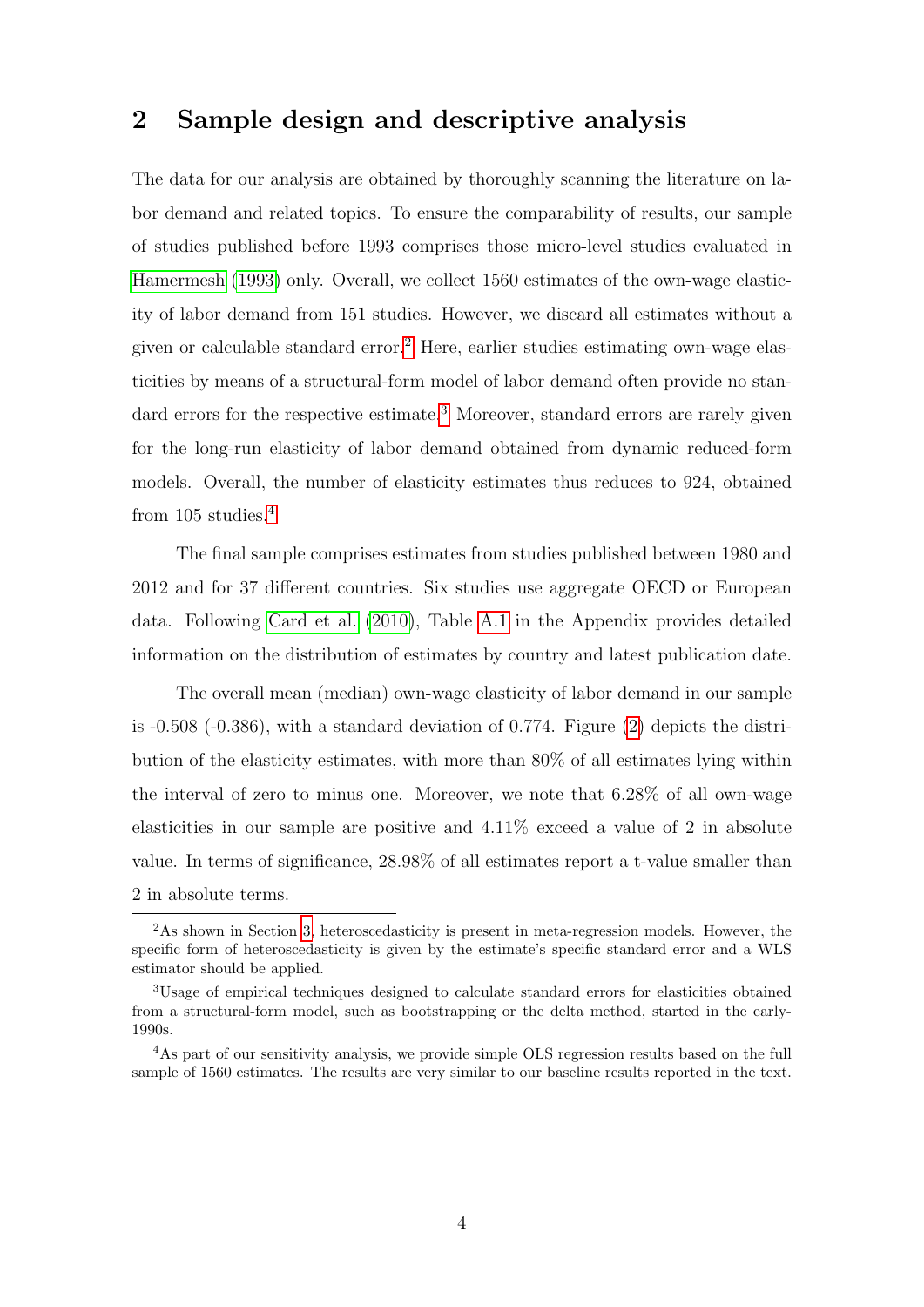Figure 1: Distribution of Labor Demand Elasticities

<span id="page-7-0"></span>

Explanatory variables. Next, we identify likely sources of heterogeneity in the estimates of the own-wage elasticity of labor demand. Following labor demand theory, we distinguish *short*-from *intermediate*- and *long-run demand* for labor. In the short-run, the firm's level of labor is assumed to not fully adjust to the desired level in response to changes in the wage rate. This is due to adjustment costs incurred by institutional regulations, such as employment protection legislation. Likewise, firms' adjustment of capital and material input is limited in the short-run. In the intermediate run, firms are assumed to adjust the level of labor and materials to the optimal level, yet the capital stock has not fully adjusted. In the long-run, full flexibility of the capital stock is assumed. Labor demand theory thus implies that firms' labor demand responses are more limited in the short-run than in the intermediate- and long-run. For the purpose of our empirical analysis we thus classify each estimate in accordance to this definition.<sup>[5](#page-7-1)</sup> We further distinguish the total (unconditional) from the constant-output (conditional) elasticity of labor demand. By the fundamental law of demand, the total elasticity exceeds the constant-output elasticity of labor demand in absolute terms, given that it additionally accounts for the negative price elasticity of product demand [\(Hamermesh, 1993\)](#page-26-0).

In terms of the empirical model of labor demand, we distinguish between

<span id="page-7-1"></span><sup>5</sup>Precisely, classification follows by means of the (dis)equilibrium state of labor and capital. Note that labor demand adjusts to the optimal level in a static labor demand model by definition, such that short-run labor demand can be only modeled in a dynamic model of labor demand.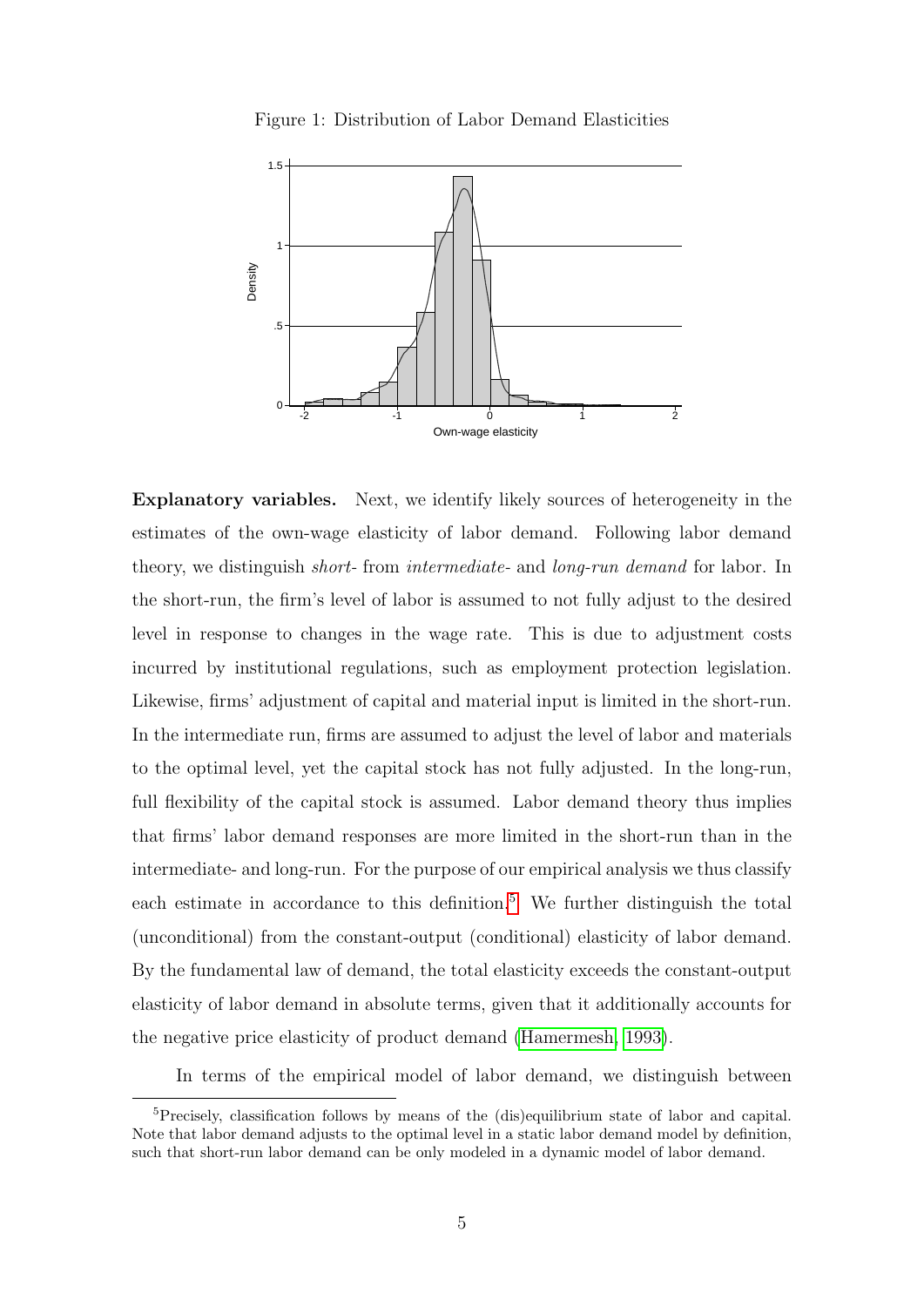reduced-form and structural-form models. In the latter type of model, regression equations are explicitly linked to theory and own-wage elasticities are calculated from the obtained empirical equation parameters. Within this strand of the literature, different empirical specifications of production and cost functions have been estimated.<sup>[6](#page-8-0)</sup> In turn, reduced-form models are normally based on log-linear specifications of unconditional and conditional labor demand models. These models are more flexible with respect to the variables included and coefficients are directly interpretable as elasticities.

Identification of labor demand parameters often rests on the assumption that wages are unaffected by demand. [Hamermesh](#page-26-0) [\(1993\)](#page-26-0) argues that the wage rate can be considered exogenous from an individual employer's perspective, who faces perfectly elastic labor supply. However, as this assumption is subject to criticism and less likely to hold for industry- or economy-wide labor demand, a considerable share of papers published over the last years has instrumented the wage rate. In our meta-regression analysis, we thus analyze whether instrumenting the wage rate affects the absolute value of the own-wage elasticity of labor demand.

Heterogeneity in the estimates is possibly also due to differences in the datasets used. In contrast to cross-sectional or time-series datasets, panel data allows researchers to explicitly account for firm- or industry-fixed effects. We thus investigate whether cross-sectional and time-series data estimates differ from panel data estimates, as well as whether accounting for unit-fixed effects affects the estimate of the own-wage elasticity of labor demand. Likewise, we test for differences in the own-wage elasticity due to the data source (administrative or survey data) or observational level (firm or industry-level data).

We further assume labor demand to be worker- and sector-specific. It is widely believed that firms' demand for low-skilled labor is more responsive to changes in the wage rate than the demand for high-skilled or medium-skilled workers, as low-skilled tasks might be easily substituted by capital or outsourced to low-income countries. In our meta-regression analysis, we thus distinguish between *low-skilled, high-skilled* 

<span id="page-8-0"></span><sup>&</sup>lt;sup>6</sup>See [Diewert and Wales](#page-24-3) [\(1987\)](#page-24-3) or [Koebel et al.](#page-27-2) [\(2003\)](#page-27-2) for empirical evaluations of different cost functions.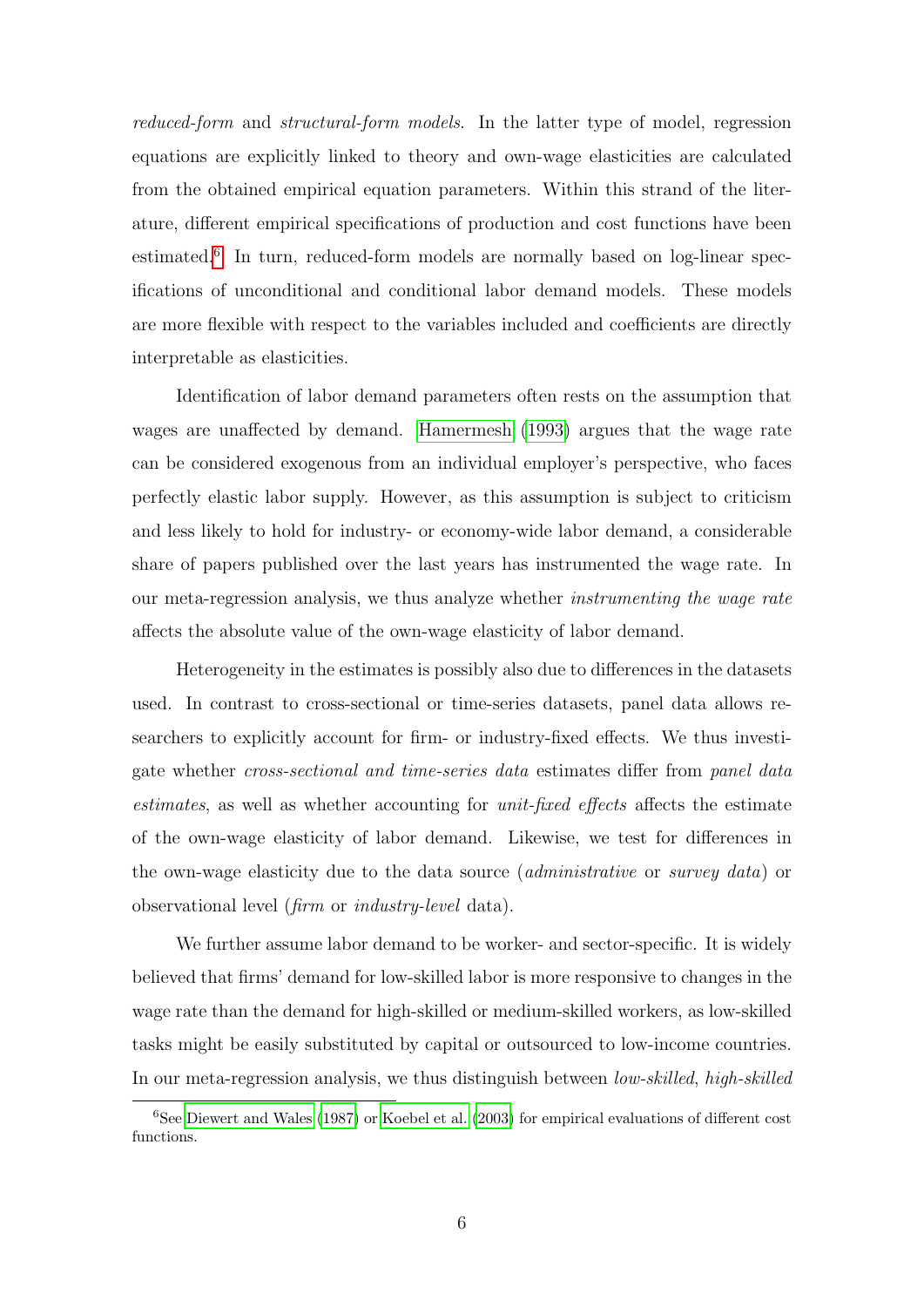and *overall demand for labor.*<sup>[7](#page-9-0)</sup> Likewise, we test whether firms' demand for *female* labor and for workers with *atypical contracts* is more elastic than for the average worker. Sectoral differences in the demand for labor might also explain differences in the own-wage elasticity of labor demand, as some sectors are more dependent on labor than others. We therefore account for *sectoral differences* up to the 2-digit level.[8](#page-9-1)

Institutional regulations on employment protection and dismissal may further crucially affect firms' demand for labor. As these regulatory rules differ across countries, we expect to find cross-country differences in the own-wage elasticity of labor demand. In our analysis, we thus explicitly control for the *country* investigated. Moreover, accelerating international production sharing, global competition and technological advances might have rendered firms' demand for labor more elastic over time. Controlling for the study's year of publication and the mean year of *observation* in the respective dataset<sup>[9](#page-9-2)</sup> we analyze whether this claim is reflected in the meta data.

Descriptive Statistics. Table [1](#page-10-0) presents the coded explanatory variables, their respective means and standard deviations. In terms of the theoretical specification of the own-wage elasticity of labor demand, we find that about 80% of the estimates are intermediate- or long-run elasticities, i.e. reflect firms' responsiveness to wage rate changes in case labor is flexible and adjusts to the desired level. We further find that estimates of the constant-output elasticity of labor demand clearly outnumber the estimates of the total demand elasticity. The literature's focus thus rests on the identification of long-run patterns of factor substitutability. In terms of the empirical specification, we note that the majority of studies estimates reducedform constant-output models of labor demand. In our meta-regression analysis, we

<span id="page-9-0"></span><sup>7</sup>We use overall demand as a category due to the fact that many studies do not account for heterogeneous types of labor and obtain elasticities for the overall workforce. Differences in the own-wage elasticity for unskilled and high-skilled labor are thus relative to the overall workforce, which on average represents medium-skilled workers.

<span id="page-9-1"></span><sup>&</sup>lt;sup>8</sup>Note that many studies focus on one-digit sectors or do not account for sectoral differences at all. Thus, we control for sectoral differences with respect to the overall economy.

<span id="page-9-2"></span><sup>9</sup>Note that in case the elasticity is given for a specific year, the given year is substituted for the mean year of observation.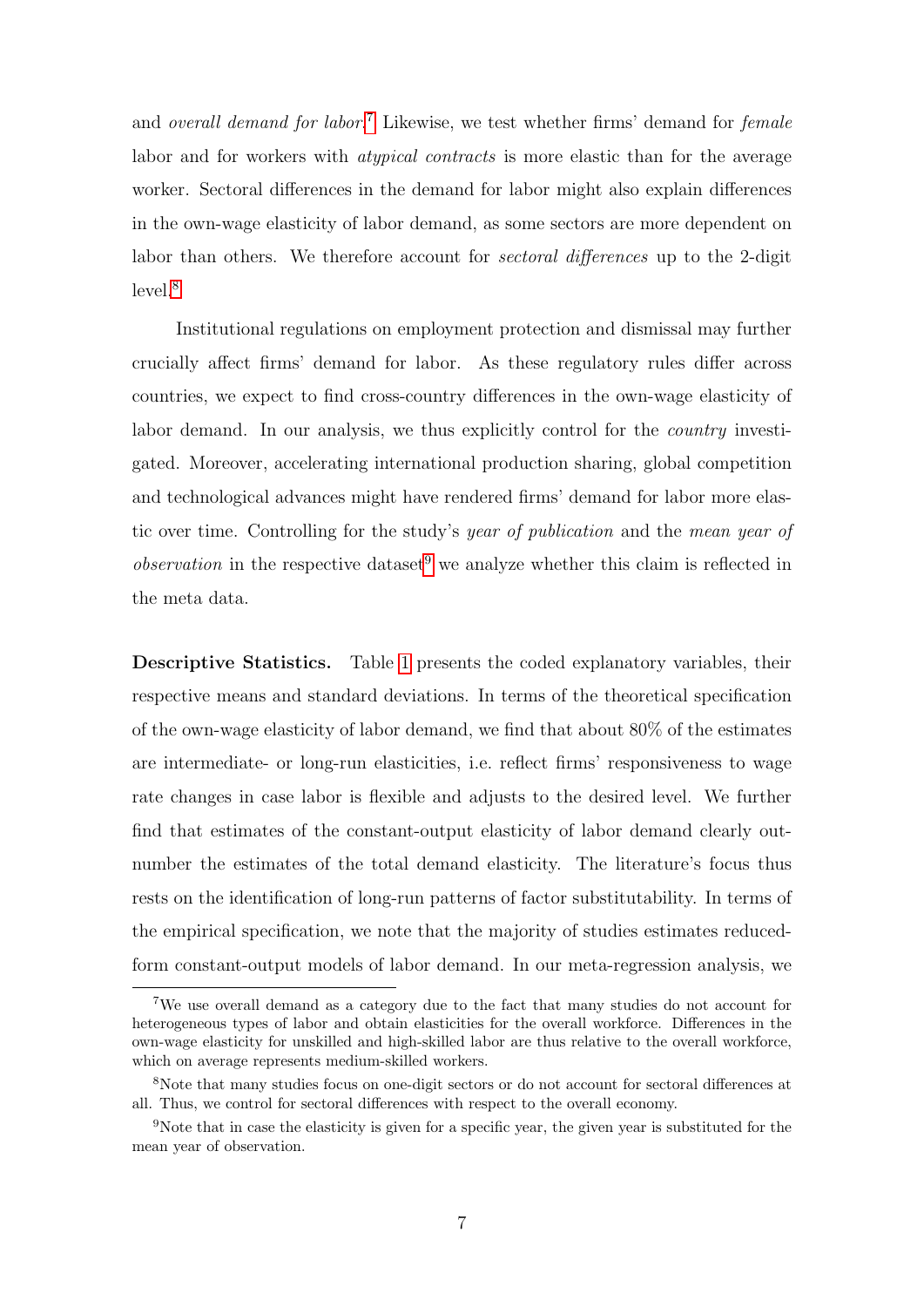interact the empirical specification variable with the type of elasticity estimated (constant-output or total elasticity) to allow for variation in the empirical and theoretical specification. Identification of the empirical model primarily rests on the assumption of exogenously given wages, whereas about one-fifth of the estimated elasticities stem from studies that instrument the wage variable. As regards the

<span id="page-10-0"></span>

|  | Table 1: Explanatory variables for heterogeneity in labor demand elasticities |  |  |
|--|-------------------------------------------------------------------------------|--|--|
|  |                                                                               |  |  |

| Explanatory variable                                                  | Mean  | Standard Deviation |
|-----------------------------------------------------------------------|-------|--------------------|
| Specification                                                         |       |                    |
| Time period                                                           |       |                    |
| Short-run elasticity                                                  | 0.212 | 0.409              |
| Intermediate-run elasticity                                           | 0.447 | 0.497              |
| Long-run elasticity                                                   | 0.341 | 0.474              |
| Total demand elasticity (as opposed to: constant-output elasticity)   | 0.209 | 0.407              |
| Structural-form model (as opposed to: reduced-form model)             | 0.365 | 0.482              |
| Instrumenting wages (as opposed to: exogenous wage)                   | 0.180 | 0.384              |
| $\it Dataset$                                                         |       |                    |
| Panel data specification                                              |       |                    |
| No panel data                                                         | 0.160 | 0.367              |
| Panel data/No fixed effects                                           | 0.111 | 0.315              |
| Panel data/Fixed effects                                              | 0.728 | 0.445              |
| Administrative data (as opposed to: survey data)                      | 0.707 | 0.456              |
| Industry-level data (as opposed to: firm-level data)                  | 0.604 | 0.489              |
| Workforce                                                             |       |                    |
| Skill level                                                           |       |                    |
| All workers                                                           | 0.834 | 0.372              |
| High-skilled workers                                                  | 0.063 | 0.243              |
| Unskilled workers                                                     | 0.103 | 0.304              |
| Female worker                                                         | 0.031 | 0.174              |
| Atypical employment                                                   | 0.063 | 0.243              |
| Industry (One-digit level)                                            |       |                    |
| All                                                                   | 0.350 | 0.477              |
| Manufacturing                                                         | 0.539 | 0.499              |
| Service                                                               | 0.043 | 0.204              |
| Construction                                                          | 0.056 | 0.231              |
| Other (Mining, Wholesale, Transportation, Electricity & Water supply) | 0.012 | 0.109              |
| Country (Aggregated)                                                  |       |                    |
| Continental European countries                                        | 0.299 | 0.458              |
| Northern European countries                                           | 0.038 | 0.191              |
| United Kingdom/Ireland                                                | 0.075 | 0.263              |
| Southern European countries                                           | 0.022 | 0.146              |
| USA/Canada                                                            | 0.169 | 0.375              |
| Asia                                                                  | 0.027 | 0.162              |
| Latin America                                                         | 0.067 | 0.250              |
| Eastern European countries                                            | 0.102 | 0.302              |
| Africa                                                                | 0.028 | 0.165              |
| Aggregate data                                                        | 0.174 | 0.380              |
| Mean year of observation                                              | 1989  | 9.667              |
| Mean year of publication                                              | 2002  | 7.550              |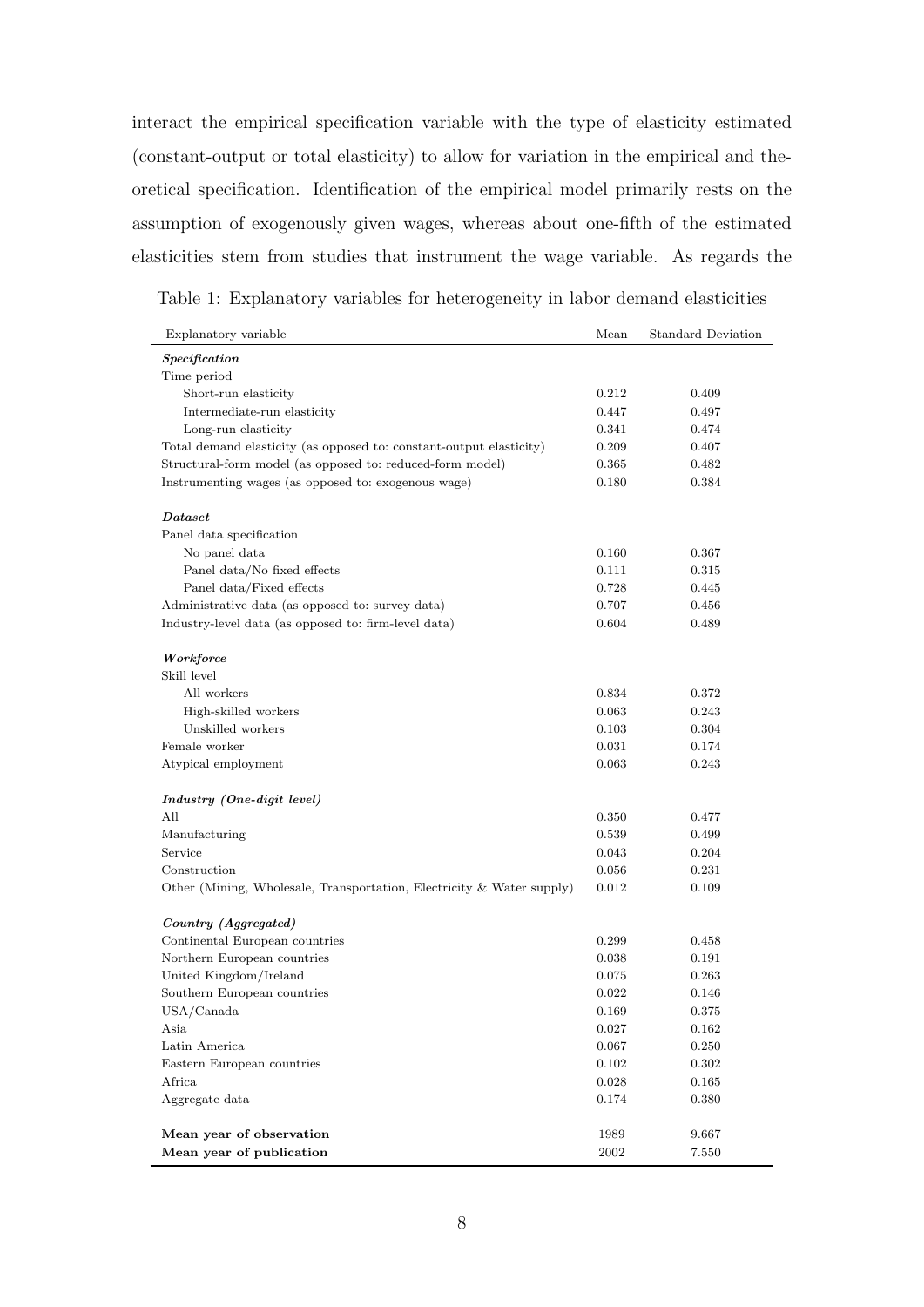dataset, 84% of the elasticities are based on studies using panel data, 86.8% of which stem from studies that control for unit-fixed effects.<sup>[10](#page-11-0)</sup> Moreover, administrative data sources are used more frequently than survey data sources (70.7% to 29.3%) for the estimation of own-wage labor demand elasticities in our sample, and slightly more own-wage elasticities of labor demand are based on datasets collected at the industry- rather than firm-level. Considering worker characteristics, we note that the majority of studies in our dataset do not account for heterogeneity in the workforce. However,  $6.3\%$  and  $10.3\%$  of the elasticity estimates explicitly refer to high- and unskilled labor, respectively, such that differences in labor demand across skills can be identified. Likewise, 3.1% (6.3%) of the estimates refer to firms' demand for female labor (workers on atypical contracts).

With respect to differences in labor demand across sectors, more than 50% of the studies focus on the manufacturing sector, with around one-fifth of these studies distinguishing between different industries within the manufacturing sector.<sup>[11](#page-11-1)</sup> Table [1](#page-10-0) further shows that few estimates refer to the service and construction sectors, whereas 35% of the estimates apply for the overall economy.

As indicated before, our dataset covers estimates of the own-wage elasticity of labor demand for 37 countries, as well as estimates based on OECD or aggregate European data, Table [A.1](#page-31-0) providing the number of estimates obtained for each country. To simplify representation, mean values and standard deviations are given at an aggregate level in Table [1,](#page-10-0) with countries being clustered by geographical location.<sup>[12](#page-11-2)</sup> We note that a large share of estimates relate to Continental European countries<sup>[13](#page-11-3)</sup> as well as the US and Canada, amounting to about 50% of the total estimates. By contrast, only few elasticities estimates are given for Southern European, African or Asian countries. Lastly, we note that the mean year of observation in the datasets

<span id="page-11-0"></span> $10$ Note that  $5.1\%$  and  $10.9\%$  of the estimates are obtained from time-series and cross-sectional data, respectively.

<span id="page-11-2"></span><span id="page-11-1"></span><sup>&</sup>lt;sup>11</sup>Table [A.2](#page-32-0) in the Appendix shows the distribution of estimates at the industry level.

 $12$ Precisely, we group elasticities for Germany, France as well as Belgium, the Netherlands and Luxembourg (BeNeLux) to Continental Europe, whereas Denmark, Norway, Finland and Sweden constitute the Nordic European countries. We further combine the estimates from Italy, Spain, Portugal to Southern Europe and group elasticities from Turkey, Macedonia and the former CIS states to Eastern Europe.

<span id="page-11-3"></span><sup>&</sup>lt;sup>13</sup>Here, the share of elasticities based on German data is particularly high.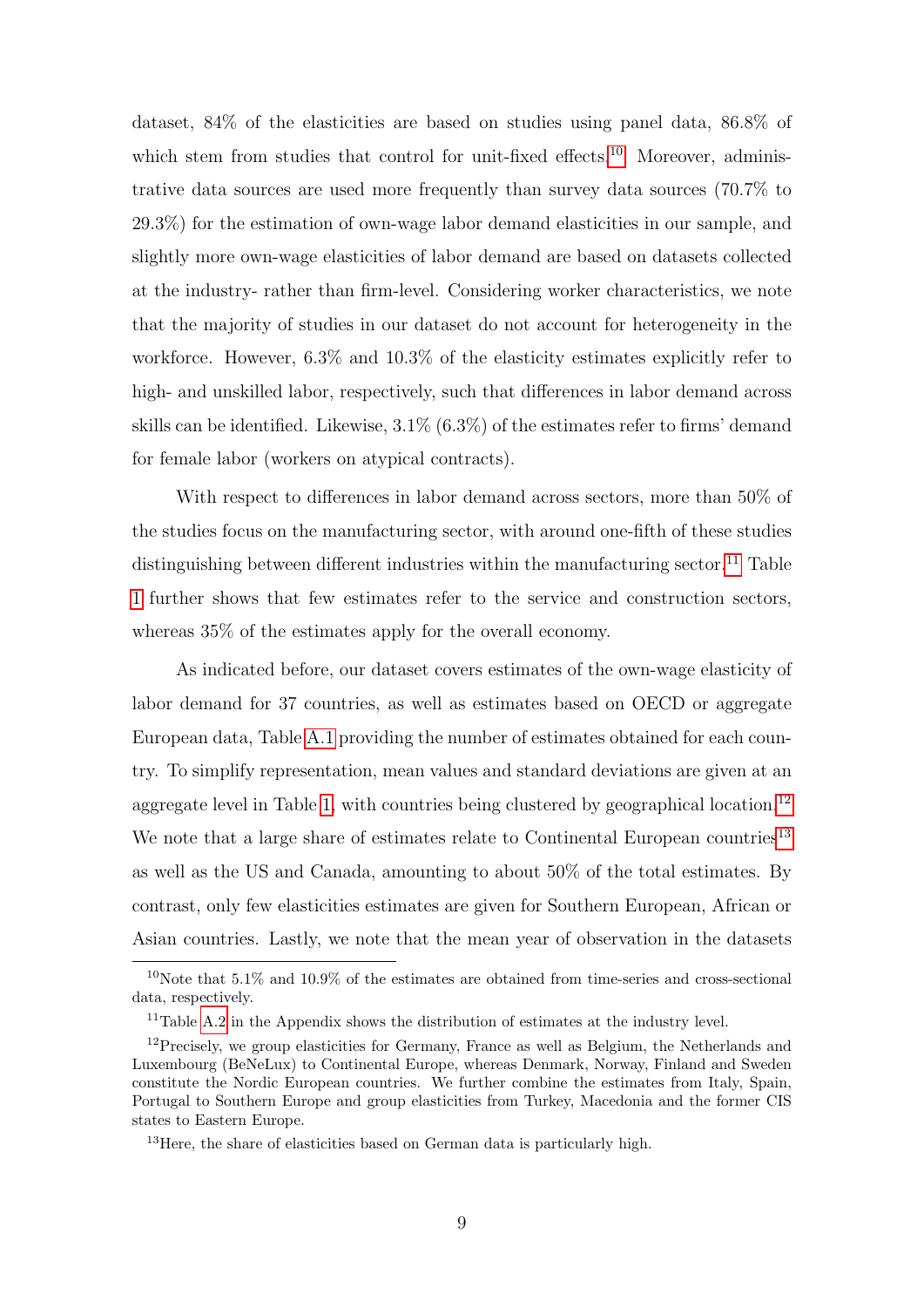of the primary estimates is 1989, with a standard deviation of 6.7 years.

## <span id="page-12-1"></span>3 Meta-regression analysis

Having classified likely sources of heterogeneity, we next turn to our meta-regression analysis. In Section [3.1,](#page-12-0) we briefly present the meta-regression model and estimation technique applied. Section [3.2](#page-13-0) provides the meta-regression results and we discuss the various sources of heterogeneity. Subsequently, we explicitly test for the presence of publication selection bias (Section [3.3\)](#page-16-0) and check the sensitivity of our results (Section [3.4\)](#page-19-0).

#### <span id="page-12-0"></span>3.1 The regression model

In line with standard meta-regression analysis techniques [\(Card et al., 2010;](#page-24-2) [Feld](#page-25-1) [and Heckemeyer, 2011\)](#page-25-1), we assume that the  $i<sup>th</sup>$  estimate of the own-wage elasticity of study s,  $\eta_{is}$ , is obtained by means of an econometric technique such that  $\eta_{is}$ varies around its true value  $\eta_0$  due to sampling error  $(\epsilon_{is})$  as well as study-  $(X)$  or estimate-specific  $(\mathbf{Z})$  heterogeneity as introduced in the previous section:

<span id="page-12-2"></span>
$$
\eta_{is} = \eta_0 + \beta \mathbf{X}'_i + \delta \mathbf{Z}'_{is} + \epsilon_{is}.\tag{1}
$$

As regards estimation, the meta-regression model given in equation [\(1\)](#page-12-2) is heteroscedastic: the variance of the individual estimate of the elasticity  $\eta_{is}$  decreases with the size of the underlying sample, which differs between studies and/or within a single study in our sample  $(V(\epsilon_{is}|\mathbf{X}'_i, \mathbf{Z}'_{is}) = \sigma_{\epsilon_{is}}^2)$ . In meta-regression analysis, the specific form of heteroscedasticity is known, given by means of the standard error of the respective own-wage elasticity. Thus, estimation of equation [\(1\)](#page-12-2) by Weighted Least Squares (WLS) using the inverse of the error term variances, i.e. the inverse of the squared standard error of the parameter estimate, as analytic weights is more efficient than simple  $OLS^{14}$  $OLS^{14}$  $OLS^{14}$  The standard errors are clustered at the study-level.

<span id="page-12-3"></span><sup>&</sup>lt;sup>14</sup>[Stanley and Doucouliagos](#page-29-3) [\(2013\)](#page-29-3) show that this estimator is preferable to other standard metaregression estimators. In Section [3.4,](#page-19-0) we show the robustness of our results when applying different estimators.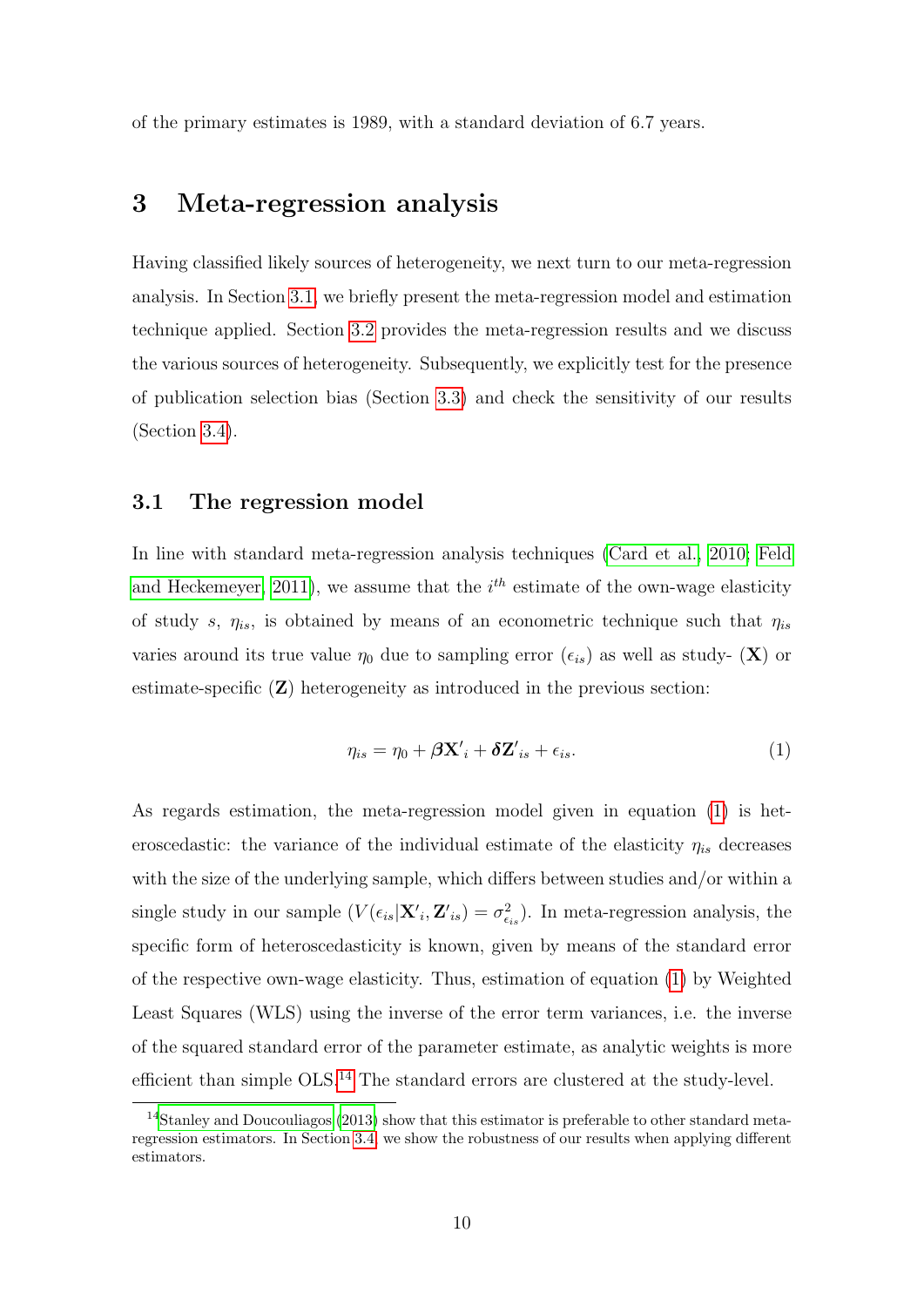#### <span id="page-13-0"></span>3.2 Sources of heterogeneity

Table [2](#page-14-0) provides the main results of our meta-regression analysis. In columns 1 to 3, we separately analyze the different classes of heterogeneity: model specification, type of dataset used and workforce characteristics. Subsequently, we include all classes of heterogeneity in one comprehensive model (column 4). Next, we control for industry- and country-specific effects, as well as the year of publication and the mean year of observation in the primary studies in our most comprehensive regression (column 5).

In line with labor demand theory, the results in column (1) show that firms' demand for labor is more elastic in the intermediate- and long-run compared to the short-run. Institutional rules and/or limited substitutability restrict firms' labor demand adjustment. Nonetheless, differences between the intermediate- and long-run elasticity are small and insignificant. We further find that structural- and reducedform models yield different estimates of the own-wage elasticity. On average, the constant-output elasticity (total-output elasticity) of labor demand is significantly lower (higher) in absolute terms when being derived from a structural-form rather than a reduced-form model. However, estimates of the total and constant-output elasticity do not differ in case of being obtained from a reduced-form model. In terms of identification, our results show that instrumenting the wage rate variable leads to significantly higher estimates of the own-wage elasticity in absolute terms.

Considering data-driven heterogeneity, the results displayed in column (2) show that panel data estimates do not differ from cross-sectional or time-series data. In contrast, we find that estimates of the own-wage elasticity of labor demand are significantly lower for studies relying on administrative rather than survey data sources. Moreover, industry-level estimates exceed firm-level estimates in absolute terms.

In line with our expectations, the results given in column (3) further show that firms' responses to changes in the wage rate are skill-specific. The elasticity of labor demand for unskilled labor is significantly higher than for the overall workforce. Our estimates further indicate that labor demand for high-skilled labor is less elastic compared to the overall workforce, albeit with the differences being statistically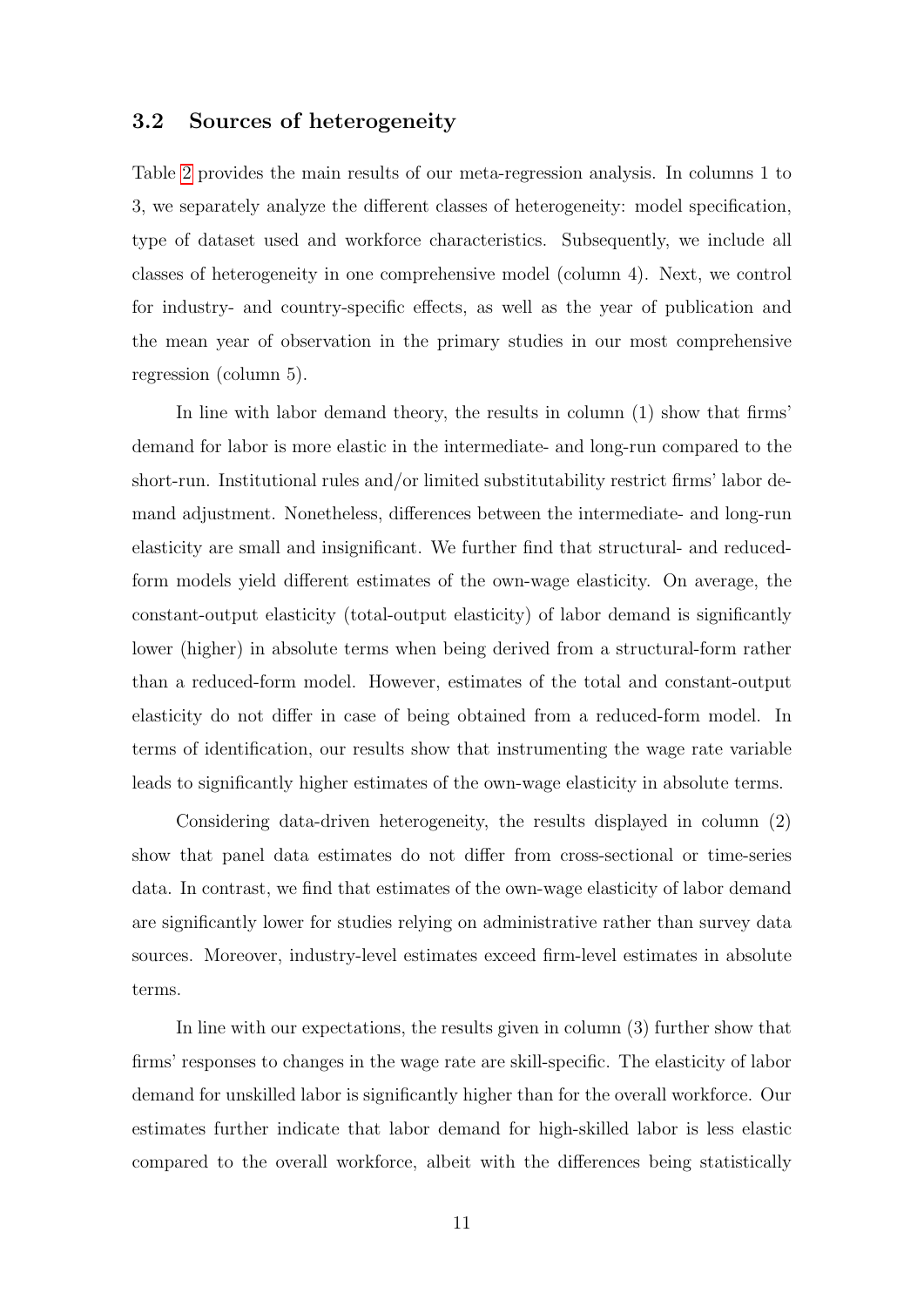| Model                                                                        | (1)                    | (2)         | (3)         | (4)                    | (5)                             |
|------------------------------------------------------------------------------|------------------------|-------------|-------------|------------------------|---------------------------------|
| Constant                                                                     | $-0.044*$              | $-0.224***$ | $-0.136***$ | $-0.026$               | $-0.428**$                      |
|                                                                              | (0.025)                | (0.060)     | (0.047)     | (0.089)                | (0.183)                         |
| Specification                                                                |                        |             |             |                        |                                 |
| Time period (omitted: Short-run)                                             |                        |             |             |                        |                                 |
| Intermediate-run                                                             | $-0.274***$            |             |             | $-0.212***$            | $-0.113***$                     |
| Long-run                                                                     | (0.082)<br>$-0.330***$ |             |             | (0.068)<br>$-0.266***$ | (0.042)<br>$-0.127***$          |
|                                                                              | (0.059)                |             |             | (0.063)                | (0.039)                         |
| Labor demand model (omitted: Conditional/Reduced-form)                       |                        |             |             |                        |                                 |
| Conditional/Structural-form                                                  | $0.198**$              |             |             | 0.068                  | $-0.047$                        |
|                                                                              | (0.076)                |             |             | (0.079)                | (0.070)                         |
| Unconditional/Reduced-form                                                   | $-0.005$               |             |             | $-0.020$               | $-0.018$                        |
|                                                                              | (0.057)                |             |             | (0.071)                | (0.052)                         |
| Unconditional/Structural-form                                                | $-0.127**$             |             |             | $-0.300***$            | $-0.137$                        |
|                                                                              | (0.056)                |             |             | (0.110)                | (0.110)                         |
| Instrumenting wages                                                          | $-0.164***$            |             |             | $-0.096**$             | 0.029                           |
|                                                                              | (0.034)                |             |             | (0.041)                | (0.035)                         |
| $\boldsymbol{\mathit{D}} \boldsymbol{\mathit{at}} \boldsymbol{\mathit{ast}}$ |                        |             |             |                        |                                 |
| Panel data specification (omitted: No panel data)                            |                        |             |             |                        |                                 |
| Panel data/No unit-fixed effects                                             |                        | 0.034       |             | $-0.043$               | $-0.184$                        |
|                                                                              |                        | (0.087)     |             | (0.092)                | (0.115)                         |
| Panel data/Unit-fixed effects                                                |                        | $-0.020$    |             | $-0.104$               | $-0.162$                        |
|                                                                              |                        | (0.052)     |             | (0.082)                | (0.112)                         |
| Administrative data                                                          |                        | $0.198***$  |             | $0.120***$             | $0.231***$                      |
|                                                                              |                        | (0.049)     |             | (0.038)                | (0.079)                         |
| Industry level data                                                          |                        | $-0.087*$   |             | $-0.030$               | $-0.086*$                       |
|                                                                              |                        | (0.052)     |             | (0.045)                | (0.051)                         |
| Workforce characteristics                                                    |                        |             |             |                        |                                 |
| Skill level (omitted: All workers)                                           |                        |             |             |                        |                                 |
| High-skilled workers                                                         |                        |             | 0.068       | $-0.015$               | 0.018                           |
|                                                                              |                        |             | (0.067)     | (0.111)                | (0.075)                         |
| Low-skilled workers                                                          |                        |             | $-0.323***$ | $-0.142**$             | $-0.207***$                     |
|                                                                              |                        |             | (0.080)     | (0.063)                | (0.035)                         |
| Demand for female workers                                                    |                        |             | $-0.079$    | $-0.079$               | $-0.173***$                     |
|                                                                              |                        |             | (0.055)     | (0.062)                | (0.030)                         |
| Atypical employment                                                          |                        |             | $-0.704***$ | $-0.652***$            | $-0.551***$                     |
|                                                                              |                        |             | (0.055)     | (0.067)                | (0.047)                         |
| Estimates' mean year of observation (centralized)                            |                        |             |             |                        | $-0.008*$                       |
| Industry dummy variables                                                     | $\rm No$               | $\rm No$    | $\rm No$    | No                     | (0.004)<br>$\operatorname{Yes}$ |
| Year of publication dummy variables                                          | $\rm No$               | $\rm No$    | $\rm No$    | No                     | Yes                             |
| Country dummy variables                                                      | No                     | No          | No          | No                     | Yes                             |
|                                                                              |                        |             |             |                        |                                 |
| No. of observations                                                          | 924                    | 924         | 924         | 924                    | 924                             |
| Adjusted R-Squared                                                           | 0.414                  | 0.211       | 0.175       | 0.557                  | 0.836                           |

<span id="page-14-0"></span>

| Table 2: Meta-regression analysis for own-wage labor demand elasticities |  |  |
|--------------------------------------------------------------------------|--|--|
|                                                                          |  |  |

*Note:* Standard errors (in parentheses) are clustered at the study level. Significance levels are 0.1  $(*)$ , 0.05  $(**)$  and  $0.01$  (\*\*\*).

insignificant. Conditioning on worker-specific variables only, the results given in column (3) further show no differential demand for female labor and more elastic demand for atypical than overall employment.

Following the individual assessment of each source of heterogeneity, we next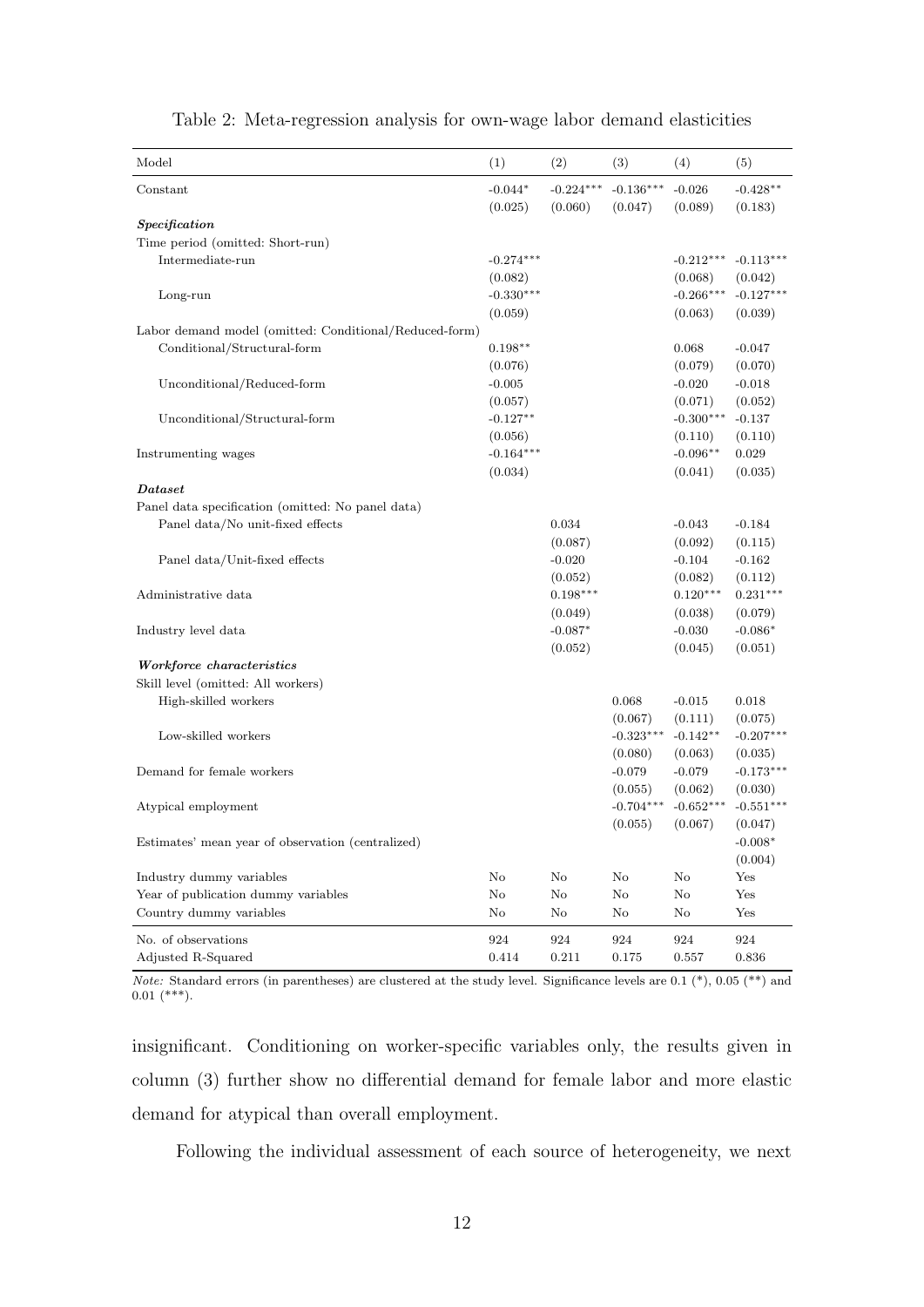combine all three dimensions of heterogeneity in one regression. The results detailed in column (4) show that previous findings do not change much when jointly evaluating all three dimensions. We thus further include industry and country dummy variables in our regression, given that industries differ in terms of labor intensity and cross-national differences in labor market institutions are likely to affect firms' labor demand behavior. Moreover, we analyze whether labor demand has become more elastic over the periods covered by our data. To identify shifts in the own-wage elasticity of labor demand over time, we control for the mean year of observation underlying the particular point estimate, as well as the study's year of publication.

Looking at column  $(5)$ , we first note that we are able to explain more than 80% of the variation of the own-wage elasticity estimates, with the adjusted R-Squared having increased to 0.84. Furthermore, including the additional control variables only affects our previous statements to a limited extent. Differences in the own-wage elasticity estimates due to the empirical model applied turn insignificant and instrumenting the wage variable does not affect the estimate. Given that the debate on the identification of labor demand models is more recent, it is unsurprising that the difference turns insignificant when controlling for the year of publication. Analyzing the newly added regressors, we find that the own-wage elasticity of labor demand increases with the mean year of observation in the underlying data. Our meta-regression results thus show that labor demand has become more elastic over time.

Figure 2: Industry- and country-specific own-wage elasticities

<span id="page-15-0"></span>

Note: Industry codes refer to Mining (B); Manufacturing (C); Manufacture of food, beverages, tobacco (10-12); Manufacture of textiles, apparel, leather (13-15); Manufacture of wood & wood products (16); Manufacture of paper & paper products (17); Manufacture of<br>petroleum (19); Manufacture of chemicals & chemical products (20); Manufacture of rubber & plas non-metallic mineral products (23); Manufacture of basic metals (24); Manufacture of metal products (25); Manufacture of electrical<br>equipment (27); Manufacture of transport equipment (30); Other manufacturing (32); Electri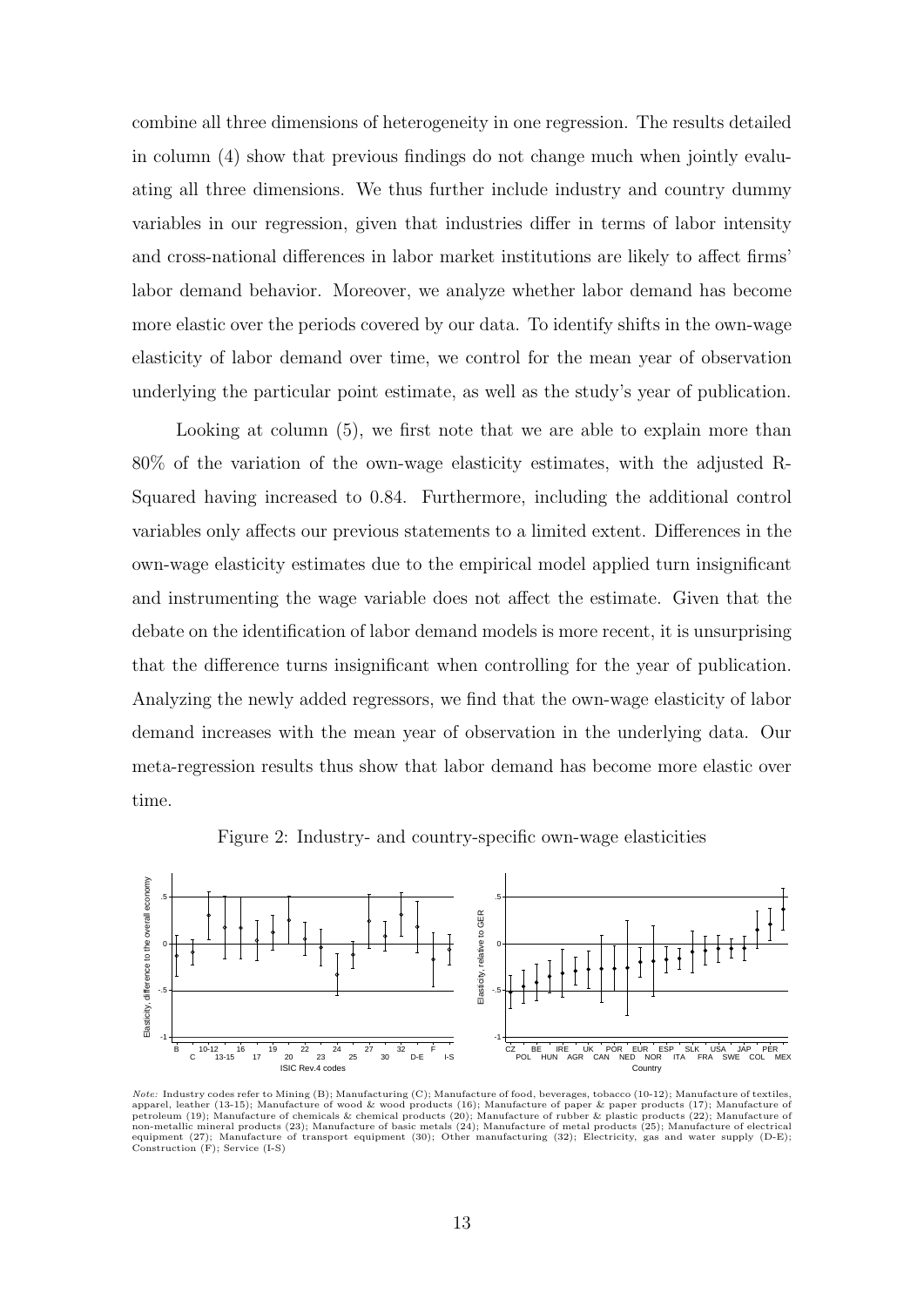Considering industry- and country-specific labor demand, Figure [2](#page-15-0) shows sizable and significant differences in the own-wage elasticity of labor demand across industries and countries. In detail, the left panel of Figure [2](#page-15-0) shows differences in the industry-specific own-wage elasticity with respect to the own-wage elasticity of labor demand for all sectors.<sup>[15](#page-16-1)</sup> For example, we find that labor demand is significantly less elastic in the food, beverages and tobacco industry (isic 10-12) and significantly more elastic in the basic metals industry (isic 24). The right panel of Figure [2](#page-15-0) plots the country-specific difference in the own-wage elasticity of labor demand relative to Germany.<sup>[16](#page-16-2)</sup> Our meta-regression results show that own-wage elasticities are significantly higher in absolute terms for the UK and Ireland, as well as many Eastern European countries. In contrast, labor demand is found to be less elastic in Mexico and Peru. However, conditioning on all other sources of heterogeneity, we find no statistically significant differences in the own-wage elasticity of labor demand for Germany and the US.

#### <span id="page-16-0"></span>3.3 Publication selection bias

In the second part of our analysis, we evaluate whether publication selection bias is present in the empirical literature on labor demand. As noted in the introduction, journals' tendency to publish statistically significant results and researchers' strong beliefs in particular economic relationships might lead to the reporting and publication of significant results that are in line with expectations.

Identification of publication selection bias rests on the relationship between the estimated coefficient and its standard error [\(Card and Krueger, 1995;](#page-24-1) [Stanley and](#page-29-3) [Doucouliagos, 2013\)](#page-29-3). If publication bias indeed induces researchers to only report significantly negative own-wage elasticities, we expect to find a negative (positive) relationship between (the absolute value of) the own-wage elasticity and the elasticity's standard error. Researchers who employ small samples and thus face low precision of their estimates need to search harder along different specifications or

<span id="page-16-1"></span><sup>&</sup>lt;sup>15</sup>Note that this graph merely displays the difference in the own-wage elasticity for those industries where estimates were obtained from at least two different studies.

<span id="page-16-2"></span><sup>&</sup>lt;sup>16</sup>As for the left panel, the presentation is limited to those countries where elasticities are obtained from more than one study.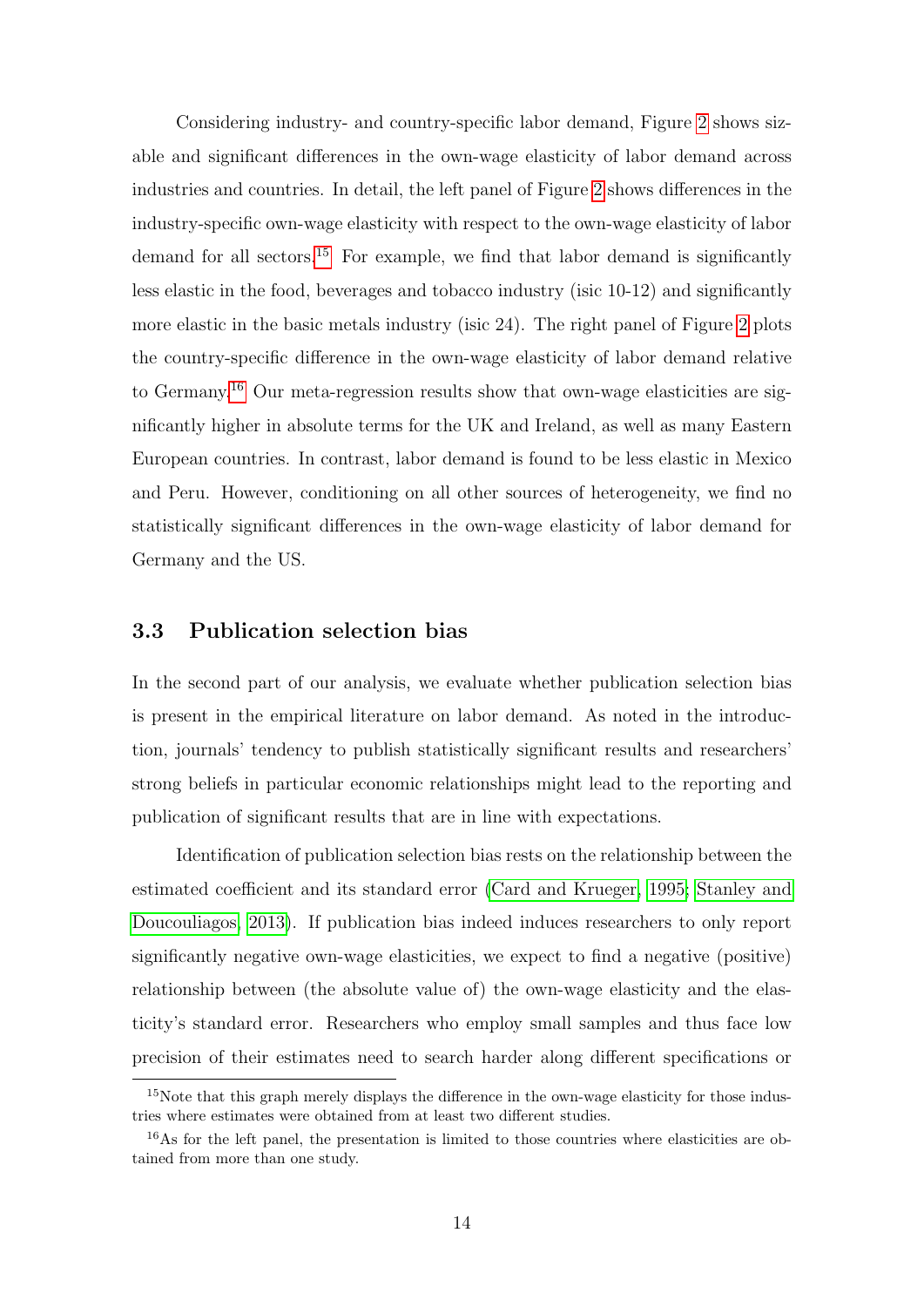estimation techniques to find larger estimates that provide statistically significant outcomes [\(Card and Krueger, 1995\)](#page-24-1). As a result, own-wage elasticities of labor demand might be upwardly inflated.

A common method to detect publication selection bias is the evaluation of a so-called "funnel graph" [\(Sutton et al., 2000\)](#page-29-4). Here, the own-wage elasticity is plotted against the inverse of the particular standard error. In case no publication bias is present within the literature, the graph is expected to have a funnel shape, i.e. low-precision estimates should be symmetrically distributed at the bottom of the graph. However, the plot shown in Figure [3](#page-17-0) displays considerable asymmetry,

Figure 3: Country-specific own-wage elasticities

<span id="page-17-0"></span>

with the distribution being skewed to the left. In contrast, the graph shows only few non-negative estimates of the own-wage elasticity of labor demand at low precision. Figure [3](#page-17-0) thus provides graphical evidence concerning the presence of publication selection bias. In the following, we thus explicitly account for publication selection bias within our meta-regression framework.

We evaluate the presence of publication selection bias within our most comprehensive meta-regression specification, given by column (5) of Table [3.](#page-18-0) As the empirical results concerning the sources of heterogeneity remain unchanged, we limit our presentation to those variables indicating publication bias though.[17](#page-17-1)

Column (1) of Table [3](#page-18-0) shows that the standard error has a particularly strong

<span id="page-17-1"></span><sup>&</sup>lt;sup>17</sup>The full regression results are provided in Table [B.1](#page-31-0) in Appendix [B.](#page-35-0)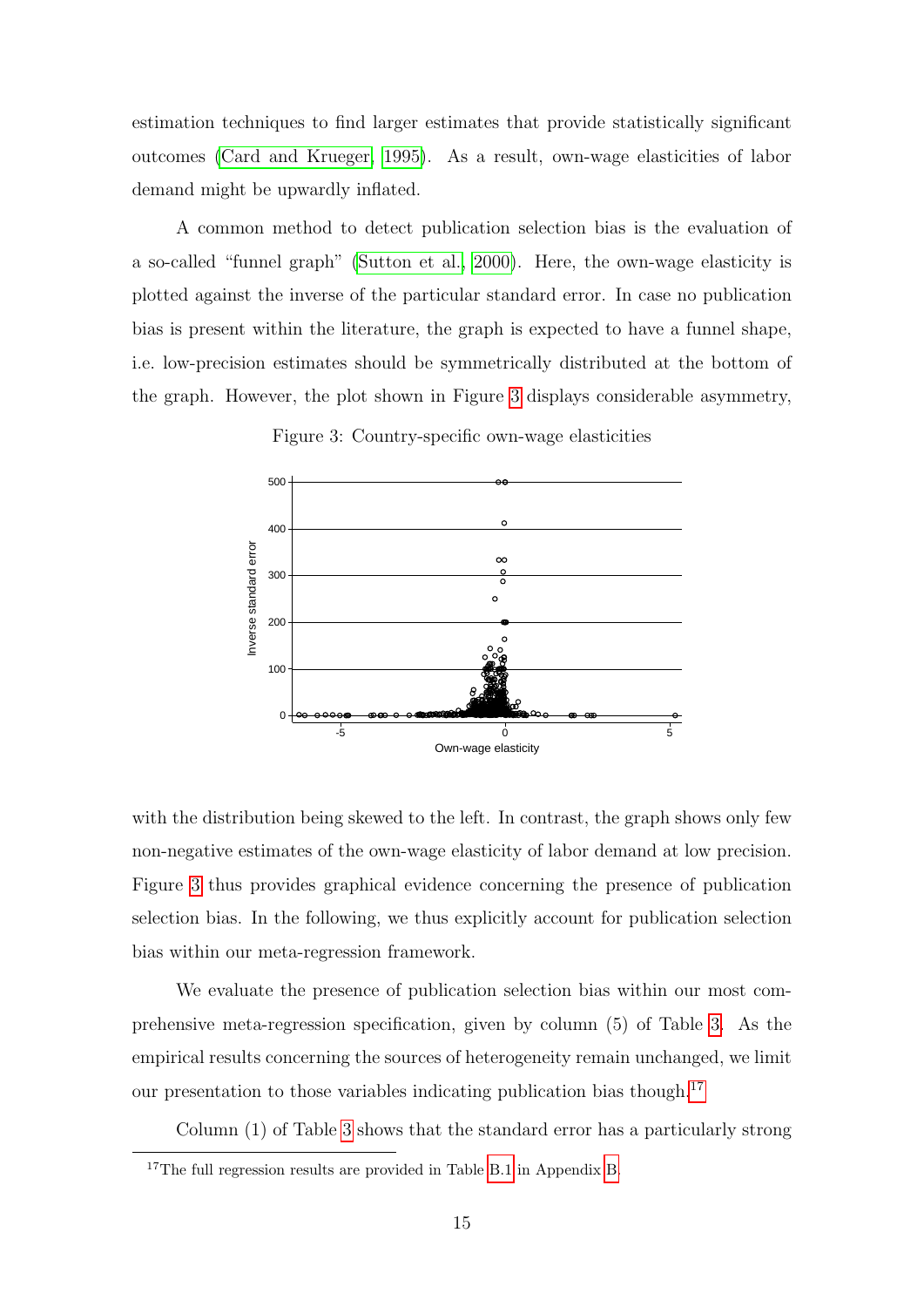<span id="page-18-0"></span>

| Model                               | (1)         | (2)         | (3)         | (4)         | (5)         |
|-------------------------------------|-------------|-------------|-------------|-------------|-------------|
| Constant                            | $-0.452***$ | $-0.415**$  | $-0.436***$ | $-0.488***$ | $-0.466***$ |
|                                     | (0.164)     | (0.161)     | (0.164)     | (0.176)     | (0.175)     |
| Standard error                      | $-1.218***$ | $-1.418***$ | $-0.930***$ | $-1.720***$ | $-1.363***$ |
|                                     | (0.322)     | (0.510)     | (0.298)     | (0.395)     | (0.343)     |
| Normalized impact factor            |             | $-0.198$    |             |             |             |
|                                     |             | (0.146)     |             |             |             |
| Std. error*Normalized impact factor |             | 0.778       |             |             |             |
|                                     |             | (1.001)     |             |             |             |
| Std. error*Short-run elasticity     |             |             | $-1.470*$   |             | $-1.132$    |
|                                     |             |             | (0.811)     |             | (0.789)     |
| Std. error*Structural-form model    |             |             |             | $1.222**$   | $0.893*$    |
|                                     |             |             |             | (0.566)     | (0.518)     |
| No. of observations                 | 924         | 924         | 924         | 924         | 924         |
| R-Squared                           | 0.861       | 0.862       | 0.863       | 0.863       | 0.863       |
| Adjusted R-Squared                  | 0.843       | 0.844       | 0.845       | 0.844       | 0.845       |

Table 3: Testing for publication selection bias

*Note:* Standard errors (in parentheses) are clustered at the study level. Significance levels are 0.1 (\*), 0.05 (\*\*) and  $0.01$  (\*\*\*).

and statistically significant effect on the own-wage elasticity of labor demand in our model. Thus, there is substantial evidence for publication selection bias. Estimates of the own-wage elasticity of labor demand are upwardly inflated. Given this clear evidence, we next analyze whether publication bias is more distinct in published papers and differs with the quality of the journal. We thus control for the impact factor of the respective journal within which the own-wage elasticity estimate was published and interact the standard error with the impact factor variable.[18](#page-18-1) Column (2) shows the corresponding results. Evaluated at the mean level of the journals' impact factors, the parameter of the standard error is -1.180 and statistically significant at the 1% level. However, we find no statistically significant effect of the journal's impact factor on the extent of publication bias. Nonetheless, the coefficient on the interaction is large and positive, which suggests that publication bias is smaller in more influential journals. In detail, we find that the slope of the standard error variable decreases (increases) to -1.396 (−0.964) in case the normalized input factor decreases (increases) by one standard deviation from its mean.

Lastly, we evaluate whether publication bias might be affected by the theoretical or empirical specification. Precisely, we test whether publication bias is stronger for short-run than for intermediate- and long-run elasticities of labor demand and

<span id="page-18-1"></span><sup>18</sup>In detail, we used IDEAS/RePEc Simple Impact Factor as of October 23, 2013. The impact factor is normalized to a range between zero and one.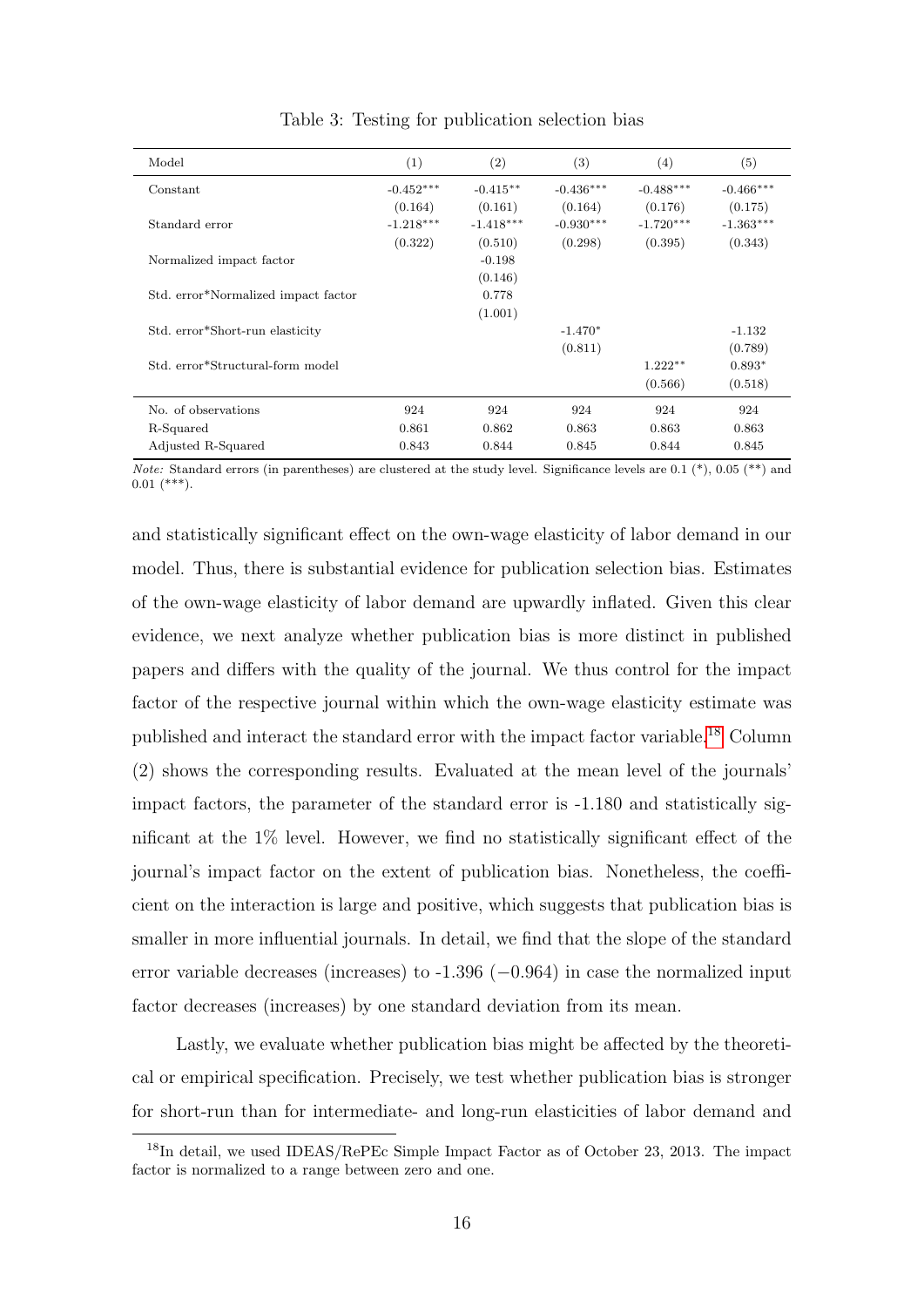is less pronounced in case the elasticity estimate is obtained from a structural-form model. For the former hypothesis, we reason that obtaining a non-negative or insignificant point estimate is more likely in case estimating a short-run rather than a long-run elasticity of labor demand. In turn, publication selection bias might be more pronounced for short-run elasticities. Likewise, we expect that publication selection bias is less distinct for those estimates that are based on structural-form models. The model is determined by theory and no adjustments of the functional form or the controls are feasible. The specification of reduced-form models might be easily adjusted in turn. The results given in columns (4) and (5) indeed confirm our hypotheses as publication bias is particularly stronger for short-run rather than intermediate- and long-run elasticities and less distinct in case the elasticities are obtained from a structural-form model. From column (6), we further infer that the latter effect remains statistically significant in case we include both interaction terms in one regression. Publication selection bias is particularly strong in case the elasticity is obtained from a reduced-form model.

#### <span id="page-19-0"></span>3.4 Sensitivity analysis

Our previous regression results show that a considerable share of the heterogeneity in the estimated own-wage elasticity of labor demand can be explained by theoretical and empirical characteristics of the estimates, which are upwardly inflated due to publication selection bias though. In this section, we test the sensitivity of these results when (i) restricting the sample along various characteristics and (ii) using different estimators.

We restrict the sample along five dimensions, successively considering estimates from published studies, negative own-wage elasticities and statistically significant estimates only. Moreover, we discard elasticities based on aggregate country data and from studies published prior to 1993, respectively. Overall, our empirical findings are robust to restrictions in the sample, in terms of both heterogeneity and publication selection bias. Interestingly, when restricting the sample to statistically significant estimates, we find that panel data estimates of the own-wage elasticity of labor demand significantly exceed non-panel estimates in absolute terms. All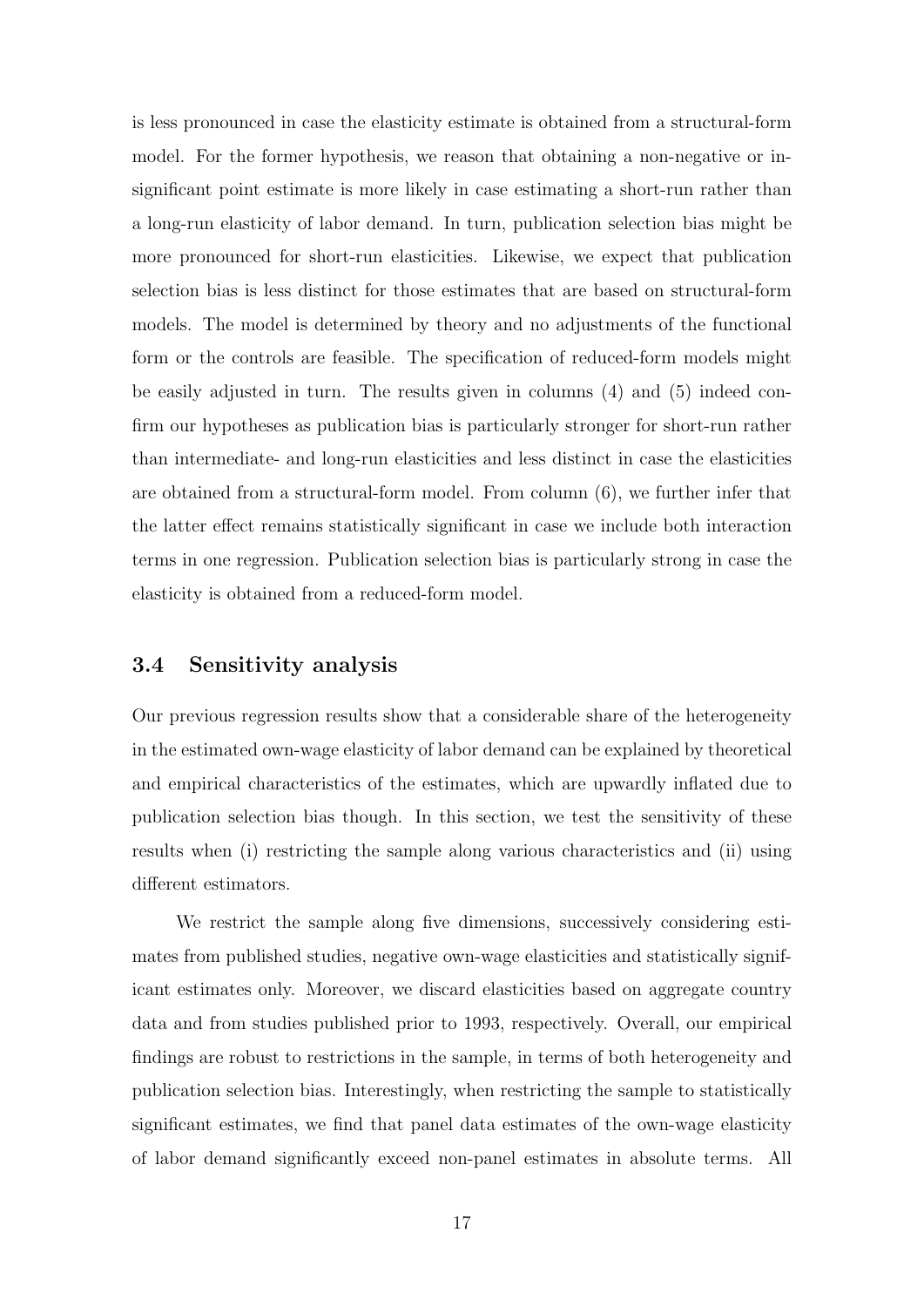corresponding regression results are provided in Table [A.3](#page-33-0) in the Appendix of this paper.

In terms of estimation, sensitivity is tested by means of running 'random  $effects'$ -meta<sup>[19](#page-20-1)</sup> and simple OLS regressions. Our empirical findings with respect to the sources of heterogeneity and the presence of publication selection bias are rather insensitive to different estimators. Evaluating differences in results, both 'random effects' meta-regression and simple OLS provide statistically and economically significant higher estimates of the own-wage elasticity of labor demand in case the wage rate is instrumented, even if we control for country-specific differences and the year of publication. In contrast, differences in the own-wage elasticity estimates that base on administrative rather than survey data sources turn statistically insignificant. Full regression results are reported in Table [A.4](#page-34-0) in the Appendix of this paper. The table also includes results based on the full sample of estimates, including those that did not report standard errors. The results are qualitatively and quantitatively very similar to our baseline estimates.

## <span id="page-20-0"></span>4 Conclusion

The own-wage elasticity of labor demand serves as a key figure in economic research and policy analysis, determining the effectiveness of policy reforms and the outcomes of many economic models. The importance of correctly assessing firms' labor demand responses is reflected by the large number of empirical studies devoted to the estimation of labor demand elasticities. Nonetheless, consensus on the genuine value of the own-wage elasticity of labor demand has not been achieved among labor economists and heterogeneity in the estimates of the own-wage labor demand elasticity is apparent.

In this paper, we explicitly evaluate potential sources of heterogeneity affecting estimates of the elasticity of labor demand by means of a meta-regression analysis

<span id="page-20-1"></span><sup>&</sup>lt;sup>19</sup>Here, an additional between-study variance term is estimated in a first step [\(Feld and Hecke](#page-25-1)[meyer, 2011\)](#page-25-1) to cover differences in the estimates beyond pure sampling error and those captured by the control variables. Despite being a standard tool in meta-regression analysis, [Stanley and](#page-29-3) [Doucouliagos](#page-29-3) [\(2013\)](#page-29-3) show that WLS outperforms the 'random effects' meta-regression estimator.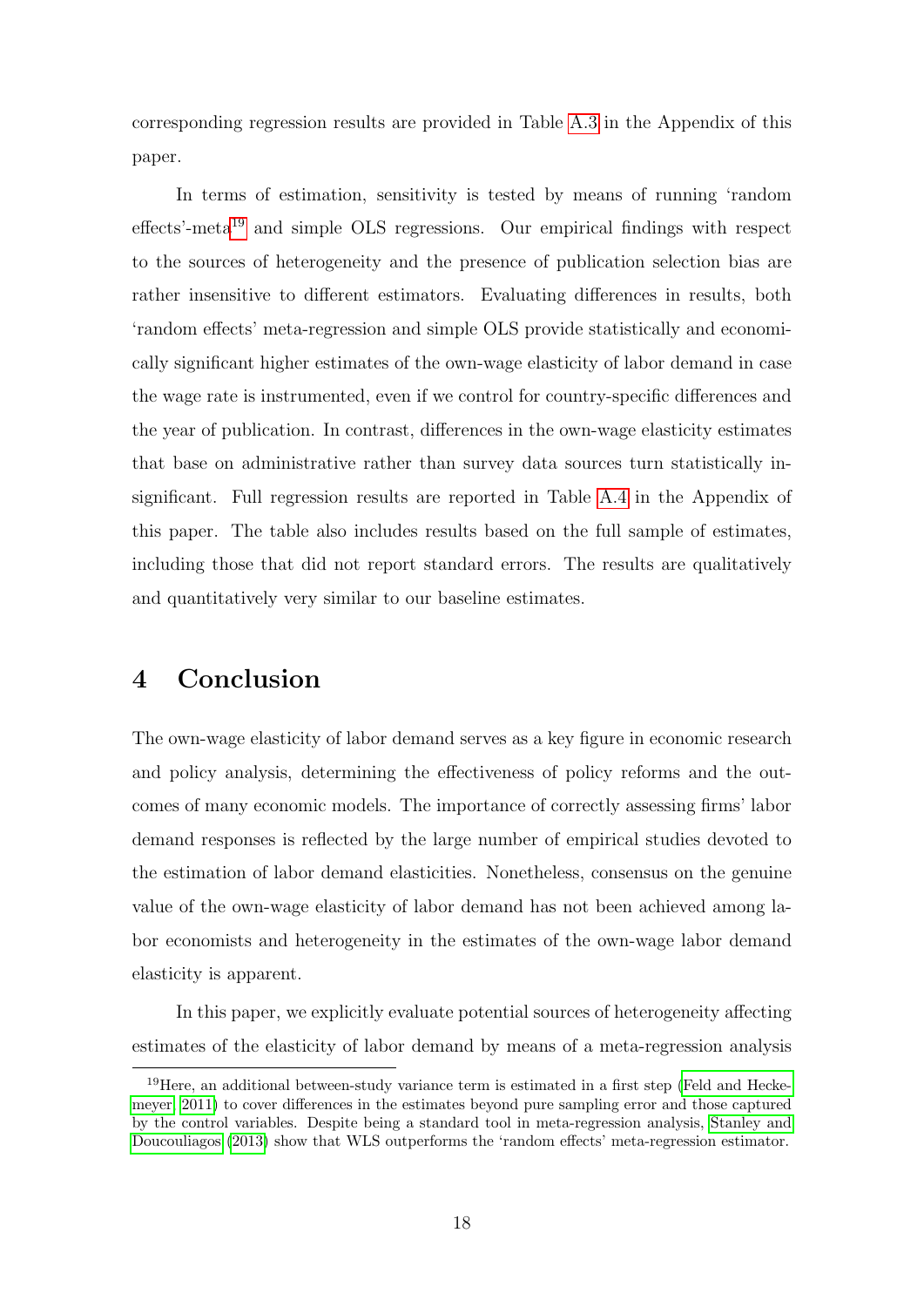of the relevant literature. Building on 942 estimates of the own-wage elasticity of labor demand from 105 different micro-level studies, we explain more than 80% of the variation in the elasticity. We find heterogeneity in the estimates in accordance with theory, given that labor demand is less elastic in the short- than in the intermediateand long-run. In terms of the empirical set-up, we find that the model specification as well as the treatment of the wage variable affect the elasticity estimate, albeit with the effects vanishing when controlling for the study's year of publication and the country of interest. Moreover, our results show that the dataset used, the type of worker considered or industry and country evaluated affect the absolute value of the elasticity.

Besides explaining the variation in the estimates of the own-wage elasticity, we further explicitly test for publication selection bias in the empirical literature on labor demand. We find strong empirical evidence for substantial publication bias, estimates of the own-wage elasticity of labor demand being upwardly inflated. Here, publication bias is found to be particularly strong for estimates of the short-run elasticity of labor demand and low for estimates based on structural-form models.

Overall, our results suggest that there is not one unique value for the own-wage elasticity of labor demand; rather, heterogeneity matters with respect to several dimensions. Our preferred estimate in terms of specification – the long-run, constantoutput elasticity obtained from a structural-form model using administrative panel data at the firm level for the latest mean year of observation, with mean characteristics on all other variables and corrected for publication selection bias – is -0.246, bracketed by the interval [-0.072;-0.446]. Compared to this interval, we note that (i) many estimates of the own-wage elasticity of labor demand given in the literature are upwardly inflated (with a mean value larger than -0.5 in absolute terms) and (ii) our preferred estimate is close to the best guess provided by [Hamermesh](#page-26-0) [\(1993\)](#page-26-0), albeit with our confidence interval for values of the elasticity being smaller.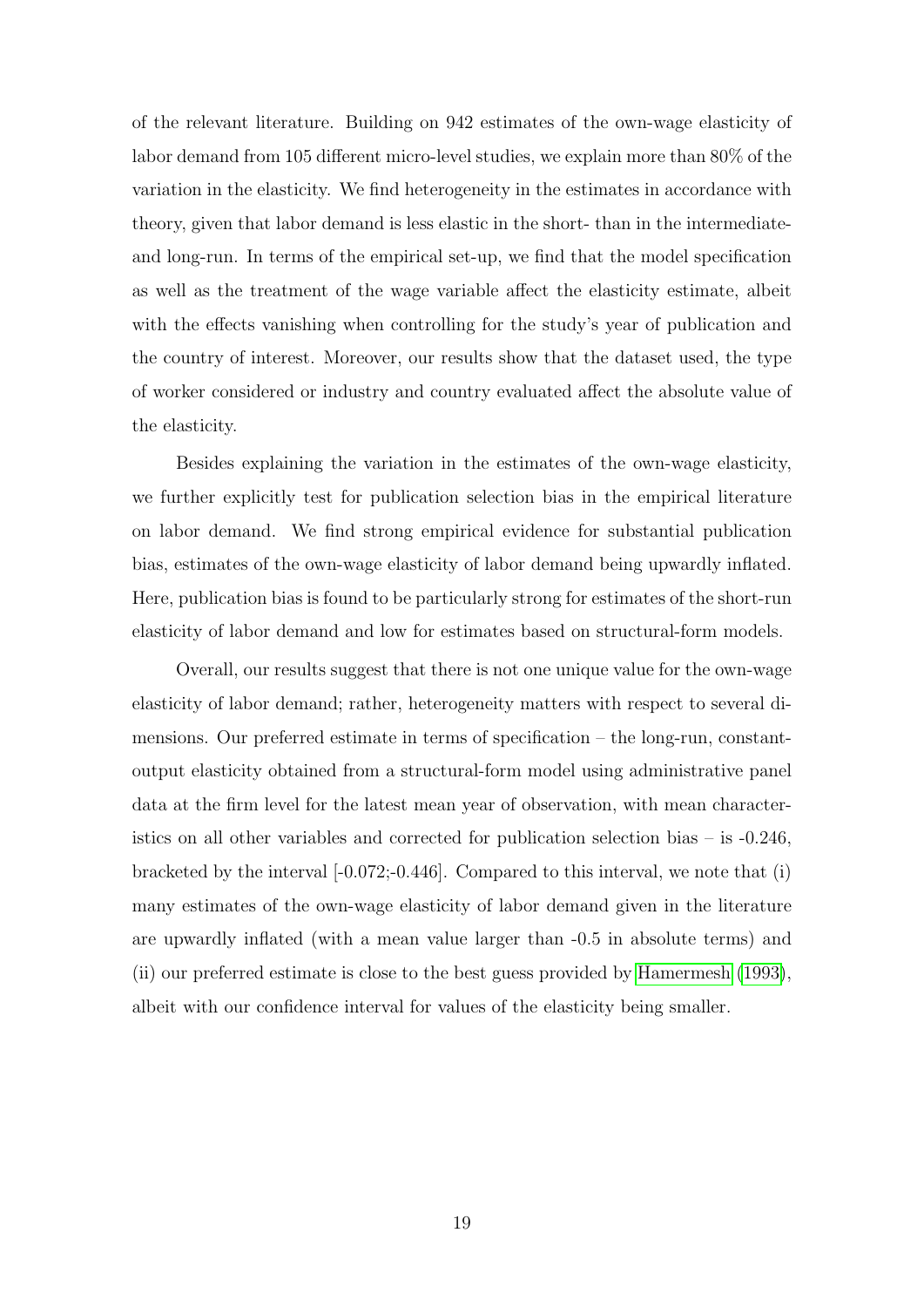## <span id="page-22-14"></span><span id="page-22-13"></span><span id="page-22-12"></span><span id="page-22-11"></span><span id="page-22-10"></span><span id="page-22-9"></span><span id="page-22-8"></span><span id="page-22-7"></span><span id="page-22-6"></span><span id="page-22-5"></span><span id="page-22-4"></span><span id="page-22-3"></span><span id="page-22-2"></span><span id="page-22-1"></span>References

- Abraham, F. and J. Konings (1999). Does the Opening of Central and Eastern Europe Threaten Employment in the West? The World Economy 22 (4), 585– 601.
- Addison, J. and P. Texeira (2001). Employment Adjustment in a 'Sclerotic' Labor Market: Comparing Portugal with Germany, Spain and the United Kingdom. Journal of Economics and Statistics (Jahrbuecher fuer Nationaloekonomie und Statistik) 221 (4), 353–370.
- Addison, J. and P. Texeira (2005). Employment adjustment in two countries with poor reputations: Analysis of aggregate, firm, and flow data for Portugal and Germany. International Economics and Economic Policy 1, 329–348.
- Aguilar, G. and S. Rendon (2008). Matching bias in labor demand estimation. Economics Letters  $100(2)$ , 297–299.
- Aguilar, G. and S. Rendon (2010). Employment And Deadweight Loss Effects Of Observed Nonwage Labor Costs. Economic Inquiry 48 (3), 793–809.
- Allen, C. and G. Urga (1999). Interrelated Factor Demands from Dynamic Cost Functions: An Application to the Non-energy Business Sector of the UK Economy. Economica 66 (263), 403–413.
- Allen, S. G. (1986). Union Work Rules and Efficiency in the Building Trades. Journal of Labor Economics  $\angle(2)$ , 212–242.
- Amiti, M. and S.-J. Wei (2005). Fear of Service Outsourcing: Is it justified? Economic Policy  $20(42)$ , 308-347.
- Amiti, M. and S.-J. Wei (2006). Service Offshoring, Productivity and Employment: Evidence from the US. CEPR Discussion Papers 5475.
- Arellano, M. and S. Bond (1991). Some Tests of Specification for Panel Data: Monte Carlo Evidence and an Application to Employment Equations. The Review of Economic Studies 58 (2), 227–297.
- Arnone, L., C. Dupont, B. Mahy, and S. Spataro (2005). Human resource management and labour demand dynamics in Belgium. International Journal of Manpower 26 (7/8), 724–743.
- Atkinson, S. E. and R. Halvorsen (1984). Parametric Efficiency Tests, Economies of Scale, Input Demand in U.S. Electric Power Generation. International Economic Review 25 (3), 647–662.
- Ayala, S. (2012). Payroll Taxes and Labour Demand: Evidence from Colombian Manufacturing Industry. Discussion Paper.
- <span id="page-22-0"></span>Barba Navaretti, G., A. Turrini, and D. Checchi (2003). Adjusting Labor Demand: Multinational Versus National Firms: A Cross-European Analysis. Journal of the European Economic Association 1 (2-3), 708–719.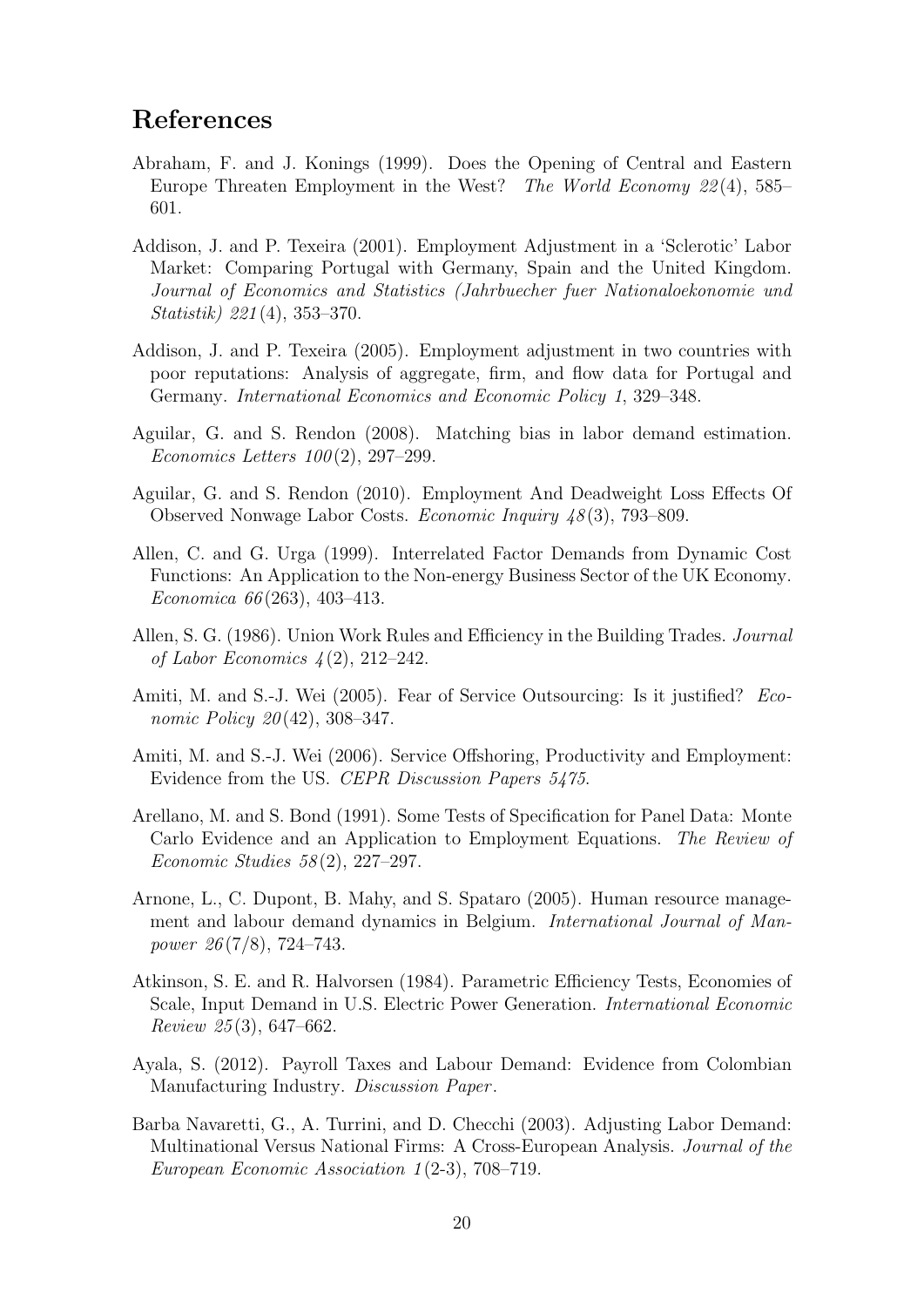- <span id="page-23-13"></span><span id="page-23-12"></span><span id="page-23-11"></span><span id="page-23-10"></span><span id="page-23-9"></span><span id="page-23-8"></span><span id="page-23-7"></span><span id="page-23-6"></span><span id="page-23-5"></span><span id="page-23-4"></span><span id="page-23-3"></span><span id="page-23-2"></span><span id="page-23-1"></span>Basu, S., S. Estrin, and J. Svejnar (2005). Employment Determination in Enterprises under Communism and in Transition: Evidence from Central Europe. Industrial and Labor Relations Review 58 (3), 353–369.
- Becker, S. O., K. Ekholm, R. Jäckle, and M.-A. Muendler (2005). Location Choce and Employment Decisions: A Comparison of German and Swedish Multinationals. Review of World Economics (Weltwirtschaftliches Archiv) 141 (4), 693–731.
- Bellmann, L., S. Bender, and T. Schank (1999). Flexibilität der Qualifikationstruktur aus betrieblicher Sicht: Substitutionalität oder Komplementarität. Jahrbücher für Nationalökonomie und Statistik  $219(1+2)$ , 109–126.
- Bellmann, L., M. Caliendo, R. Hujer, and D. Radic (2002). Beschäftigungswirkungen technisch-organisatorischen Wandels: Eine mikroökonometrische Analyse mit dem Linked IAB Panel. Mitteilungen aus der Arbeitsmarkt- und Berufs $forschung 35(4), 506-522.$
- Bellmann, L. and A. Pahnke (2006). Auswirkungen organisatorischen Wandels auf die betriebliche Arbeitsnachfrage. Zeitschrift für Arbeitsmarktforschung  $39(2)$ , 201–233.
- Bellmann, L. and T. Schank (2000). Innovations, Wages and Demand for Heterogeneous Labour: New Evidence from a Matched Employer–Employee Data–Set. IZA Discussion Paper Series 112.
- Bernal, R. and M. Cardenas (2004). Determinants of Labor Demand in Colombia: 1976–1996. In J. J. Heckman and C. Pagés (Eds.), Law and Employment: Lessons from Latin American and the Caribbean.
- Blechinger, D., A. Kleinknecht, G. Licht, and F. Pfeiffer (1998). The impact of innovation on employment in Europe: An analysis using CIS data. ZEW-Dokumentation 98-02 .
- Blechinger, D. and F. Pfeiffer (1999). Qualifikation, Beschäftgigung und technischer Fortschritt. Jahrbücher für Nationalökonomie und Statistik 218, 128–146.
- Blien, U., K. Kirchhof, and O. Ludwig (2006). Agglomeration Effects on Labor Demand. Discussion Paper.
- <span id="page-23-0"></span>Boeters, S. and L. Savard (2013). The Labor Market in Computable General Equilibrium Models. In P. W. Dixon and D. W. Jorgenson (Eds.), *Handbook of Com*putable General Equilibrium Modeling SET, Volume 1, pp. 1645–1718.
- Bohachova, O., B. Brookmann, and C. M. Buch (2011). Labor Demand During the Crisis: What Happened in Germany? IZA Discussion Paper Series 6074.
- Braconier, H. and K. Ekholm (2000). Swedish Multinationals and Competition form High- and Low-Wage Locations. Review of International Economics  $8(3)$ , 448–461.
- Brixy, U. and M. Fuchs (2010). How important are plant and regional characteristics for labor demand? Plant-level evidence from Germany. Discussion Paper .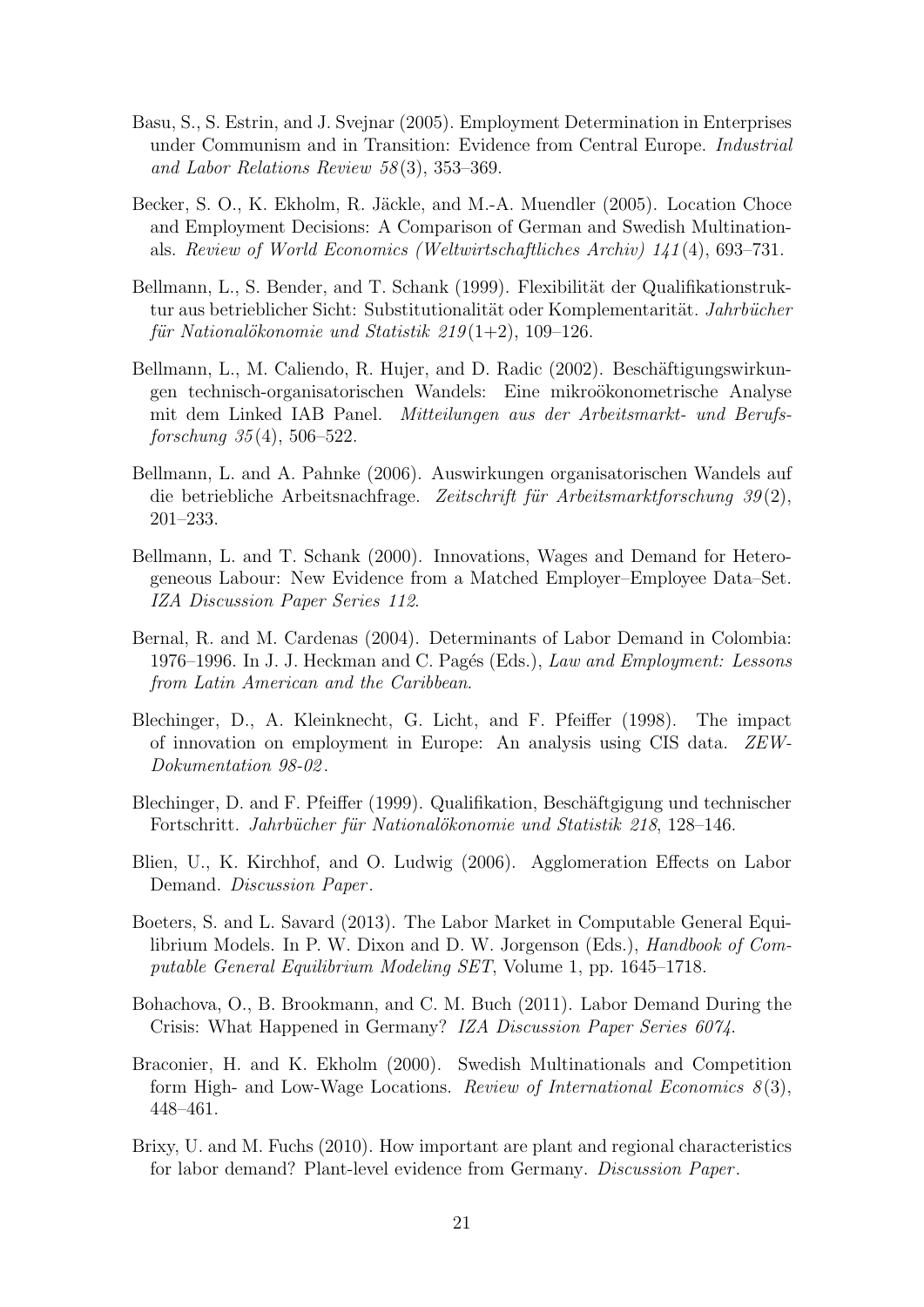- <span id="page-24-15"></span><span id="page-24-14"></span><span id="page-24-13"></span><span id="page-24-12"></span><span id="page-24-11"></span><span id="page-24-10"></span><span id="page-24-9"></span><span id="page-24-8"></span><span id="page-24-7"></span><span id="page-24-6"></span><span id="page-24-5"></span><span id="page-24-4"></span>Bruno, G. S. F. and A. M. Falzoni (2005). Estimating a dynamic labour demand equation using small, unbalanced panels: An application to Italian manufacturing sectors. Discussion Paper.
- Bruno, G. S. F., A. M. Falzoni, and R. Helg (2003). Measuring the effect of globalization on labour demand elasticity: An empirical application to OECD countries. Discussion Paper .
- Buch, C. M. and A. Lipponer (2010). Volatile Multinationals? Evidence from the labor demand of German firms? Labour Economics  $17(2)$ , 345–353.
- Cahuc, P. and B. Dormont (1997). Profit–sharing: Does it increase productivity and employment? A theoretical model and empirical evidence on French micro-data. Labour Economics  $\mathcal{A}(3)$ , 293-319.
- <span id="page-24-2"></span>Card, D., J. Kluve, and A. Weber (2010). Active Labour Market Evaluations: A Meta-Analysis. The Economic Journal 120, F452–F477.
- <span id="page-24-1"></span>Card, D. and A. B. Krueger (1995). Time-Series Minimum Wage Studies: A Meta-Analysis. American Economic Review Papers & Proceedings 85 (2), 238–243.
- Cassoni, A., S. G. Allen, and G. J. Labadie (2004). Unions and Employment in Uruguay. In J. J. Heckman and C. Pages (Eds.), Law and Employment: Lessons from Latin America and the Carribean. University of Chicago Press.
- Crino, R. (2007). Skill-Biased Effects of Service Offshoring in Western Europe. CESPRI Discussion Paper .
- Crino, R. (2012). Service Offshoring and the Skill Composition of Labour Demand. Oxford Bulletin of Economics and Statistics 74 (1), 20–57.
- <span id="page-24-0"></span>DeLong, J. B. and K. Lang (1992). Are All Economic Hypothesis False? Journal of Political Economy 100 (6), 1257–1272.
- Denny, M., M. Fuss, C. Everson, and L. Waverman (1981). Estimating the Effects of Diffusion of Technological Innovations and Telecommunications: The Production Structure of Bell Canada. The Canadian Journal of Economics 14 (1), 24–43.
- <span id="page-24-3"></span>Diewert, W. E. and T. Wales (1987). Flexible Functional Forms and Global Curvature Conditions. *Econometrica* 55(1), 43–68.
- Draper, N. and T. Manders (1997). Structural Change in the Demand for Labor. De Economist 145, 521–546.
- Dunne, T. and M. J. Roberts (1993). The Long-Run Demand For Labor: Estimates From Census Establishment Data. Discussion Paper .
- Ekholm, K. and K. Hakkala (2006). The Effect of Offshoring On Labour Demand: Evidence from Sweden. CEPR Discussion Papers 5648.
- Fajnzylber, P. and W. F. Maloney (2005). Labor demand and trade reform in Latin America. Journal of International Economics 66(2), 423–446.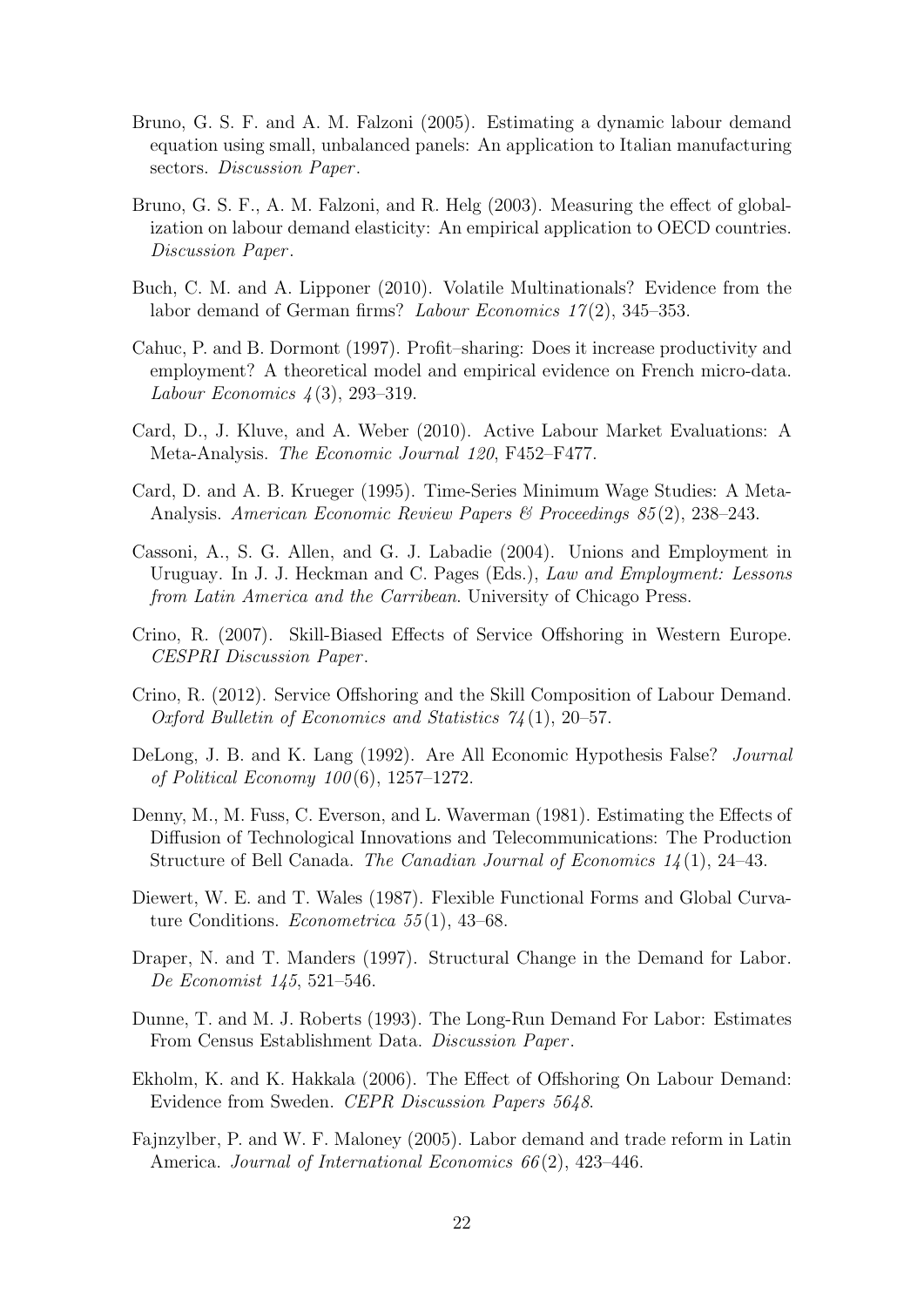- <span id="page-25-15"></span><span id="page-25-14"></span><span id="page-25-13"></span><span id="page-25-12"></span><span id="page-25-11"></span><span id="page-25-10"></span><span id="page-25-9"></span><span id="page-25-8"></span><span id="page-25-7"></span><span id="page-25-6"></span><span id="page-25-5"></span><span id="page-25-4"></span><span id="page-25-3"></span><span id="page-25-2"></span>Falk, M. (2001). Organizational Change, New Information and Communication Technologies and the Demand for Labor in Service. Discussion Paper .
- Falk, M. and B. Koebel (1997). The Demand of Heterogeneous Labour in Germany. Discussion Paper 28.
- Falk, M. and B. Koebel (1999). Curvature Conditions and substitution pattern among capital, energy, material and heterogeneous labor. ZEW Discussion Papers 99-06.
- Falk, M. and B. Koebel (2001). A dynamic heterogeneous labour demand model for German manufacturing. Applied Economics 33(3), 339–348.
- Falk, M. and B. Koebel (2002). Outsourcing, Imports and Labour Demand. Scandinavian Journal of Economics  $104(4)$ , 567–586.
- Falk, M. and B. Koebel (2004). The impact of office machinery, and computer capital on the demand for heterogeneous labour. Labour Economics 11(1), 99–117.
- Falk, M. and Y. Wolfmayr (2005). The Impact Of International Outsourcing On Employment: Empirical Evidence From EU Countries. Discussion Paper .
- <span id="page-25-1"></span>Feld, L. P. and J. H. Heckemeyer (2011). FDI and Taxation: A Meta-Study. Journal of Economic Surveys 25 (2), 233–272.
- Field, B. C. and C. Grebenstein (1980). Capital–Energy Substitution in U.S. Manufacturing. The Review of Economics and Statistics  $62(2)$ , 207–212.
- Fitzroy, F. and M. Funke (1994). Real Wages, Net Investment and Employment: New Evidence from West German Sectoral Data. Review of World Economics (Weltwirtschaftliches Archiv)  $130(2)$ ,  $258-272$ .
- FitzRoy, F. and M. Funke (1998). Skills, Wages and Employment in East and West Germany. Regional Studies 32 (5), 459–467.
- Freier, R. and V. Steiner (2010). 'Marginal Employment' and the demand for heterogeneous labor – elasticity estimates from a multi-factor labour demand model for Germany. Applied Economics Letters  $17(12)$ , 1177–1182.
- Fu, X. and V. N. Balasubramanyam (2005). Exports, Foreign Direct Investment and Employment: The Case of China. The World Economy  $28(4)$ , 607–625.
- <span id="page-25-0"></span>Fuchs, V. R., A. B. Krueger, and J. M. Poterba (1998, September). Economists' Views about Parameters, Values, and Policies: Survey Results in Labor and Public Economics. Journal of Economic Literature 36, 1387–1425.
- Funke, M., W. Maurer, and H. Strulik (1999). Capital Structure and Labour Demand: Investigations Using German Micro Data. Oxford Bulletin of Economics and *Statistics*  $61(2)$ , 199–215.
- Godart, O. N., H. Görg, and D. Greenaway (2009). Headquarter services, skill intensity and labour demand elasticities in multinational firms. Discussion Paper 1575.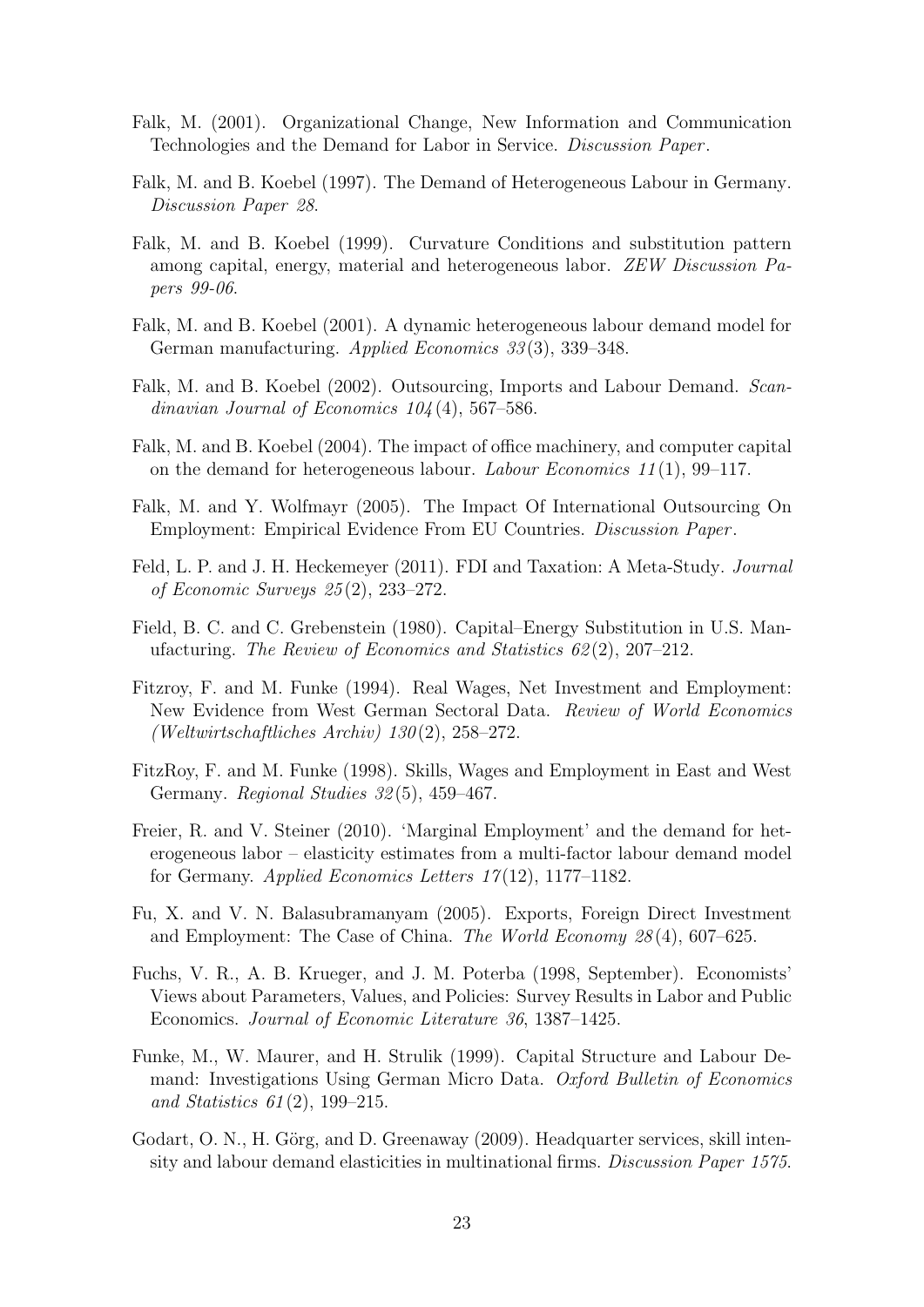- <span id="page-26-13"></span><span id="page-26-12"></span><span id="page-26-11"></span><span id="page-26-10"></span><span id="page-26-9"></span><span id="page-26-8"></span><span id="page-26-7"></span><span id="page-26-6"></span><span id="page-26-5"></span><span id="page-26-4"></span><span id="page-26-3"></span><span id="page-26-2"></span><span id="page-26-1"></span>Grant, J. H. and D. H. Hamermesh (1981). Labor Market Competition Among Youth, White Women And Others. The Review of Economics and Statistics 63(3), 354–360.
- Greenaway, D., R. C. Hine, and P. Wright (1999). An empirical assessment of the impact of trade on employment in the United Kingdom. European Journal of Political Economy  $15(3)$ ,  $485-500$ .
- Görg, H. and A. Hanley (2005). Labour demand effects of international outsourcing: Evidence from plant-level data. International Review of Economics and Finance  $14(3)$ , 365–376.
- Görg, H., M. Henry, E. Strobl, and F. Walsh (2009). Multinational companies, backward linkages, and labour demand elasticities. Canadian Journal of Economics  $42(1)$ , 332–348.
- Griffin, P. (1992). The Impact of Affirmative Action on Labor Demand: A Test of Some Implications of the Le Chatelier Principle. The Review of Economics and Statistics 74 (2), 251–260.
- Griffin, P. (1996). Input Demand Elasticities for Heterogeneous Labor: Firm-Level Estimates and an Investigation into the Effects of Aggregation. Southern Economic Journal  $62(4)$ , 889–901.
- Hakkala, K., F. Heyman, and F. Sjöholm (2010). Multinationals, skills, and wage elasticities. Review of World Economics (Weltwirtschaftliches Archiv)  $146(2)$ , 263–280.
- Halvorsen, R. and T. R. Smith (1986). Substitution Possibilities for Unpriced Natural Resources: Restricted Cost Functions for the Canadian Metal Mining Industry. The Review of Economics and Statistics 68 (3), 398–405.
- <span id="page-26-0"></span>Hamermesh, D. H. (1993). Labor Demand. Princeton University Press.
- Haouas, I. and M. Yagoubi (2007). Trade Liberalization and Labor-Demand Elasticities: Empirical Evidence from Tunisia. Applied Economics Letters 15 (4), 277–286.
- Harrison, A. E. and M. S. McMillan (2006). Outsourcing Jobs? Multinationals And US Employment. NBER Working Paper Series 12372.
- Hasan, R., D. Mitra, and K. V. Ramaswamy (2007). Trade Reforms, Labor Regulations, And Labor-Demand Elasticities: Empirical Evidence From India. The Review of Economics and Statistics 89 (3), 466–481.
- Hatzius, J. (1998). Domestic Jobs and Foreign Wages. Scandinavian Journal of Economics  $100(4)$ , 733-746.
- Hijzen, A., H. Görg, and R. C. Hine (2005). International Outsourcing And The Skill Structure Of Labour Demand In The United Kingdom. The Economic Journal 115 (506), 860–878.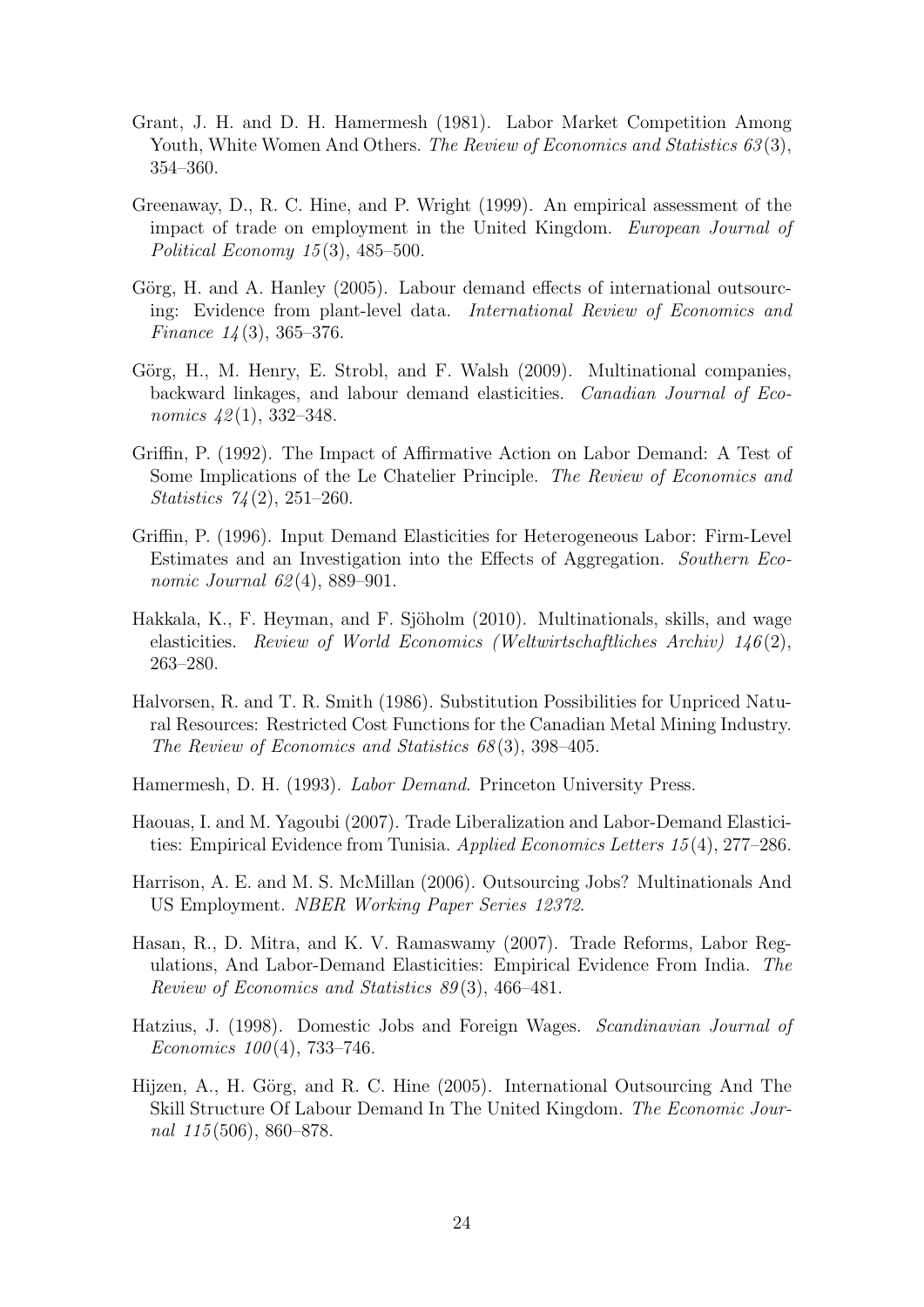- <span id="page-27-15"></span><span id="page-27-14"></span><span id="page-27-13"></span><span id="page-27-12"></span><span id="page-27-11"></span><span id="page-27-10"></span><span id="page-27-9"></span><span id="page-27-8"></span><span id="page-27-7"></span><span id="page-27-6"></span><span id="page-27-5"></span><span id="page-27-4"></span><span id="page-27-3"></span>Hijzen, A. and P. Swaim (2010). Offshoring, labour market institutions and the elasticity of labour demand. European Economic Review  $54(8)$ , 1016–1034.
- Hine, R. C. and P. Wright (1998). Trade with Low Wage Economies, Employment and Productivity in UK Manufacturing. Economic Journal 108 (450), 1500–1510.
- Jacobi, L. and S. Schaffner (2008). Does Marginal Employment Substitute Regular Employment? A Heterogeneous Dynamic Labor Demand Approach for Germany. Ruhr Economic Papers 56.
- <span id="page-27-0"></span>Jacquet, L., E. Lehmann, and B. V. der Linden (2012). Optimal Redistributive Taxation with both Labor Supply and Labor Demand Responses. CESifo Working Paper 3779.
- Kim, Y. H. (1988). Analyzing the Indirect Production Function for U.S. Manufacturing. Southern Economic Journal 55 (2), 494–504.
- Kölling, A. (2012). Firm Size And Employment Dynamics: Estimations of Labor Demand Elasticities Using a Fractional Panel Probit Model. Labour 26 (2), 174– 207.
- Koebel, B. (1998). Tests of Representative Firm Models: Results for German Manufacturing Industries. Journal of Productivity Analysis  $10(3)$ , 251–270.
- <span id="page-27-1"></span>Koebel, B. (2002). Can Aggregation Across Goods Be Achieved By Neglecting The Problem? Property Inheritance And Aggregation Bias. International Economic Review.
- Koebel, B. (2006). Exports and Labor Demand: Searching for Structure in Multi-Output Multi-Skill Technologies. Journal of Business and Economics Statistics  $24(1), 91-103$ .
- <span id="page-27-2"></span>Koebel, B., M. Falk, and F. Laisney (2003). Imposing and Testing Curvature Conditions on a Box-Cox Function. Journal of Business and Economics Statistics  $21(2)$ , 319–335.
- Kokkelenberg, E. C. and J. P. Choi (1986). Factor demands, adjustment costs and regulation. Applied Economics 18, 631–643.
- Konings, J. and A. P. Murphy (2004). Do Multinational Enterprises Relocate Employment to Low Wage Regions? Evidence from European Multinationals. Discussion Paper .
- Konings, J. and H. Vandenbussche (1995). The Effect of Foreign Competition on UK Employment and Wages: Evidence from Firm-Level Plant Data. Review of World Economics (Weltwirtschaftliches Archiv) 131 (4), 655–672.
- Krishna, P., D. Mitra, and S. Chinoy (2001). Trade liberalization and labour demand elasticities: evidence from Turkey. Journal of International Economics 55(2), 391–409.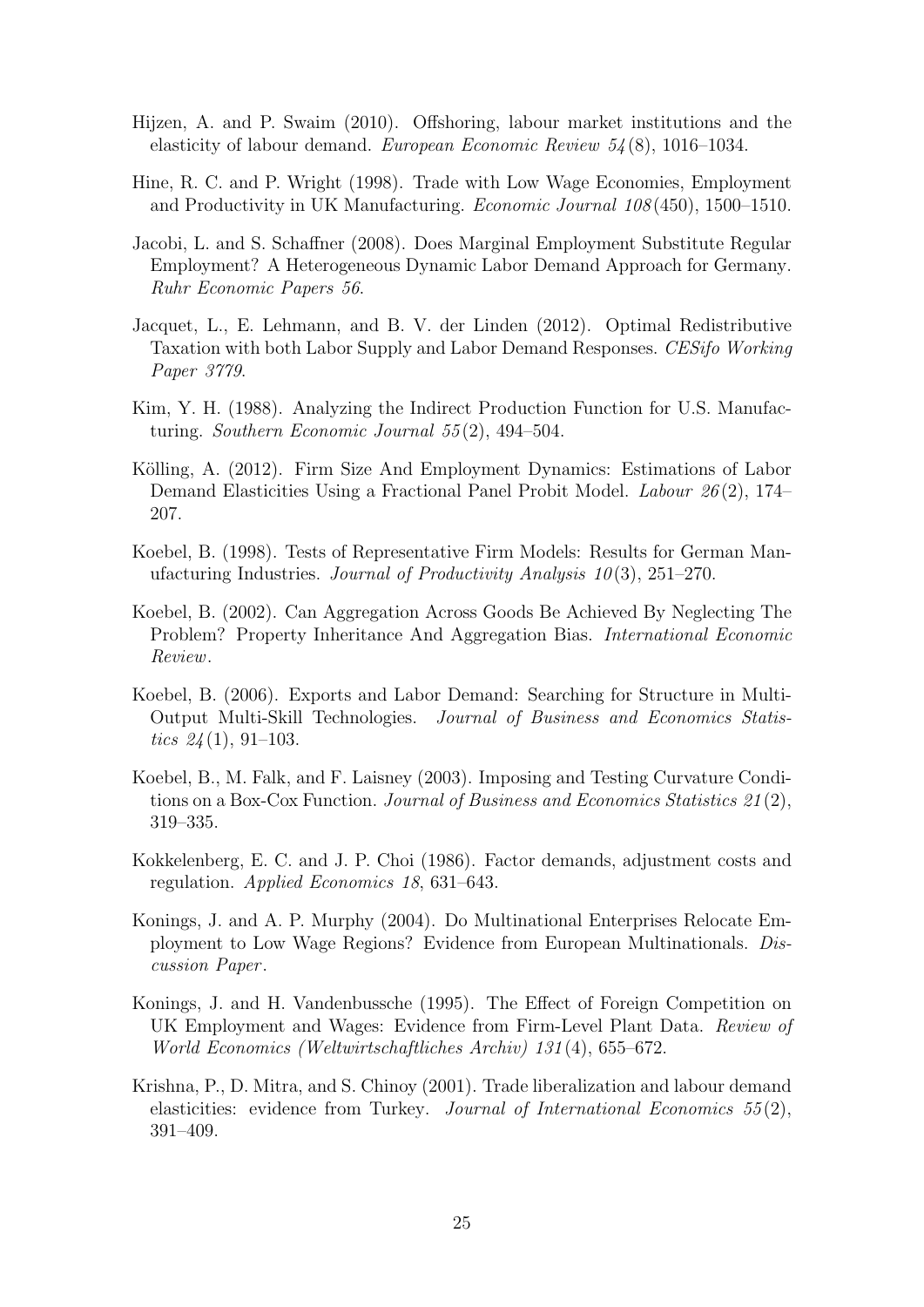- <span id="page-28-13"></span><span id="page-28-12"></span><span id="page-28-11"></span><span id="page-28-10"></span><span id="page-28-9"></span><span id="page-28-8"></span><span id="page-28-7"></span><span id="page-28-6"></span><span id="page-28-5"></span><span id="page-28-4"></span><span id="page-28-3"></span><span id="page-28-2"></span><span id="page-28-1"></span>Lachenmaier, S. and H. Rottmann (2007). Employment Effects of Innovation at the Firm Level. Journal of Economics and Statistics (Jahrbuecher fuer Nationaloekonomie und Statistik) 227 (3), 254–272.
- Lindquist, K.-G. (1995). The Existence of Factor Substitution in the Primary Aluminium Industry: A Multivariate Error-Correction Approach Using Norwegian Panel Data. *Empirical Economics 20*(3), 361–383.
- Mairesse, J. and B. Dormont (1985). Labor and Investment Demand At The Firm Level – A Comparison Of French, German and U.S. Manufacturing, 1970–79. European Economic Review 28 (1–2), 201–231.
- Micevska, M. (2008). The Labour Market in Macedonia: A Labour Demand Analysis. Labour 22 (2), 345–368.
- Milner, C. and P. Wright (1998). Modelling Labour Market Adjustment To Trade Liberalisation In An Industrialising Economy. The Economic Journal 108 (March), 509–528.
- Mitra, D. and J. Shin (2011). Import protection, exports and labor-demand elasticities: Evidence from Korea. International Review of Economics and Finance  $23(C)$ , 91-109.
- Molnar, M. N. and D. Taglioni (2007). The Internationalisation of Production, International Outsourcing and Employment in the OECD. OECD Economics Department Working Papers 561.
- Mondino, G. and S. Montoya (2004). The Effects of Labor Market Regulations on Employment Decisions by Firms. Empirical Evidence for Argentina. In Law and Employment: Lessons from Latin America and the Carribean. University of Chicago Press.
- Morrison, C. J. (1988). Quasi-fixed Inputs in U.S. and Japanese Manufacturing: a Generalized Leontief Restricted Cost Function Approach. The Review of Economics and Statistics  $70(2)$ , 275–287.
- <span id="page-28-0"></span>Muendler, M.-A. and S. O. Becker (2010). Margins of Multinational Labor Substitution. American Economic Review 100 (December), 1999–2030.
- Nissim, J. (1984). The Price Responsiveness of Demand for Labour by Skill: Britsh Mechanical Engineering: 1963–1978. The Economic Journal 94 (376), 812–825.
- Ogawa, K. (2003). Financial Distress And Employment: The Japanese Case in the 90s. NBER Working Paper Series 9646.
- Onaran, O. (2008). Jobless Growth in the Central and East European Countries. Eastern European Economics  $46(4)$ , 90-115.
- Pencavel, J. and B. Holmlund (1988). The Determination of Wages, Employment, and Work Hours in an Economy with Centralised Wage-Setting: Sweden, 1950– 1983. The Economic Journal 98 (393), 1105–1126.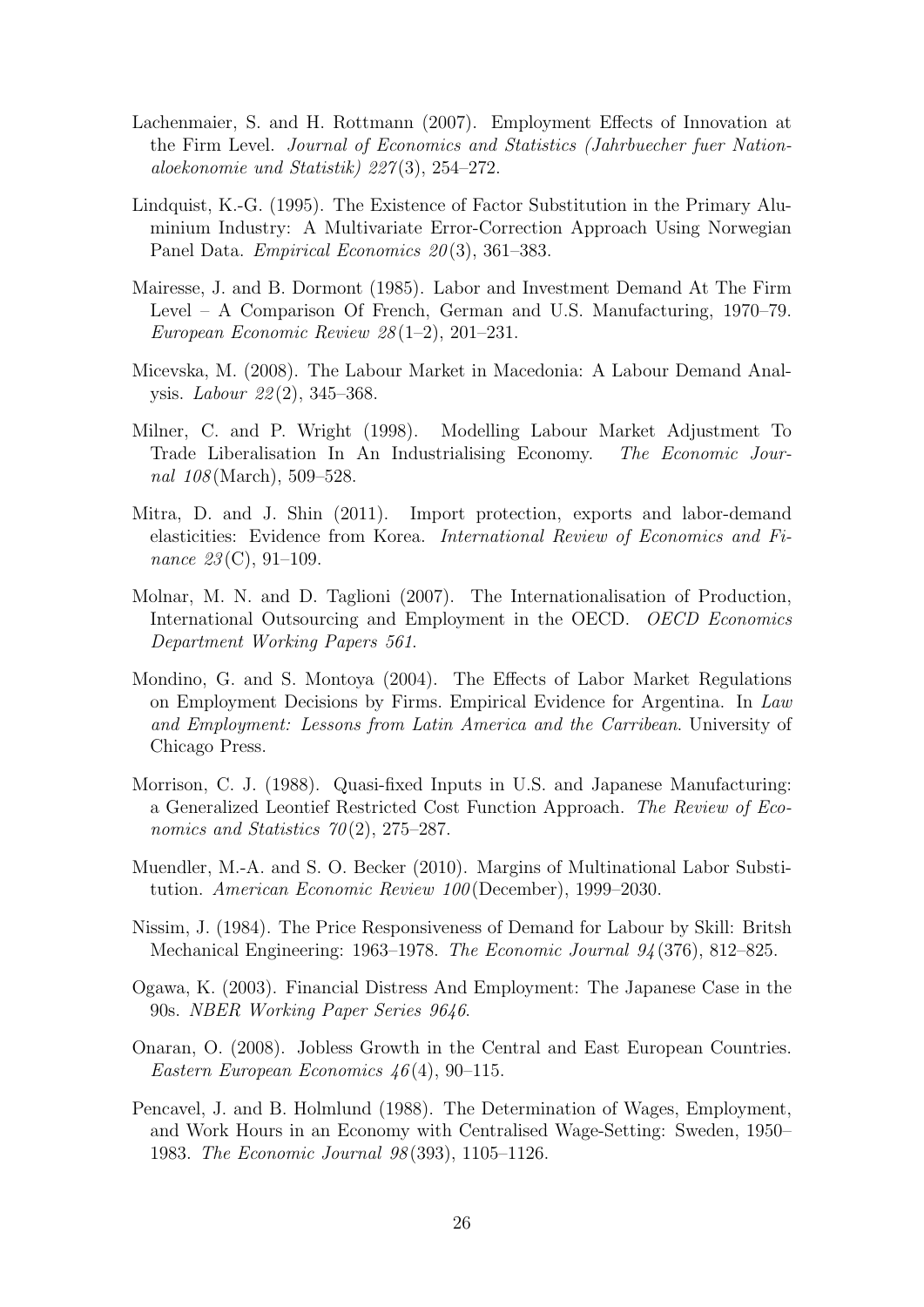- <span id="page-29-15"></span><span id="page-29-14"></span><span id="page-29-13"></span><span id="page-29-12"></span><span id="page-29-11"></span><span id="page-29-10"></span><span id="page-29-9"></span><span id="page-29-8"></span><span id="page-29-7"></span><span id="page-29-6"></span><span id="page-29-5"></span><span id="page-29-1"></span>Rauch, J. E. and V. Trindade (2003). Information, International Substitutability, and Globalization. American Economic Review 93 (3), 775–791.
- Revenga, A. (1997). Employment and Wage Effects of Trade Liberalization: The Case of Mexican Manufacturing. Journal of Labor Economics 15 (S3), S20–S43.
- <span id="page-29-0"></span>Riedel, N. (2011). Taxing Multinationals under Union Wage Bargaining. International Tax and Public Finance 18 (4), 399–421.
- Roberts, M. J. and E. Skoufias (1998). The Long-Run Demand For Skilled And Unskilled Labor In Colombian Manufacturing Plants. *The Review of Economics* and Statistics 79 (2), 330–334.
- <span id="page-29-2"></span>Rodrik, D. (1997). Has Globalization Gone Too Far? Institute For International Economics.
- Rottmann, H. and M. Ruschinski (1998). The Labour Demand and the Innovation Behaviour of Firms. Journal of Economics and Statistics (Jahrbuecher fuer Nationaloekonomie und Statistik) 217 (6), 741–752.
- Saavedra, J. and M. Torero (2004). Labor Market Reforms and Their Impact over Formal Labor Demand and Job Market Turnover. The Case of Peru. In Law and Employment: Lessons from Latin America and the Carribean. University of Chicago Press.
- Senses, M. Z. (2010). The effects of offshoring on the elasticity of labor demand. Journal of International Economics 81 (1), 89–98.
- Slaughter, M. J. (2001). International trade and labor-demand elasticities. Journal of International Economics 54 (1), 27–56.
- <span id="page-29-3"></span>Stanley, T. and C. Doucouliagos (2013). Neither fixed or random: Weighted Least Squares Meta-Analysis. Working Paper .
- <span id="page-29-4"></span>Sutton, A., K. R. Abrams, D. R. Jones, T. R. Sheldon, and F. Song (2000). Methods for Meta-Analysis in Medical Research. Wiley.
- Symmons, J. and R. Layard (1984). Neoclassical Demand for Labour Functions For Six Major Economies. The Economic Journal 94 (376), 788–799.
- Terrell, D. (1996). Incorporating Monotonicity And Concavity Conditions In Flexible Functional Forms. Journal of Applied Econometrics 11, 179–194.
- VanReenen, J. (1997). Employment and Technological Innovation: Evidence from U.K. Manufacturing Firms. Journal of Labor Economics 15(2), 255–284.
- Wadhwani, S. B. (1987). The Effects of Inflation and Real Wages on Employment. Economica 54 (213), 21–40.
- Wadhwani, S. B. and M. Wall (1990). The Effects of Profit-Sharing on Employment, Wages, Stock Returns and Productivity: Evidence from UK Micro-Data. The Economic Journal 100 (399), 1–17.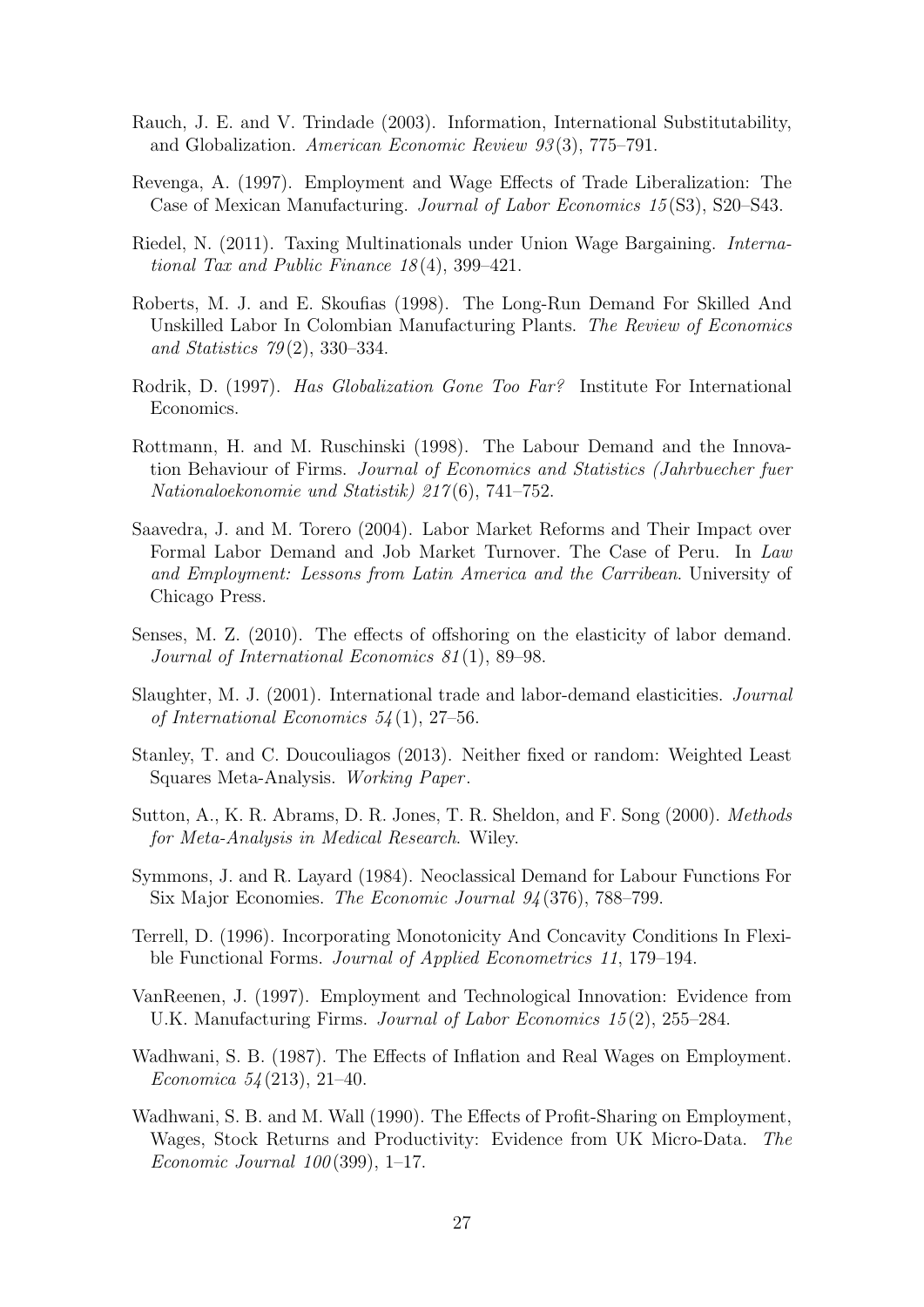<span id="page-30-0"></span>Wolfson, P. (1993). Compositional Change, Aggregation, And Dynamic Factor Demand - Estimates On A Panel Of Manufacturing Firms. Journal of Applied Econometrics 8, 129–148.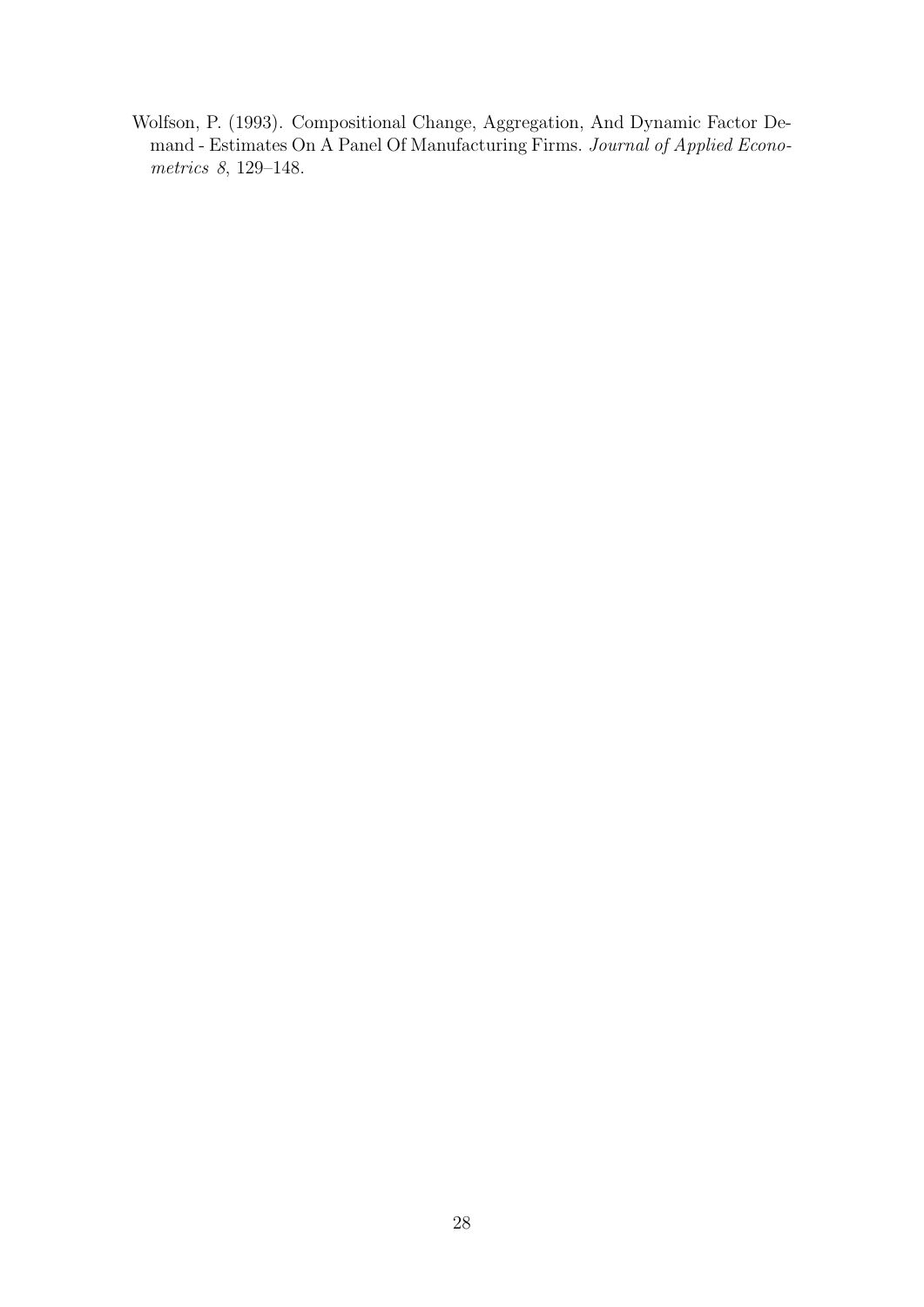# A Appendix

|                         | <b>Estimates</b> | Share    |                 | Estimates        | <b>Share</b> |
|-------------------------|------------------|----------|-----------------|------------------|--------------|
| Country                 |                  |          |                 |                  |              |
| Aggregate Data          | 139              | 15.04    | Macedonia       | $\overline{4}$   | 0.43         |
| Aggregate European Data | 22               | 2.38     | Mauritius       | $\overline{2}$   | 0.22         |
| Argentina               | $\overline{4}$   | 0.43     | Mexico          | $\overline{7}$   | 0.76         |
| Belgium                 | 6                | 0.65     | Netherlands     | 5                | 0.54         |
| Bulgaria                | $\overline{2}$   | 0.22     | Norway          | 3                | 0.32         |
| Canada                  | $\overline{4}$   | 0.43     | Peru            | 14               | 1.52         |
| Chile                   | $\overline{2}$   | 0.22     | Poland          | $\overline{7}$   | 0.76         |
| China                   | $\mathbf{1}$     | 0.11     | Portugal        | 3                | 0.32         |
| Colombia                | 30               | $3.25\,$ | Romania         | $\mathbf{1}$     | 0.11         |
| Czech Republic          | 9                | 0.97     | Slovak Republic | 6                | 0.65         |
| Denmark                 | $\,1$            | 0.11     | Slovenia        | $\mathbf{1}$     | 0.11         |
| Finland                 | $\,1$            | 0.11     | South Korea     | $\overline{4}$   | 0.43         |
| France                  | 12               | 1.30     | Spain           | 6                | 0.65         |
| Germany                 | 253              | 27.38    | Sweden          | 30               | 3.25         |
| Hungary                 | $\boldsymbol{9}$ | 0.97     | Tunisia         | 24               | 2.60         |
| India                   | $\overline{4}$   | 0.43     | Turkey          | 53               | 5.74         |
| Ireland                 | $\,8\,$          | 0.87     | United Kingdom  | 61               | 6.60         |
| Italy                   | 11               | 1.19     | United States   | 152              | 16.45        |
| Japan                   | 16               | 1.73     | Uruguay         | $\overline{5}$   | 0.54         |
| Lithuania               | $\overline{2}$   | 0.22     |                 |                  |              |
| Year of publication     |                  |          |                 |                  |              |
| 1980                    | 10               | 1.08     | 1998            | 59               | 6.39         |
| 1981                    | $\bf 5$          | 0.54     | 1999            | 17               | 1.84         |
| 1984                    | 18               | 1.95     | 2000            | $\overline{7}$   | 0.76         |
| 1985                    | $\overline{2}$   | 0.22     | 2001            | 79               | 8.55         |
| 1986                    | 38               | 4.11     | 2002            | 13               | 1.41         |
| 1987                    | $\mathbf{1}$     | 0.11     | 2003            | 65               | 7.03         |
| 1988                    | 12               | 1.30     | $\,2004\,$      | 33               | 3.57         |
| 1990                    | $\mathbf{1}$     | 0.11     | 2005            | 75               | 8.12         |
| 1991                    | 8                | 0.87     | 2006            | 46               | 4.98         |
| 1992                    | 16               | 1.73     | 2007            | 53               | 5.74         |
| 1993                    | 19               | 2.06     | 2008            | 81               | 8.77         |
| 1994                    | $\,2$            | 0.22     | 2009            | $\boldsymbol{9}$ | 0.97         |
| 1995                    | $\,6\,$          | 0.65     | 2010            | 181              | 19.59        |
| 1996                    | 19               | 2.06     | 2011            | $\overline{7}$   | 0.76         |
| 1997                    | 29               | 3.14     | 2012            | 13               | 1.41         |

<span id="page-31-0"></span>Table A.1: Distribution of labor demand elasticities by publication data and country

Note: Total number of elasticities obtained is 942. In case of Discussion Papers, the year of publication refers to the latest available version of the respective study.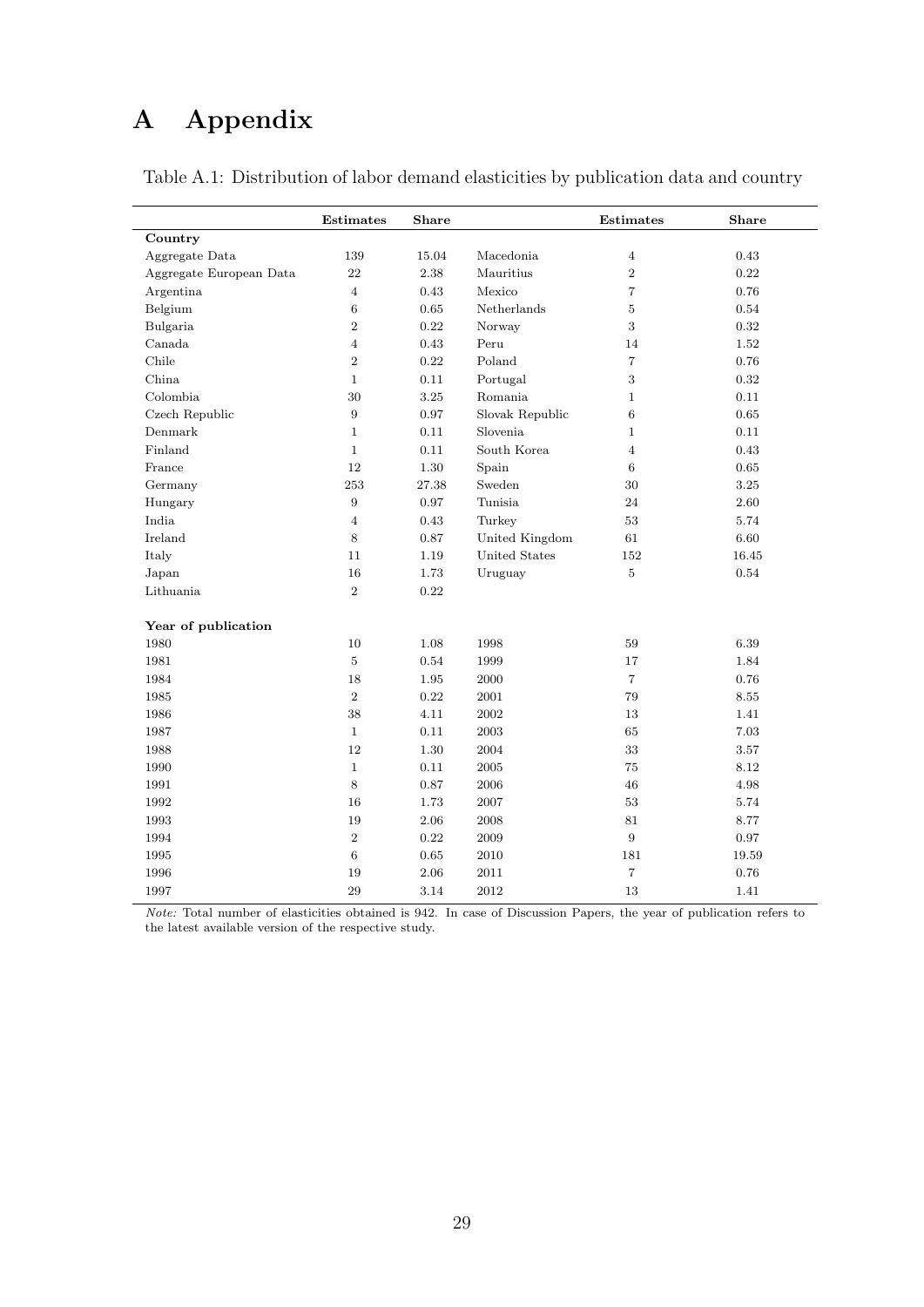<span id="page-32-0"></span>

|                                                      | Estimates      | Share (in $\%$ ) |
|------------------------------------------------------|----------------|------------------|
| All sectors                                          | 323            | 34.96            |
| Mining $(B)$                                         | 3              | 0.32             |
| Manufacturing $(C)$                                  | 392            | 42.42            |
| Manufacture of food, beverages, to bacco (10-12)     | 6              | 0.65             |
| Manufacture of textiles, apparel, leather (13-15)    | 6              | 0.65             |
| Manufacture of wood $\&$ wood products (16)          | 3              | 0.32             |
| Manufacture of paper $\&$ paper products (17)        | 7              | 0.76             |
| Printing $(18)$                                      | 1.             | 0.11             |
| Manufacture of coke $&$ petroleum (19)               | $\overline{2}$ | 0.22             |
| Manufacture of chemicals $\&$ chemical products (20) | 16             | 1.73             |
| Manufacture of rubber $\&$ plastic products (22)     | $\overline{2}$ | 0.22             |
| Manufacture of non-metallic mineral products (23)    | 11             | 1.19             |
| Manufacture of basic metals (24)                     | 8              | 0.87             |
| Manufacture of metal products (25)                   | 6              | 0.65             |
| Manufacture of electrical equipment (27)             | 5              | 0.54             |
| Manufacture of machinery (28)                        | 10             | 1.08             |
| Manufacture of transport equipment (30)              | 8              | 0.87             |
| Other manufacturing (32)                             | 15             | 1.62             |
| Electricity, gas and water supply (D-E)              | 5              | 0.54             |
| Construction $(F)$                                   | 52             | 5.63             |
| Wholesale $(G)$                                      | 3              | 0.32             |
| Service (I-S)                                        | 36             | 3.90             |
| Information and communication $(J)$                  | 1              | 0.11             |
| Financial $\&$ insurance services $(K)$              | 3              | 0.32             |

Table A.2: Distribution of labor demand elasticities by sector/industry

Note: Total number of elasticities obtained is 942. Industrial classification according to ISIC Rev.4 of the United Nations Statistics Division. Due to changes in the ISIC classification over time, industries  $10 - 12$ ,  $13 - 15$ ,  $D - E$ had to be pooled.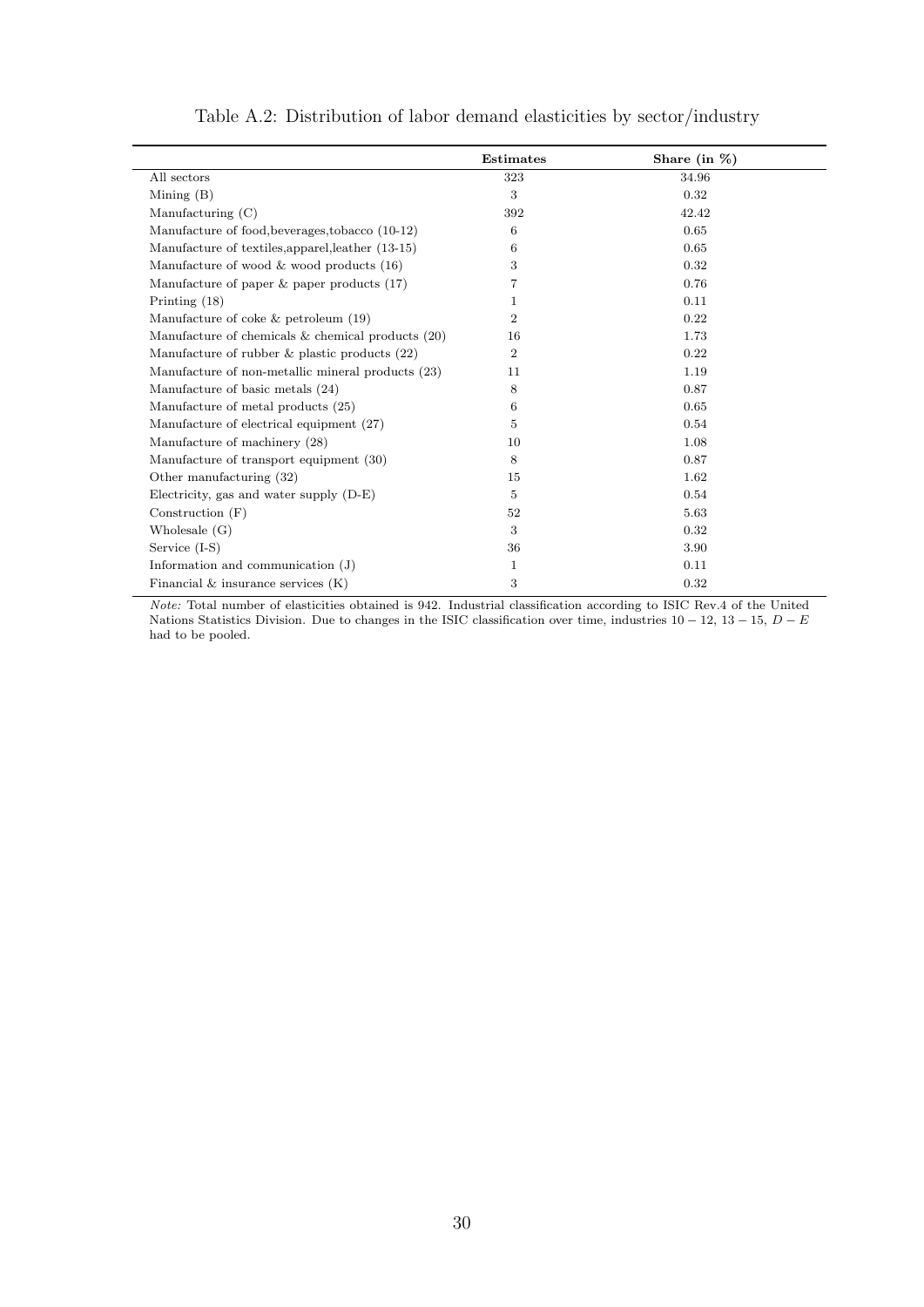| Model                                                  | (1)         | (2)         | (3)                                           | (4)         | (5)         |
|--------------------------------------------------------|-------------|-------------|-----------------------------------------------|-------------|-------------|
| Constant                                               | $-0.196$    | $-0.077$    | 0.040                                         | $-0.045$    | $-0.071$    |
|                                                        | (0.161)     | (0.180)     | (0.163)                                       | (0.166)     | (0.167)     |
| Specification                                          |             |             |                                               |             |             |
| Time period (omitted: Short-run)<br>Intermediate-run   | $-0.098*$   | $-0.090*$   | $-0.150***$                                   | $-0.095*$   | $-0.054*$   |
|                                                        | (0.053)     | (0.046)     | (0.037)                                       | (0.051)     | (0.028)     |
| Long-run                                               | $-0.095***$ | $-0.113***$ | $-0.157**$                                    | $-0.081*$   | $-0.138***$ |
|                                                        | (0.022)     | (0.041)     | (0.065)                                       | (0.042)     | (0.035)     |
| Labor demand model (omitted: Conditional/Reduced-form) |             |             |                                               |             |             |
|                                                        |             |             |                                               |             |             |
| Conditional/Structural-form                            | 0.122       | $-0.003$    | $-0.007$                                      | $-0.014$    | $-0.029$    |
|                                                        | (0.083)     | (0.068)     | (0.073)                                       | (0.070)     | (0.066)     |
| Unconditional/Reduced-form                             | 0.087       | $-0.015$    | $-0.051**$                                    | 0.026       | $-0.000$    |
|                                                        | (0.056)     | (0.052)     | (0.026)                                       | (0.064)     | (0.053)     |
| Unconditional/Structural-form                          | 0.026       | $-0.015$    | $-0.034$                                      | $-0.036$    |             |
|                                                        | (0.105)     | (0.099)     | (0.106)                                       | (0.103)     |             |
| Instrumenting wages                                    | 0.037       | 0.033       | 0.028                                         | 0.040       | 0.041       |
|                                                        | (0.043)     | (0.035)     | (0.036)                                       | (0.038)     | (0.038)     |
| <b>Dataset</b>                                         |             |             |                                               |             |             |
| Panel data specification (omitted: No panel data)      |             |             |                                               |             |             |
| Panel data/No unit-fixed effects                       | $-0.191**$  | $-0.133$    | $-0.217*$                                     | $-0.168$    | $-0.144$    |
|                                                        | (0.087)     | (0.138)     | (0.123)                                       | (0.108)     | (0.123)     |
| Panel data/Unit-fixed effects                          | $-0.164*$   | $-0.111$    | $-0.192$                                      | $-0.144$    | $-0.149$    |
|                                                        | (0.084)     | (0.137)     | (0.121)                                       | (0.109)     | (0.121)     |
| Administrative data                                    | 0.014       | $0.221**$   | $0.239**$                                     | $0.131\,$   | $0.229***$  |
|                                                        | (0.130)     | (0.111)     | (0.109)                                       | (0.080)     | (0.081)     |
| Industry level data                                    | $-0.060$    | $-0.032$    | $-0.074$                                      | $-0.043$    | $-0.045$    |
|                                                        | (0.057)     | (0.073)     | (0.059)                                       | (0.060)     | (0.052)     |
| Workforce characteristics                              |             |             |                                               |             |             |
|                                                        |             |             |                                               |             |             |
| Skill level (omitted: All workers)                     |             |             |                                               |             |             |
| High-skilled workers                                   | $0.135*$    | 0.037       | $-0.022$                                      | $-0.047$    | 0.036       |
|                                                        | (0.076)     | (0.072)     | (0.108)                                       | (0.056)     | (0.087)     |
| Unskilled workers                                      | $-0.197***$ | $-0.221***$ | $-0.214***$                                   | $-0.161***$ | $-0.194***$ |
|                                                        | (0.038)     | (0.035)     | (0.036)                                       | (0.044)     | (0.038)     |
| Demand for female workers                              | $-0.156***$ | $-0.148***$ | $-0.140***$                                   | $-0.152***$ | $-0.219$    |
|                                                        | (0.024)     | (0.020)     | (0.022)                                       | (0.027)     | (0.311)     |
| Atypical employment                                    | $-0.228$    |             | $-0.507***$ $-0.550***$ $-0.537***$ $-0.546"$ |             |             |
|                                                        | (0.189)     | (0.076)     | (0.059)                                       | (0.067)     | (0.061)     |
| Publication selection bias                             |             |             |                                               |             |             |
| Standard error                                         | $-1.569***$ | $-1.514***$ | $-2.194***$                                   | $-1.338***$ | $-1.318***$ |
|                                                        | (0.394)     | (0.354)     | (0.507)                                       | (0.359)     | (0.366)     |
| No. of observations                                    | 708         | 866         | 651                                           | 763         | 794         |
| Adjusted R-Squared                                     | 0.856       | 0.859       | 0.838                                         | 0.865       | 0.818       |
|                                                        |             |             |                                               |             |             |

#### <span id="page-33-0"></span>Table A.3: Sensitivity checks: Meta-regression analysis on reduced samples

*Note:* Standard errors (in parentheses) are clustered at the study level. Significance levels are 0.1 (\*), 0.05 (\*\*), and 0.01  $(\mbox{***}).$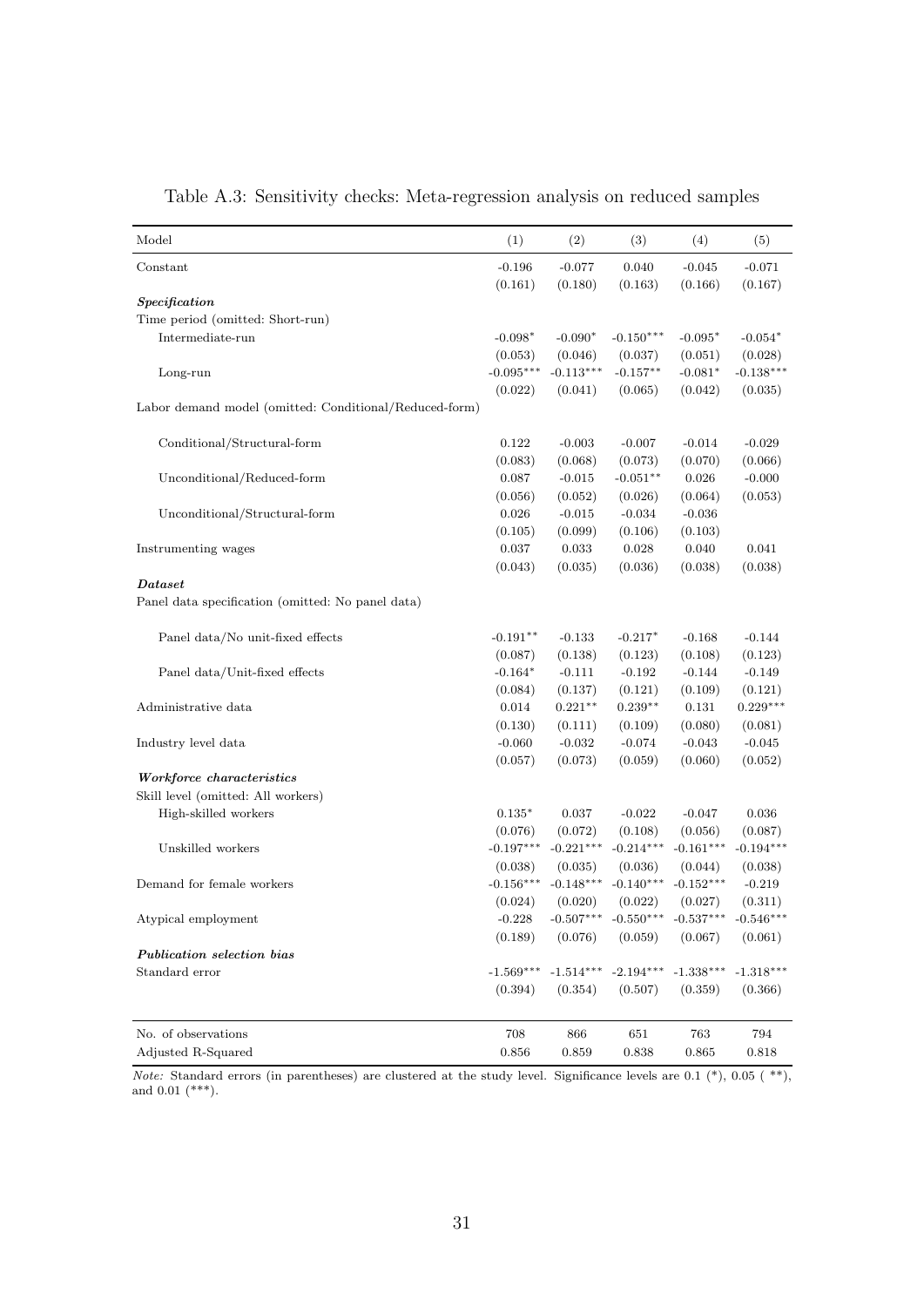| Model                                                  |             | RE Meta RE Meta RE Meta |             | <b>OLS</b>  | OLS         |
|--------------------------------------------------------|-------------|-------------------------|-------------|-------------|-------------|
| Constant                                               | $-0.328***$ | 0.267                   | 0.217       | $-0.022$    | 0.193       |
|                                                        | (0.057)     | (0.228)                 | (0.219)     | (0.187)     | (0.144)     |
| Specification                                          |             |                         |             |             |             |
| Time period (omitted: Short-run)                       |             |                         |             |             |             |
| Intermediate-run                                       | $-0.110***$ | $-0.157***$             | $-0.110***$ | $-0.208**$  | $-0.169*$   |
|                                                        | (0.032)     | (0.040)                 | (0.039)     | (0.090)     | (0.102)     |
| Long-run                                               | $-0.173***$ | $-0.218***$             | $-0.187***$ | $-0.310***$ | $-0.498***$ |
|                                                        | (0.032)     | (0.033)                 | (0.032)     | (0.059)     | (0.068)     |
| Labor demand model (omitted: Conditional/Reduced-form) |             |                         |             |             |             |
| Conditional/Structural-form                            | 0.024       | 0.017                   | $-0.016$    | $0.156**$   | 0.004       |
|                                                        | (0.033)     | (0.044)                 | (0.042)     | (0.069)     | (0.089)     |
| Unconditional/Reduced-form                             | $-0.031$    | $-0.023$                | $-0.002$    | $-0.027$    | $-0.021$    |
|                                                        | (0.034)     | (0.035)                 | (0.034)     | (0.041)     | (0.059)     |
| Unconditional/Structural-form                          | $-0.067$    | $-0.084$                | $-0.103$    | 0.083       | 0.285       |
|                                                        | (0.246)     | (0.190)                 | (0.182)     | (0.170)     | (0.244)     |
| Instrumenting wages                                    | $-0.073**$  | $-0.086**$              | $-0.043$    | $-0.229***$ | $-0.306***$ |
|                                                        | (0.033)     | (0.035)                 | (0.034)     | (0.071)     | (0.094)     |
| $\it Dataset$                                          |             |                         |             |             |             |
| Panel data specification (omitted: No panel data)      |             |                         |             |             |             |
| Panel data/No unit-fixed effects                       | $0.147***$  | $-0.131$                | $-0.144*$   | 0.013       | 0.056       |
|                                                        | (0.052)     | (0.081)                 | (0.078)     | (0.126)     | (0.189)     |
| Panel data/Unit-fixed effects                          | 0.047       | $-0.182**$              | $-0.184**$  | $-0.013$    | 0.056       |
|                                                        | (0.046)     | (0.077)                 | (0.074)     | (0.114)     | (0.136)     |
| Administrative data                                    | 0.029       | $0.020\,$               | $-0.013$    | 0.024       | 0.043       |
|                                                        | (0.031)     | (0.047)                 | (0.045)     | (0.078)     | (0.098)     |
| Industry level data                                    | 0.046       | 0.052                   | 0.064       | $0.110*$    | $0.207**$   |
|                                                        | (0.031)     | (0.043)                 | (0.041)     | (0.063)     | (0.082)     |
| Workforce characteristics                              |             |                         |             |             |             |
| Skill level (omitted: All workers)                     |             |                         |             |             |             |
| High-skilled workers                                   | $-0.012$    | 0.012                   | 0.052       | $-0.258**$  | $-0.173$    |
|                                                        | (0.050)     | (0.044)                 | (0.042)     | (0.107)     | (0.145)     |
| Unskilled workers                                      | $-0.064$    | $-0.114***$             | $-0.068**$  | $-0.197**$  | $-0.186*$   |
|                                                        | (0.040)     | (0.034)                 | (0.033)     | (0.081)     | (0.096)     |
| Demand for female workers                              | $-0.223***$ | $-0.271***$             | $-0.204***$ | $-1.193*$   | $-1.039**$  |
|                                                        | (0.086)     | (0.079)                 | (0.077)     | (0.667)     | (0.513)     |
| Atypical employment                                    | $-0.404***$ | $-0.402***$             | $-0.367***$ | $-0.479**$  | $-0.564***$ |
|                                                        | (0.054)     | (0.049)                 | (0.047)     | (0.197)     | (0.187)     |
| Estimates' mean year of observation (centralized)      |             | $-0.016***$             | $-0.016***$ | $-0.014***$ | $-0.014***$ |
|                                                        |             | (0.003)                 | (0.002)     | (0.005)     | (0.004)     |
| Publication selection bias                             |             |                         |             |             |             |
| Standard error                                         |             |                         | $-0.993***$ |             |             |
|                                                        |             |                         | (0.134)     |             |             |
| Industry dummy variables                               | No          | Yes                     | Yes         | Yes         | Yes         |
| Year of publication dummy variables                    | $\rm No$    | Yes                     | Yes         | Yes         | Yes         |
| Country dummy variables                                | No          | Yes                     | Yes         | Yes         | Yes         |
| No. of observation                                     | 924         | 924                     | 924         | 924         | 1560        |
| Estimated between-study variance $(\tau^2)$            | 0.021       | 0.009                   | 0.009       |             |             |
| Adjusted R-Squared                                     | 0.428       | 0.747                   | 0.758       | 0.307       | 0.272       |
|                                                        |             |                         |             |             |             |

<span id="page-34-0"></span>Table A.4: Sensitivity Checks: Meta-regression analysis using different estimators

*Note:* As regards to the results displayed in columns (1) to (3), the between-study variance  $\tau^2$  is estimated by means of method of moments. Standard errors (in parentheses) of columns (4) and (5) are clustered at the study level. Significance levels are 0.1 (\*), 0.05 (\*\*), and 0.01 (\*\*\*).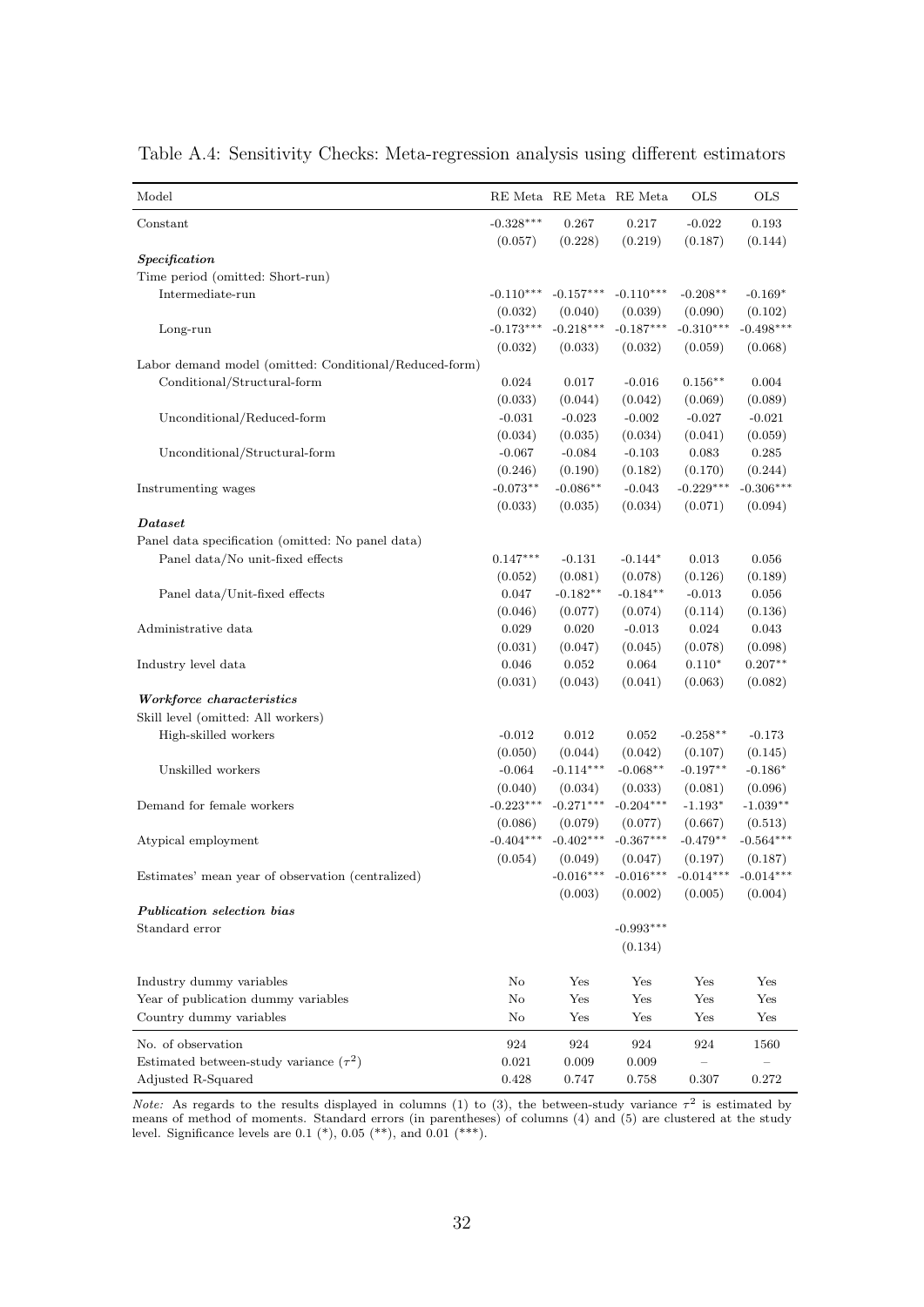# <span id="page-35-0"></span>B Appendix (For Online Publication)

| Full regression results for:                      | Tab. 2      | Tab. 3                                                            | Tab. 3      | Tab. 3      | Tab. 3      | Tab. 3      |
|---------------------------------------------------|-------------|-------------------------------------------------------------------|-------------|-------------|-------------|-------------|
|                                                   |             | Column (5) Column (1) Column (2) Column (3) Column (4) Column (5) |             |             |             |             |
| Constant                                          | $-0.428**$  | $-0.452***$                                                       | $-0.415**$  | $-0.436***$ | $-0.488***$ | $-0.466***$ |
|                                                   | (0.183)     | (0.164)                                                           | (0.161)     | (0.164)     | (0.176)     | (0.175)     |
| Specification                                     |             |                                                                   |             |             |             |             |
| Time period (omitted: Short-run)                  |             |                                                                   |             |             |             |             |
| Intermediate-run                                  | $-0.113***$ | $-0.086**$                                                        | $-0.077**$  | $-0.112**$  | $-0.079**$  | $-0.100**$  |
|                                                   | (0.042)     | (0.035)                                                           | (0.032)     | (0.048)     | (0.033)     | (0.045)     |
| Long-run                                          | $-0.127***$ | $-0.102**$                                                        | $-0.081*$   | $-0.132***$ | $-0.091**$  | $-0.118**$  |
|                                                   | (0.039)     | (0.039)                                                           | (0.043)     | (0.045)     | (0.040)     | (0.046)     |
| Model (omitted: Conditional/Reduced-form)         |             |                                                                   |             |             |             |             |
| Conditional/Structural-form                       | $-0.047$    | $-0.036$                                                          | 0.029       | $-0.038$    | $-0.087$    | $-0.075$    |
|                                                   | (0.070)     | (0.069)                                                           | (0.084)     | (0.070)     | (0.071)     | (0.072)     |
| Unconditional/Reduced-form                        | $-0.018$    | $-0.005$                                                          | $-0.007$    | $-0.004$    | $-0.002$    | $-0.002$    |
|                                                   | (0.052)     | (0.053)                                                           | (0.053)     | (0.054)     | (0.055)     | (0.055)     |
| Unconditional/Structural-form                     | $-0.137$    | $-0.119$                                                          | $-0.112$    | $-0.117$    | $-0.170$    | $-0.155$    |
|                                                   | (0.110)     | (0.107)                                                           | (0.097)     | (0.108)     | (0.107)     | (0.110)     |
| Instrumenting wages                               | 0.029       | 0.032                                                             | 0.033       | 0.033       | 0.032       | 0.033       |
|                                                   | (0.035)     | (0.035)                                                           | (0.035)     | (0.035)     | (0.035)     | (0.035)     |
| $\it Dataset$                                     |             |                                                                   |             |             |             |             |
| Panel data specification (omitted: No panel data) |             |                                                                   |             |             |             |             |
| Panel data/No unit-fixed effects                  | $-0.184$    | $-0.168$                                                          | $-0.132$    | $-0.149$    | $-0.178$    | $-0.161$    |
|                                                   | (0.115)     | (0.116)                                                           | (0.112)     | (0.116)     | (0.114)     | (0.114)     |
| Panel data/Unit-fixed effects                     | $-0.162$    | $-0.145$                                                          | $-0.110$    | $-0.124$    | $-0.155$    | $-0.136$    |
|                                                   | (0.11)      | (0.114)                                                           | (0.111)     | (0.114)     | (0.111)     | (0.112)     |
| Administrative data                               | $0.231***$  | $0.204**$                                                         | $0.218***$  | $0.205***$  | $0.206***$  | $0.206***$  |
|                                                   | (0.079)     | (0.080)                                                           | (0.074)     | (0.075)     | (0.076)     | (0.074)     |
| Industry level data                               | $-0.086*$   | $-0.072$                                                          | $-0.089*$   | $-0.079*$   | $-0.077*$   | $-0.081*$   |
|                                                   | (0.051)     | (0.049)                                                           | (0.049)     | (0.043)     | (0.046)     | (0.042)     |
| Workforce characteristics                         |             |                                                                   |             |             |             |             |
| Skill level (omitted: All workers)                |             |                                                                   |             |             |             |             |
|                                                   |             |                                                                   |             |             |             |             |
| High-skilled workers                              | 0.018       | 0.029                                                             | 0.019       | 0.031       | 0.027       | 0.029       |
|                                                   | (0.075)     | (0.080)                                                           | (0.081)     | (0.078)     | (0.077)     | (0.076)     |
| Unskilled workers                                 | $-0.207***$ | $-0.197***$                                                       | $-0.195***$ | $-0.195***$ | $-0.201***$ | $-0.198***$ |
|                                                   | (0.035)     | (0.037)                                                           | (0.038)     | (0.038)     | (0.037)     | (0.038)     |
| Demand for female workers                         | $-0.173***$ | $-0.155***$                                                       | $-0.159***$ | $-0.159***$ | $-0.161***$ | $-0.163***$ |
|                                                   | (0.030)     | (0.026)                                                           | (0.026)     | (0.027)     | (0.024)     | (0.025)     |
| Atypical employment                               | $-0.551***$ | $-0.546***$                                                       | $-0.556*$   | $-0.548***$ | $-0.535***$ | $-0.539***$ |
|                                                   | (0.047)     | (0.063)                                                           | (0.059)     | (0.058)     | (0.061)     | (0.058)     |
| Industry (ISIC code)                              |             |                                                                   |             |             |             |             |
| (omitted: all industries)                         |             |                                                                   |             |             |             |             |
| Mining $(B)$                                      | $-0.131$    | $-0.007$                                                          | 0.084       | $\,0.044\,$ | 0.010       | 0.045       |
|                                                   | (0.132)     | (0.126)                                                           | (0.138)     | (0.128)     | (0.122)     | (0.126)     |
| Manufacturing (C)                                 | $-0.092$    | $-0.058$                                                          | $-0.055$    | $-0.044$    | $-0.051$    | $-0.043$    |
|                                                   | (0.080)     | (0.077)                                                           | (0.072)     | (0.073)     | (0.074)     | (0.072)     |
| Manufacture of food, beverages, to bacco (10-12)  | $0.302*$    | $0.370**$                                                         | $0.342**$   | $0.374**$   | $0.378**$   | $0.379**$   |
|                                                   | (0.154)     | (0.156)                                                           | (0.161)     | (0.158)     | (0.161)     | (0.161)     |
| Manufacture of textiles, apparel, leather (13-15) | 0.172       | $0.262\,$                                                         | 0.228       | 0.259       | 0.274       | 0.269       |
|                                                   | (0.203)     | (0.213)                                                           | (0.221)     | (0.214)     | (0.221)     | (0.220)     |
| Manufacture of wood $\&$ wood products (16)       | 0.167       | 0.210                                                             | 0.190       | 0.219       | 0.239       | 0.238       |
|                                                   | (0.198)     | (0.147)                                                           | (0.150)     | (0.159)     | (0.184)     | (0.185)     |
| Manufacture of paper $\&$ paper products (17)     | $\,0.033\,$ | 0.154                                                             | 0.115       | $0.144\,$   | 0.168       | 0.156       |
|                                                   | (0.128)     | (0.114)                                                           | (0.103)     | (0.114)     | (0.101)     | (0.105)     |

## Table B.1: Full meta-regression analysis results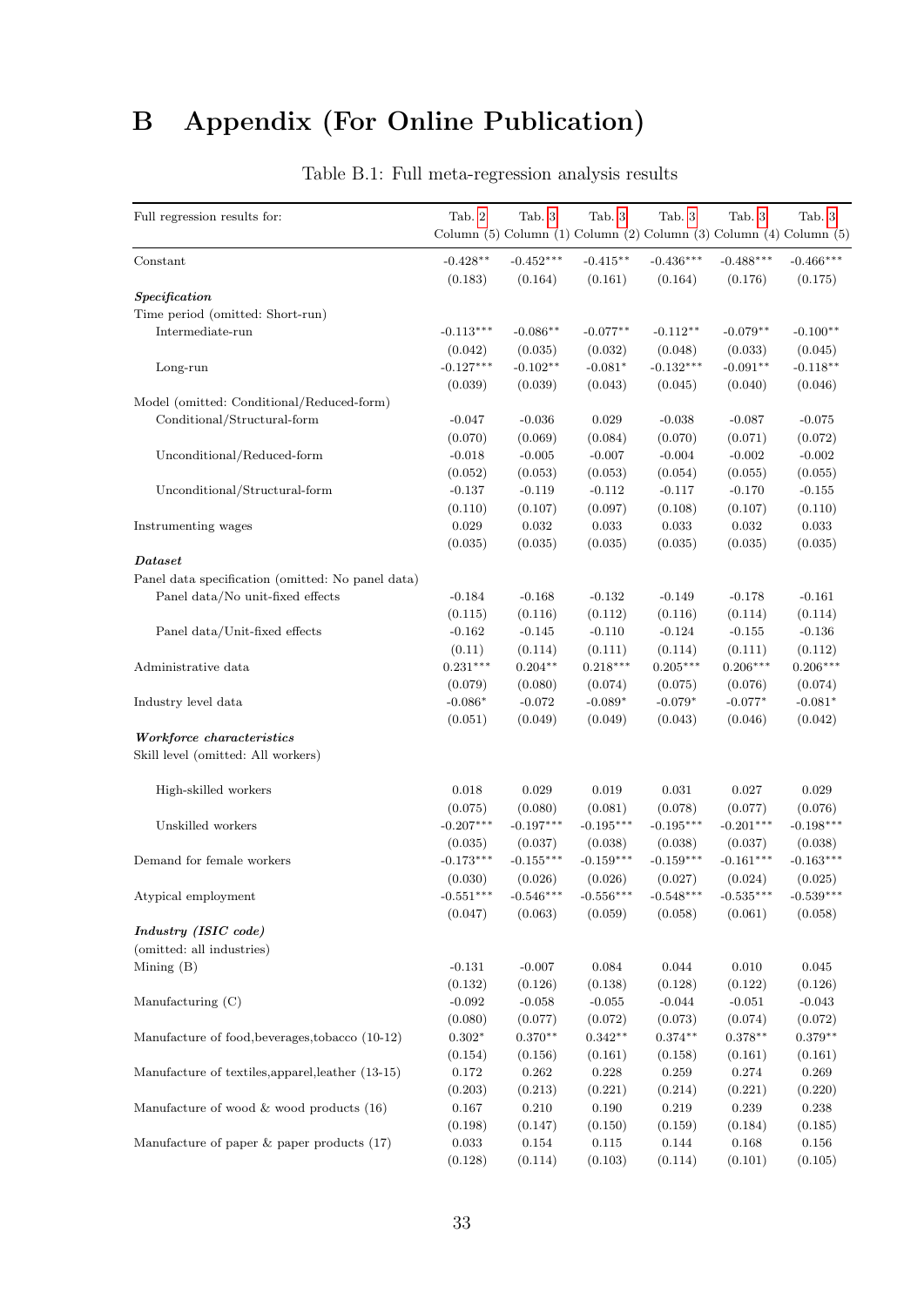| Printing $(18)$                                      | $-0.027$            | 0.063            | 0.017            | $0.057\,$          | 0.057               | 0.054            |
|------------------------------------------------------|---------------------|------------------|------------------|--------------------|---------------------|------------------|
|                                                      | (0.109)             | (0.109)          | (0.102)          | (0.108)            | (0.108)             | (0.108)          |
| Manufacture of coke $&$ petroleum (19)               | $\rm 0.121$         | $0.206*$         | 0.158            | $0.202*$           | $0.203*$            | $0.200*$         |
|                                                      | (0.113)             | (0.111)          | (0.105)          | (0.110)            | (0.112)             | (0.111)          |
| Manufacture of chemicals $\&$ chemical products (20) | 0.250               | $0.318**$        | $0.300*$         | $0.324**$          | $0.328**$           | $0.330**$        |
|                                                      | (0.155)             | (0.154)          | (0.162)          | (0.157)            | (0.159)             | (0.160)          |
| Manufacture of rubber $\&$ plastic products (22)     | 0.050               | 0.173            | 0.127            | 0.160              | 0.148               | 0.144            |
|                                                      | (0.106)             | (0.110)          | (0.100)          | (0.109)            | (0.107)             | (0.106)          |
| Manufacture of non-metallic mineral products (23)    | $-0.042$            | 0.040            | $-0.006$         | 0.037              | 0.049               | 0.044            |
|                                                      | (0.118)             | (0.110)          | (0.103)          | (0.110)            | (0.107)             | (0.108)          |
| Manufacture of basic metals (24)                     | $-0.331**$          | $-0.224$         | $-0.241*$        | $-0.227$           | $-0.208$            | $-0.214$         |
|                                                      | (0.135)             | (0.142)          | (0.131)          | (0.138)            | (0.136)             | (0.134)          |
| Manufacture of metal products (25)                   | $-0.119$            | $-0.023$         | $-0.041$         | $-0.023$           | $-0.003$            | $-0.009$         |
|                                                      | (0.085)             | (0.088)          | (0.085)          | (0.087)            | (0.091)             | (0.090)          |
| Manufacture of electrical equipment (27)             | 0.241               | $0.344*$         | $0.322*$         | $0.339^{\ast}$     | $0.358*$            | $0.350*$         |
|                                                      | (0.174)             | (0.176)          | (0.183)          | (0.179)            | (0.183)             | (0.184)          |
| Manufacture of machinery (28)                        | $-0.015$            | 0.096            | 0.080            | 0.093              | 0.129               | 0.118            |
|                                                      | (0.082)             | (0.087)          | (0.081)          | (0.085)            | (0.088)             | (0.086)          |
| Manufacture of transport equipment (30)              | 0.080               | $0.180*$         | 0.136            | $0.174*$           | $0.196*$            | $0.187*$         |
|                                                      | (0.095)             | (0.101)          | (0.094)          | (0.098)            | (0.105)             | (0.103)          |
| Other Manufacturing (32)                             | $0.310**$           | $0.386***$       | $0.360**$        | $0.389***$         | $0.396***$          | $0.395***$       |
|                                                      | (0.141)             | (0.143)          | (0.148)          | (0.145)            | (0.150)             | (0.150)          |
| Electricity, gas and water supply $(D-E)$            | 0.179               | 0.208            | 0.182            | 0.231              | 0.200               | 0.220            |
|                                                      | (0.167)             | (0.173)          | (0.161)          | (0.177)            | (0.172)             | (0.175)          |
| Construction $(F)$                                   | $-0.170$            | $-0.071$         | $-0.060$         | $-0.070$           | $-0.107$            | $-0.097$         |
|                                                      | (0.175)             | (0.150)          | (0.137)          | (0.154)            | (0.164)             | (0.162)          |
| Wholesale $(G)$                                      | $0.299*$            | $0.289*$         | 0.245            | $0.311*$           | $0.304*$            | $0.316*$         |
|                                                      | (0.156)             | (0.157)          | (0.148)          | (0.160)            | (0.158)             | (0.160)          |
| Services (I-S)                                       | $-0.063$            | $-0.035$         | $-0.022$         | $-0.019$           | $-0.028$<br>(0.080) | $-0.018$         |
|                                                      | (0.098)             | (0.086)          | (0.077)          | (0.082)            |                     | (0.079)          |
| Information $&$ communication $(J)$                  | $-0.362$            | $-0.347$         | $-0.296$         | $-0.290$           | $-0.293$            | $-0.264$         |
|                                                      | (0.244)             | (0.212)<br>0.117 | (0.195)<br>0.103 | (0.219)<br>0.095   | (0.214)<br>0.024    | (0.218)<br>0.033 |
| Financial $\&$ insurance activities $(K)$            | $-0.053$<br>(0.156) | (0.169)          | (0.171)          | (0.173)            | (0.169)             | (0.171)          |
| <b>Country</b> (omitted: Germany)                    |                     |                  |                  |                    |                     |                  |
|                                                      |                     |                  |                  |                    |                     |                  |
| Belgium                                              | $-0.415***$         | $-0.343***$      | $-0.265***$      | $-0.302**$         | $-0.329***$         | $-0.301**$       |
|                                                      | (0.117)             | (0.116)          | (0.112)          | (0.123)            | (0.117)             | (0.124)          |
| Denmark                                              | $-0.474***$         | $-0.319***$      | $-0.233***$      | $-0.170$           | $-0.252***$         | $-0.156$         |
|                                                      | (0.070)             | (0.076)          | (0.082)          | (0.106)            | (0.072)             | (0.106)          |
| Finland                                              | $-0.153***$         | $0.197*$         | $0.237***$       | $0.535^{\ast\ast}$ | $0.344***$          | $0.565**$        |
|                                                      | (0.070)             | (0.107)          | (0.114)          | (0.217)            | (0.112)             | (0.217)          |
| France                                               | $-0.076$            | $-0.038$         | $-0.003$         | $-0.026$           | $-0.025$            | $-0.019$         |
|                                                      | (0.091)             | (0.086)          | (0.076)          | (0.082)            | (0.083)             | (0.081)          |
| Italy                                                | $-0.159**$          | $-0.134**$       | $-0.112*$        | $-0.125*$          | $-0.123*$           | $-0.119*$        |
|                                                      | (0.067)             | (0.065)          | (0.061)          | (0.064)            | (0.063)             | (0.063)          |
| Netherlands                                          | $-0.259$            | $-0.229$         | $-0.215$         | $-0.166$           | $-0.176$            | $-0.142$         |
|                                                      | (0.306)             | (0.285)          | (0.299)          | (0.304)            | (0.302)             | (0.313)          |
| Norway                                               | $-0.187$            | $-0.165$         | $-0.093$         | $-0.136$           | $-0.168$            | $-0.145$         |
|                                                      | (0.228)             | (0.209)          | (0.178)          | (0.191)            | (0.192)             | (0.183)          |
| Spain                                                | $-0.170**$          | $-0.100$         | $-0.067$         | $-0.063$           | $-0.072$            | $-0.051$         |
|                                                      | (0.086)             | (0.078)          | (0.078)          | (0.073)            | (0.074)             | (0.072)          |
| Sweden                                               | $-0.053$            | $-0.044$         | $-0.024$         | $-0.050$           | $-0.042$            | $-0.047$         |
|                                                      | (0.061)             | (0.058)          | (0.059)          | (0.056)            | (0.055)             | (0.054)          |
| UK                                                   | $-0.275**$          | $-0.241*$        | $-0.154$         | $-0.226*$          | $-0.227*$           | $-0.219*$        |
|                                                      | (0.121)             | (0.126)          | (0.122)          | (0.125)            | (0.125)             | (0.124)          |
| Ireland                                              | $-0.316**$          | $-0.324**$       | $-0.200$         | $-0.336**$         | $-0.321**$          | $-0.331**$       |
|                                                      | (0.153)             | (0.153)          | (0.141)          | (0.152)            | (0.150)             | (0.151)          |
| Turkey                                               | $-0.621***$         | $-0.658***$      | $-0.522***$      | $-0.667***$        | $-0.684***$         | $-0.684***$      |
|                                                      | (0.119)             | (0.112)          | (0.139)          | (0.119)            | (0.110)             | (0.117)          |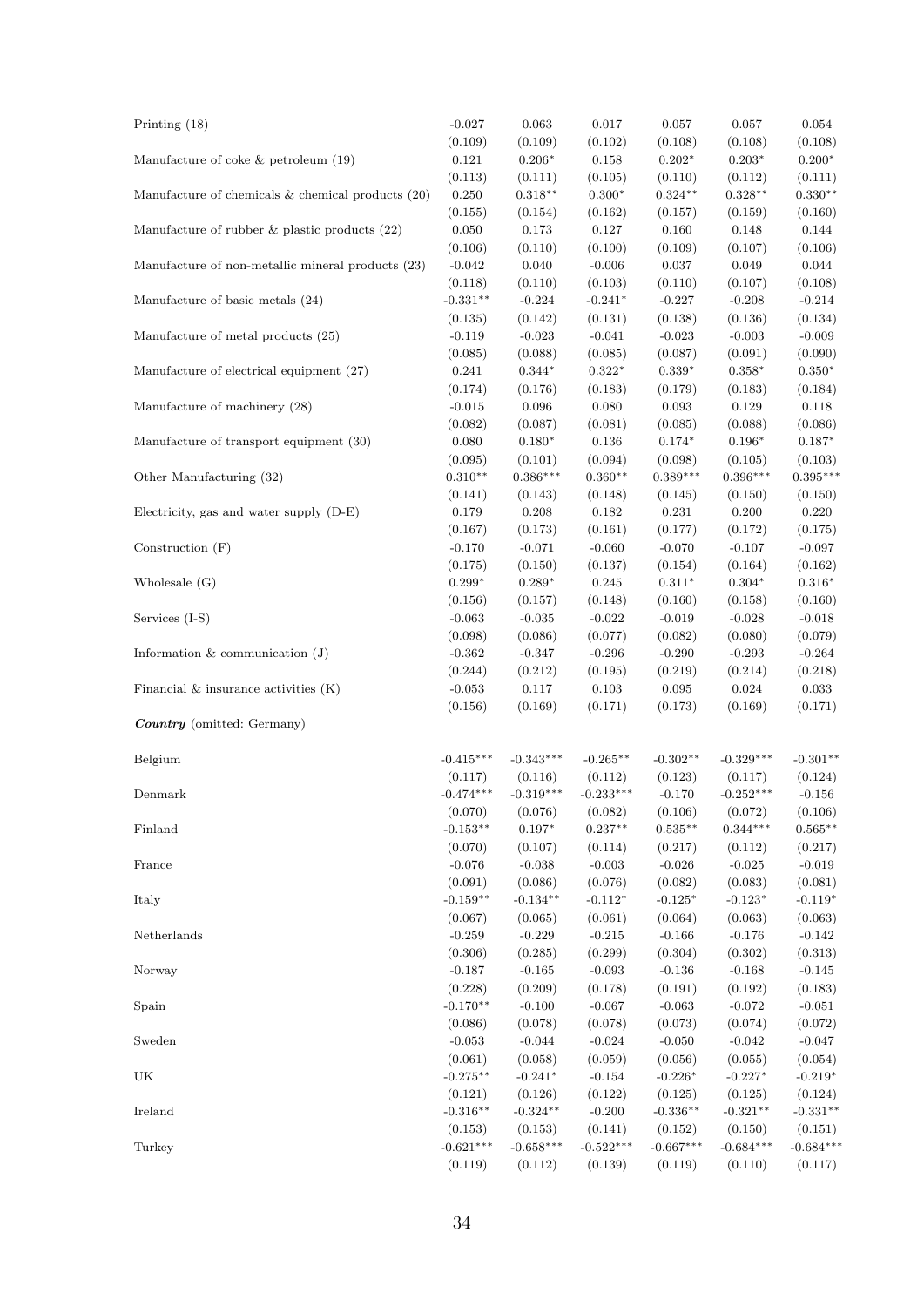| Japan                                             | $-0.049$               | $-0.032$               | $-0.006$               | $-0.033$               | $-0.026$               | $-0.029$               |
|---------------------------------------------------|------------------------|------------------------|------------------------|------------------------|------------------------|------------------------|
|                                                   | (0.079)                | (0.074)                | (0.071)                | (0.072)                | (0.072)                | (0.072)                |
| United States                                     | $-0.053$               | $-0.035$               | $-0.012$               | $-0.034$               | $-0.026$               | $-0.028$               |
|                                                   | (0.088)                | (0.087)                | (0.085)                | (0.088)                | (0.086)                | (0.087)                |
| Portugal                                          | $-0.267*$              | $-0.204$               | $-0.146$               | $-0.180$               | $-0.194$               | $-0.179$               |
|                                                   | (0.146)                | (0.143)                | (0.143)                | (0.144)                | (0.143)                | (0.144)                |
| Colombia                                          | 0.147                  | 0.126                  | $0.203*$               | 0.108                  | 0.110                  | 0.101                  |
|                                                   | (0.121)                | (0.121)                | (0.114)                | (0.118)                | (0.123)                | (0.120)                |
| Tunesia                                           | $-0.437**$             | $-0.484**$             | $-0.367*$              | $-0.491**$             | $-0.479**$             | $-0.486**$             |
|                                                   | (0.194)                | (0.186)                | (0.219)                | (0.197)                | (0.188)                | (0.196)                |
| Uruguay                                           | $-0.026$               | $-0.018$               | 0.049                  | $-0.013$               | $-0.018$               | $-0.014$               |
|                                                   | (0.110)                | (0.111)                | (0.120)                | (0.106)                | (0.111)                | (0.108)                |
| Peru                                              | $0.207**$              | $0.221**$              | $0.295***$             | $0.219**$              | $0.212**$              | $0.213**$              |
|                                                   | (0.104)                | (0.101)                | (0.113)                | (0.099)                | (0.103)                | (0.101)                |
| Chile                                             | 0.186                  | 0.209                  | $0.292**$              | 0.187                  | $0.230*$               | $0.207\,$              |
|                                                   | (0.128)                | (0.127)                | (0.119)                | (0.129)                | (0.122)                | (0.125)                |
| Mexico                                            | $0.368***$             | $0.321**$              | $0.500***$             | $0.311***$             | $0.287**$              | $0.288**$              |
|                                                   | (0.137)<br>0.140       | (0.135)<br>0.119       | (0.150)                | (0.142)                | (0.138)                | (0.142)                |
| Argentina                                         |                        |                        | 0.191                  | 0.104                  | $0.105\,$              | 0.097                  |
|                                                   | (0.121)<br>$-0.636***$ | (0.121)<br>$-0.550***$ | (0.116)<br>$-0.480***$ | (0.117)<br>$-0.493***$ | (0.123)                | (0.119)<br>$-0.488***$ |
| Macedonia                                         |                        | (0.108)                |                        |                        | $-0.526***$<br>(0.104) |                        |
| India                                             | (0.105)<br>0.166       | 0.185                  | (0.114)<br>$0.360*$    | (0.113)<br>0.157       | 0.215                  | (0.111)<br>0.185       |
|                                                   | (0.153)                | (0.144)                | (0.191)                | (0.153)                |                        | (0.150)                |
| China                                             | 0.145                  | 0.191                  | $0.251**$              | $0.247**$              | (0.141)<br>$0.222*$    | $0.257**$              |
|                                                   | (0.133)                | (0.130)                | (0.120)                | (0.118)                | (0.119)                | (0.115)                |
| Czech Republic                                    | $-0.518***$            | $-0.232*$              | $-0.189$               | $-0.051$               | $-0.117$               | $-0.008$               |
|                                                   | (0.108)                | (0.122)                | (0.131)                | (0.157)                | (0.130)                | (0.159)                |
| Slovak Republic                                   | $-0.088$               | $0.101\,$              | $0.146\,$              | $0.260\,$              | $0.177\,$              | 0.279                  |
|                                                   | (0.136)                | (0.161)                | (0.175)                | (0.203)                | (0.173)                | (0.206)                |
| Poland                                            | $-0.457***$            | $-0.450***$            | $-0.434***$            | $-0.456***$            | $-0.450***$            | $-0.455***$            |
|                                                   | (0.106)                | (0.104)                | (0.095)                | (0.102)                | (0.103)                | (0.102)                |
| Hungary                                           | $-0.350***$            | $-0.039$               | $0.011\,$              | 0.174                  | 0.087                  | 0.217                  |
|                                                   | (0.104)                | (0.122)                | (0.135)                | (0.175)                | (0.133)                | (0.174)                |
| South Korea                                       | $0.190**$              | 0.140                  | $0.143*$               | 0.134                  | 0.132                  | 0.129                  |
|                                                   | (0.093)                | (0.089)                | (0.083)                | (0.091)                | (0.086)                | (0.089)                |
| Slovenia                                          | $0.949***$             | $2.069***$             | $2.300***$             | $3.163***$             | $2.542***$             | $3.257***$             |
|                                                   | (0.089)                | (0.290)                | (0.440)                | (0.700)                | (0.356)                | (0.703)                |
| Bulgaria                                          | $1.064***$             | $2.684***$             | $2.991***$             | $4.259***$             | $3.359***$             | $4.391***$             |
|                                                   | (0.083)                | (0.417)                | (0.640)                | (1.014)                | (0.514)                | (1.018)                |
| Romania                                           | $0.307***$             | $0.766***$             | $0.896***$             | $1.219***$             | $0.966***$             | $1.261***$             |
|                                                   | (0.089)                | (0.135)                | (0.187)                | (0.288)                | (0.158)                | (0.290)                |
| Lithuania                                         | 0.082                  | $0.191*$               | $0.254***$             | $0.171*$               | $0.238**$              | $0.210**$              |
|                                                   | (0.100)                | (0.102)                | (0.114)                | (0.100)                | (0.103)                | (0.100)                |
| Mauritius                                         | $-0.290**$             | $-0.153$               | $-0.064$               | $-0.065$               | $-0.108$               | $-0.053$               |
|                                                   | (0.118)                | (0.127)                | (0.152)                | (0.130)                | (0.129)                | (0.132)                |
| Canada                                            | $-0.269$               | $-0.164$               | $-0.271$               | $-0.225$               | $-0.237$               | $-0.265$               |
|                                                   | (0.214)                | (0.183)                | (0.182)                | (0.188)                | (0.185)                | (0.188)                |
| Aggr. Europe                                      | $-0.197**$             | $-0.185**$             | $-0.152$               | $-0.181*$              | $-0.168*$              | $-0.170*$              |
|                                                   | (0.095)                | (0.093)                | (0.112)                | (0.094)                | (0.096)                | (0.096)                |
| Aggr. Data                                        | $-0.293***$            | $-0.232**$             | $-0.159$               | $-0.248**$             | $-0.203*$              | $-0.223**$             |
|                                                   | (0.092)                | (0.100)                | (0.140)                | (0.097)                | (0.108)                | (0.104)                |
| Estimates' mean year of observation (centralized) | $-0.008*$              | $-0.007*$              | $-0.006*$              | $-0.007*$              | $-0.007*$              | $-0.007*$              |
|                                                   | (0.004)                | (0.004)                | (0.003)                | (0.004)                | (0.004)                | (0.004)                |
| Year of publication                               |                        |                        |                        |                        |                        |                        |
| (omitted: 1980)                                   |                        |                        |                        |                        |                        |                        |
| 1981                                              | $0.415***$             | $0.381***$             | $0.359***$             | $0.394***$             | $0.446***$             | $0.438***$             |
| 1984                                              | (0.158)<br>$0.122\,$   | (0.135)<br>$0.097\,$   | (0.134)<br>$0.050\,$   | (0.138)<br>$0.075\,$   | (0.163)<br>0.162       | (0.161)<br>$0.128\,$   |
|                                                   | (0.218)                | (0.207)                | (0.190)                | (0.213)                | (0.226)                | (0.226)                |
|                                                   |                        |                        |                        |                        |                        |                        |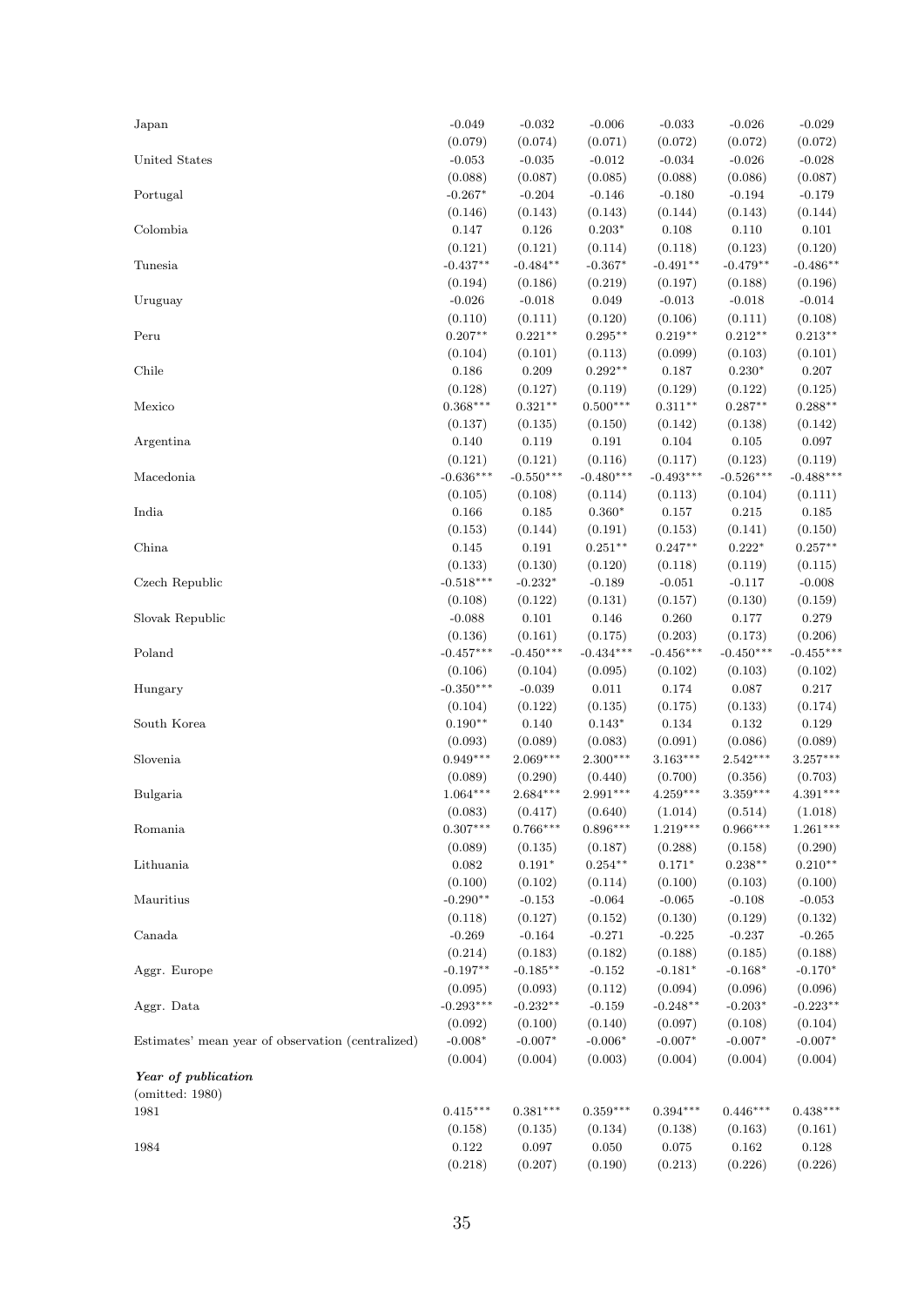| 1985                                | $-0.190$         | $-0.139$         | $-0.094$         | $-0.098$               | $-0.068$             | $-0.056$         |
|-------------------------------------|------------------|------------------|------------------|------------------------|----------------------|------------------|
|                                     | (0.246)          | (0.230)          | (0.220)          | (0.236)                | (0.243)              | (0.244)          |
| 1986                                | 0.111            | $\,0.021\,$      | $0.027\,$        | $\,0.033\,$            | 0.111                | 0.096            |
|                                     | (0.220)          | (0.177)          | (0.163)          | (0.184)                | (0.217)              | (0.213)          |
| 1987                                | 0.284            | $0.382*$         | $\rm 0.301$      | 0.341                  | $0.452*$             | $0.402*$         |
|                                     | (0.227)          | (0.218)          | (0.201)          | (0.221)                | (0.234)              | (0.232)          |
| 1988                                | $-0.031$         | $-0.043$         | $-0.080$         | $-0.038$               | 0.010                | $-0.000$         |
|                                     | (0.156)          | (0.135)          | (0.130)          | (0.138)                | (0.161)              | (0.159)          |
| 1990                                | $0.740***$       | $0.728***$       | $0.694***$       | $0.738***$             | $0.785***$           | $0.778***$       |
|                                     | (0.276)          | (0.271)          | (0.246)          | (0.278)                | (0.280)              | (0.283)          |
| 1991                                | 0.238            | $0.298\,$        | $0.296\,$        | $\,0.334\,$            | $0.367\,$            | 0.376            |
|                                     | (0.273)          | (0.264)          | (0.238)          | (0.271)                | (0.273)              | (0.276)          |
| 1992                                | $-0.883***$      | $-0.503***$      | $-0.607***$      | $-0.581***$            | $-0.674***$          | $-0.688***$      |
|                                     | (0.143)          | (0.155)          | (0.148)          | (0.155)                | (0.159)              | (0.159)          |
| 1993                                | $0.309^{\ast}$   | 0.263            | $\,0.154\,$      | $0.242\,$              | $0.290\,$            | $0.266\,$        |
|                                     | (0.182)          | (0.160)          | (0.170)          | (0.163)                | (0.177)              | (0.176)          |
| 1994                                | 0.290            | $0.392*$         | $0.359*$         | $0.459**$              | $0.483**$            | $0.510**$        |
|                                     | (0.230)          | (0.220)          | (0.209)          | (0.228)                | (0.238)              | (0.241)          |
| 1995                                | $0.075\,$        | 0.119            | $-0.051$         | 0.066                  | $0.176\,$            | 0.119            |
|                                     | (0.316)          | (0.302)          | (0.284)          | (0.291)                | (0.311)              | (0.301)          |
| 1996                                | $-0.246$         | $-0.080$         | $-0.154$         | $-0.140$               | $-0.150$             | $-0.176$         |
|                                     | (0.409)          | (0.377)          | (0.393)          | (0.391)                | (0.399)              | (0.404)          |
| 1997                                | 0.298            | 0.302<br>(0.281) | 0.195<br>(0.258) | 0.284                  | $0.374\,$<br>(0.299) | 0.340<br>(0.300) |
| 1998                                | (0.289)<br>0.308 | $0.290\,$        | 0.223            | (0.288)<br>$\,0.285\,$ | 0.343                | $0.324\,$        |
|                                     | (0.219)          | (0.202)          | (0.200)          | (0.207)                | (0.222)              | (0.221)          |
| 1999                                | $0.617***$       | $0.588***$       | $0.451***$       | $0.563***$             | $0.653***$           | $0.617***$       |
|                                     | (0.215)          | (0.202)          | (0.198)          | (0.207)                | (0.221)              | (0.221)          |
| 2000                                | $0.533^{\ast}$   | $0.436\,$        | $0.306\,$        | 0.442                  | $0.549*$             | $0.523*$         |
|                                     | (0.305)          | (0.276)          | (0.248)          | (0.280)                | (0.313)              | (0.307)          |
| 2001                                | $0.600**$        | $0.614***$       | $0.499**$        | $0.592^{**}$           | $0.679***$           | $0.645***$       |
|                                     | (0.237)          | (0.221)          | (0.217)          | (0.227)                | (0.240)              | (0.241)          |
| 2002                                | $0.545***$       | $0.548***$       | $0.471**$        | $0.527**$              | $0.604***$           | $0.572**$        |
|                                     | (0.215)          | (0.200)          | (0.195)          | (0.205)                | (0.219)              | (0.219)          |
| 2003                                | $0.480**$        | $0.471**$        | $0.385^{\ast}$   | $0.444**$              | $0.517**$            | $0.483**$        |
|                                     | (0.226)          | (0.211)          | (0.202)          | (0.215)                | (0.228)              | (0.227)          |
| 2004                                | $0.441*$         | $0.442**$        | 0.349            | $0.416*$               | $0.500**$            | $0.464*$         |
|                                     | (0.238)          | (0.220)          | (0.220)          | (0.225)                | (0.240)              | (0.239)          |
| 2005                                | $0.400*$         | $0.409*$         | 0.326            | $0.386*$               | $0.456**$            | $0.425*$         |
|                                     | (0.226)          | (0.212)          | (0.206)          | (0.215)                | (0.228)              | (0.227)          |
| 2006                                | $0.441*$         | $0.469**$        | $0.375*$         | $0.432*$               | $0.514***$           | $0.473*$         |
|                                     | (0.242)          | (0.230)          | (0.209)          | (0.230)                | (0.243)              | (0.241)          |
| 2007                                | $0.400*$         | $0.393**$        | 0.243            | $0.385*$               | $0.434**$            | $0.416*$         |
|                                     | (0.215)          | (0.196)          | (0.218)          | (0.204)                | (0.211)              | (0.213)          |
| 2008                                | $0.413*$         | $0.439*$         | 0.303            | $0.421*$               | $0.491**$            | $0.463*$         |
|                                     | (0.240)          | (0.227)          | (0.221)          | (0.233)                | (0.243)              | (0.245)          |
| 2009                                | $0.755***$       | $0.735***$       | $0.568***$       | $0.697**$              | $0.772***$           | $0.733**$        |
|                                     | (0.277)          | (0.268)          | (0.256)          | (0.275)                | (0.280)              | (0.282)          |
| 2010                                | $0.629***$       | $0.661***$       | $0.578***$       | $0.641***$             | $0.715***$           | $0.685***$       |
|                                     | (0.213)          | (0.197)          | (0.188)          | (0.202)                | (0.213)              | (0.214)          |
| 2011                                | $0.659***$       | $0.666***$       | $0.582***$       | $0.637***$             | $0.715***$           | $0.679***$       |
|                                     | (0.214)          | (0.198)          | (0.190)          | (0.204)                | (0.213)              | (0.215)          |
| 2012                                | $0.544**$        | $0.524**$        | $0.393^{\ast}$   | $0.508^{\ast\ast}$     | $0.589**$            | $0.560**$        |
|                                     | (0.225)          | (0.208)          | (0.216)          | (0.216)                | (0.226)              | (0.228)          |
| <b>Publication Selection Bias</b>   |                  |                  |                  |                        |                      |                  |
| Standard error                      |                  | $-1.218***$      | $-1.418***$      | $-0.930***$            | $-1.720***$          | $-1.363***$      |
|                                     |                  | (0.322)          | (0.510)          | (0.298)                | (0.395)              | (0.343)          |
| Normalized impact factor            |                  |                  | $-0.198$         |                        |                      |                  |
|                                     |                  |                  | (0.146)          |                        |                      |                  |
| Std. error*Normalized impact factor |                  |                  | 0.778            |                        |                      |                  |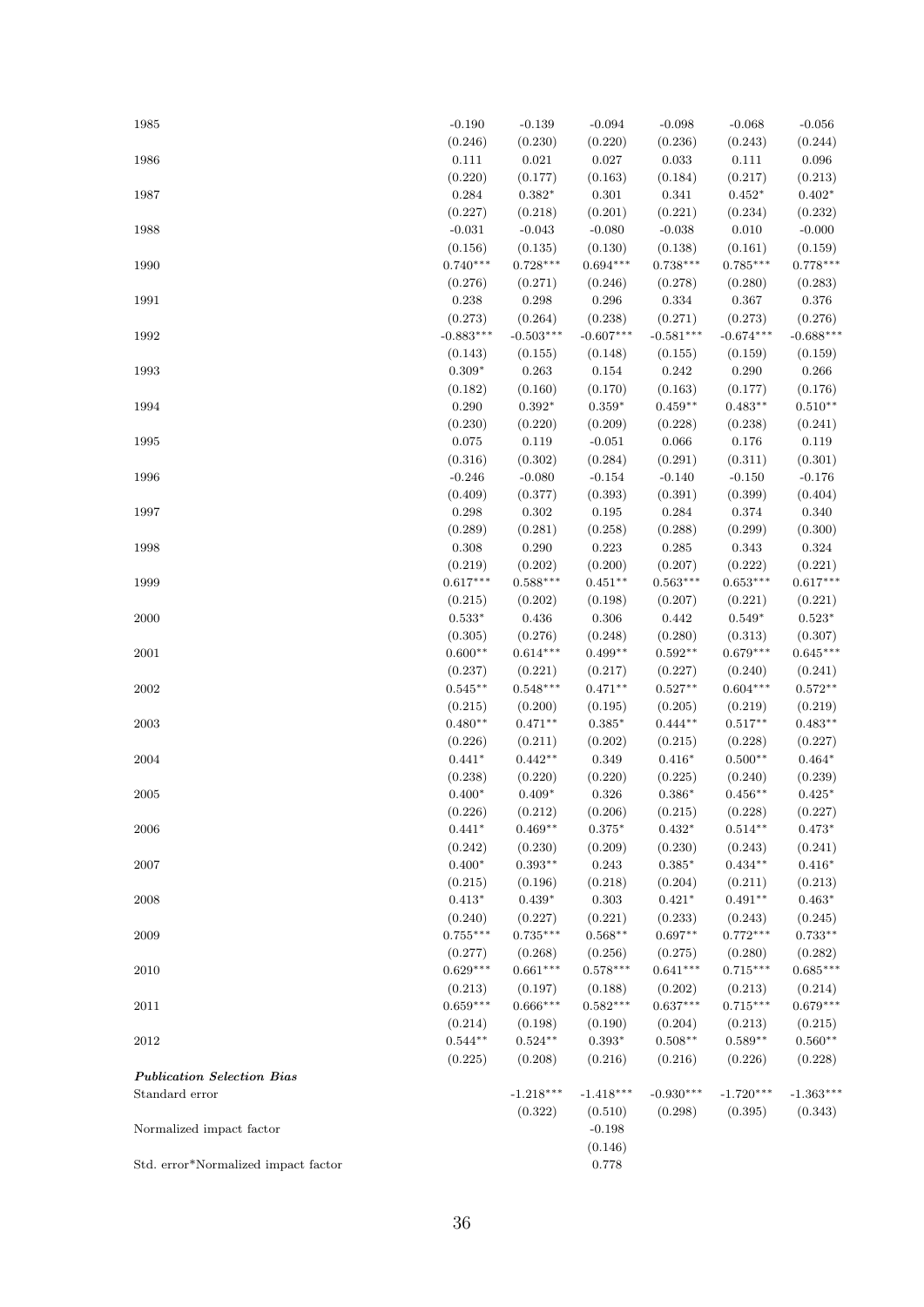|                                  |       |       | (1.001) |           |           |          |
|----------------------------------|-------|-------|---------|-----------|-----------|----------|
| Std. error*Short-run elasticity  |       |       |         | $-1.470*$ |           | $-1.132$ |
|                                  |       |       |         | (0.811)   |           | (0.789)  |
| Std. error*Structural-form model |       |       |         |           | $1.222**$ | $0.893*$ |
|                                  |       |       |         |           | (0.566)   | (0.518)  |
| No. of observations              | 924   | 924   | 924     | 924       | 924       | 924      |
| Adjusted R-Squared               | 0.836 | 0.843 | 0.844   | 0.845     | 0.844     | 0.845    |

*Note:* Standard errors (in parentheses) are clustered at the study level. Significance levels are 0.1  $(*)$ , 0.05  $(**)$ , and 0.01 (\*\*\*).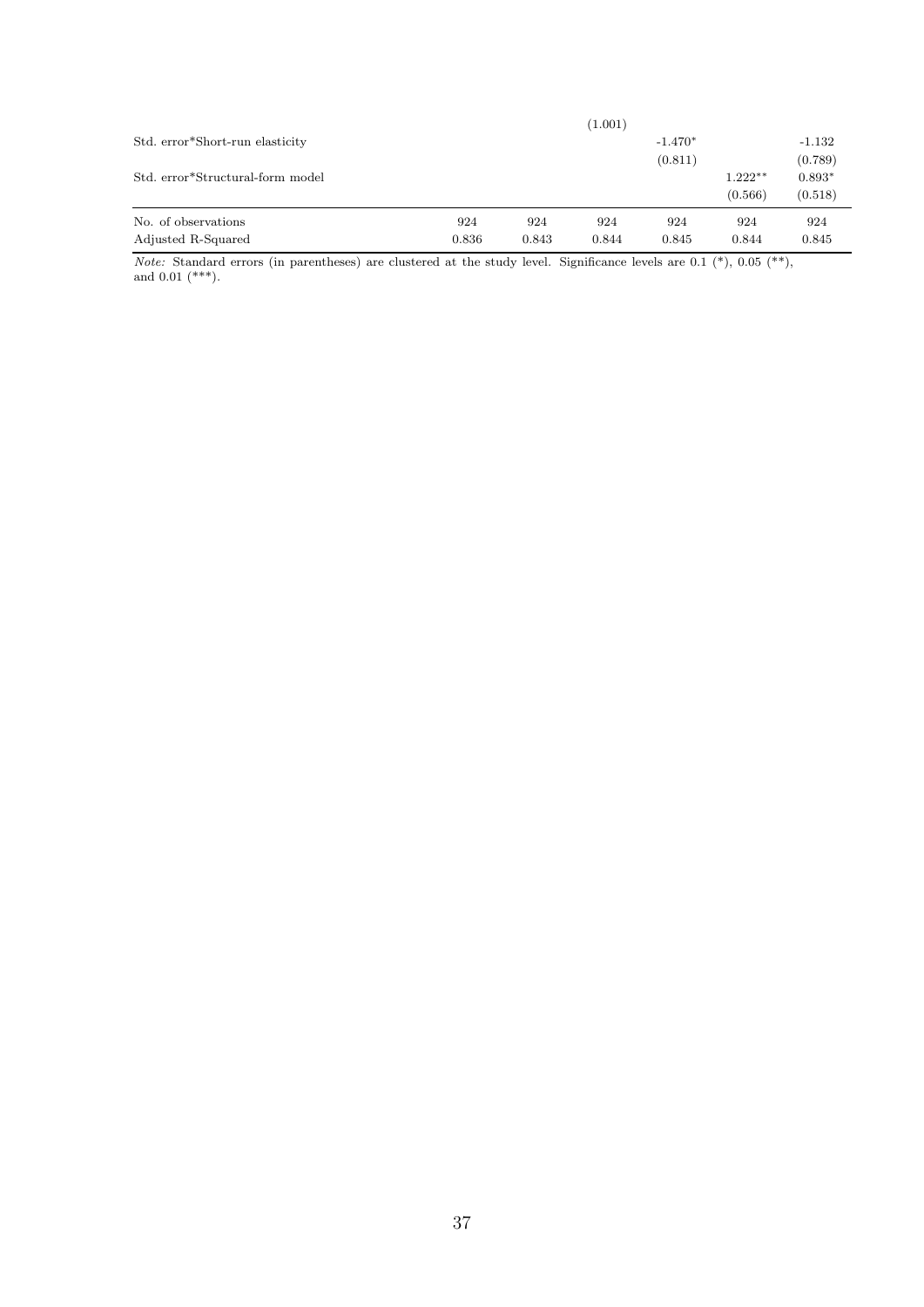| Study                         |                                                                                   | Model specifics                           | Data                                 |           |
|-------------------------------|-----------------------------------------------------------------------------------|-------------------------------------------|--------------------------------------|-----------|
|                               | Theoretical model                                                                 | <b>Empirical specification</b>            | Characteristics                      | Period    |
| Field and Grebenstein (1980)  | long-run, conditional                                                             | structural, exogenous wage, no FE         | industry-level, cross-section, admin | $1971\,$  |
| Denny et al. $(1981)$         | long-run, conditional                                                             | structural, exogenous wage, no FE         | firm-level, time-series, admin       | 1952-1976 |
| Grant and Hamermesh (1981)    | long-run, conditional                                                             | structural, exogenous wage, no FE         | industry-level, cross-section, admin | 1969      |
| Atkinson and Halvorsen (1984) | long-run, conditional                                                             | structural, exogenous wage, no FE         | firm-level, cross-section, survey    | 1970      |
| Nissim(1984)                  | short-/intermediate-run, conditional                                              | structural-form, endogenous wage, no FE   | industry-level, time-series, admin   | 1963-1978 |
| Symmons and Layard (1984)     | long-run, unconditional                                                           | reduced-form, en-/exogenous, no FE        | industry-level, time-series, admin   | 1956-1980 |
| Mairesse and Dormont (1985)   | short-run, unconditional                                                          | reduced-form, exogenous wage, FE          | firm-level, panel, survey            | 1970-1979 |
| Allen (1986)                  | long-run, conditional                                                             | structural-form, exogenous wage, no FE    | firm-level, cross-section, survey    | 1972/1974 |
| Halvorsen and Smith (1986)    | long-run, conditional                                                             | structural-form, exogenous wage, no FE    | industry-level, time-series, admin   | 1954-1974 |
| Kokkelenberg and Choi (1986)  | long-run, conditional                                                             | structural-form, exogenous wage, no FE    | firm-level, cross-section, admin     | 1970      |
| Wadhwani (1987)               | long-run, unconditional                                                           | reduced-form, exogenous wage, no FE       | industry-level, time-series, admin   | 1962-1981 |
| Kim (1988)                    | long-run, (un)conditional                                                         | structural-form, exogenous wage, no FE    | industry-level, time-series, admin   | 1948-1971 |
| Morrison (1988)               | short-/intermediate-/long-run, conditional                                        | structural, endogenous wage, no FE        | industry-level, time-series, admin   | 1955-1981 |
| Pencavel and Holmlund (1988)  | short-/intermediate-/long-run, unconditional reduced-form, endogenous wage, no FE |                                           | industry-level, time-series, admin   | 1951-1983 |
| Wadhwani and Wall (1990)      | short-run, unconditional                                                          | reduced-form, endogenous wage, FE         | industry-level, panel, survey        | 1974-1982 |
| Arellano and Bond (1991)      | short-/long-run, unconditional                                                    | reduced-form, ex/endogenous wage, (no) FE | firm-level, panel, survey            | 1979-1984 |

## Table B.2: Empirical studies included in meta-regression analysis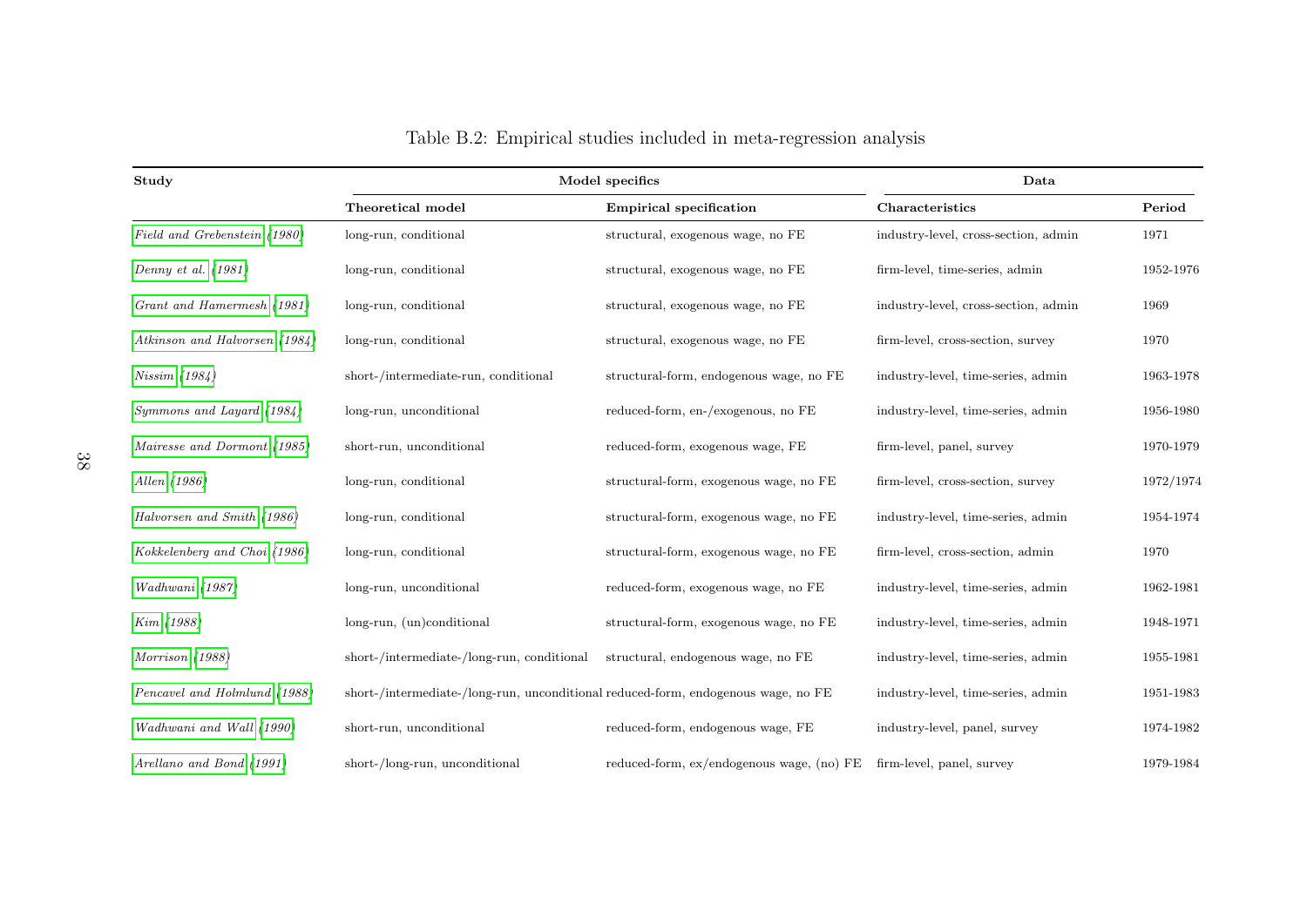|  |  | Table B.2: continued |
|--|--|----------------------|
|--|--|----------------------|

| Study                                                  |                                      | Model specifics                              | Data                                        |           |
|--------------------------------------------------------|--------------------------------------|----------------------------------------------|---------------------------------------------|-----------|
|                                                        | Theoretical model                    | <b>Empirical specification</b>               | Characteristics                             | Period    |
| Griffin (1992)                                         | long-run, conditional                | structural-form, exogenous wage, no FE       | firm-level, cross-section, survey           | 1980      |
| Dunne and Roberts (1993)                               | long-run, conditional                | reduced-form, exogenous wage, (no) FE        | firm-level, panel, survey                   | 1975-1981 |
| Wolfson $(1993)$                                       | short-run, conditional               | structural-form, endogenous wage, FE         | firm-level, panel, survey                   | 1976-1984 |
| Fitzroy and Funke (1994)                               | short-run, conditional               | reduced-form, endogenous wage, FE            | industry-level, panel, admin                | 1979-1990 |
| $\ddot{\mathbf{?}}$                                    | short-/intermediate-run, conditional | reduced-form, endogenous wage, fixed effects | firm-level, panel, admin                    | 1989-1994 |
| Konings and Vandenbussche (1995) long-run, conditional |                                      | reduced-form, endogenous wage, FE            | firm-level, panel, survey                   | 1982-1989 |
| Lindquist(1995)                                        | intermediate, conditional            | structural-form, exogenous wage, FE          | firm-level, panel, admin                    | 1972-1990 |
| Draper and Manders (1997)                              | long-run, conditional                | structural-form, endogenous wage, no FE      | industry-level, time-series, admin          | 1972-1993 |
| Griffin $(1996)$                                       | long-run, conditional                | structural-form, exogenous wage, no FE       | firm-/industry-level, cross-section, survey | 1980      |
| Terrell (1996)                                         | long-run, conditional                | structural-form, exogenous wage, no FE       | industry-level, time-series, admin          | 1947-1971 |
| Cahuc and Dormont (1997)                               | short-/intermediate-run, conditional | reduced-form, exogenous wage, (no) FE        | firm-level, panel, survey                   | 1986-1989 |
| Falk and Koebel (1997)                                 | long-run, conditional                | structural-form, exogenous wage, no FE       | industry-level, panel, admin                | 1977-1994 |
| Revenga (1997)                                         | intermediate-run, (un)conditional    | reduced-form, exogenous wage, (no) FE        | firm-/industry-level, panel, survey         | 1984-1990 |
| Van Reenen (1997)                                      | short-run, unconditional             | reduced form, ex/endogenous wage, FE         | firm-level, panel, admin                    | 1976-1982 |
| Blechinger et al. (1998)                               | long-run, conditional                | structural-form, exogenous wage, FE          | firm-level, panel, survey                   | 1993-1995 |
| FitzRoy and Funke (1998)                               | short-run, conditional               | reduced form, endogenous wage, FE            | industry-level, panel, admin                | 1991-1993 |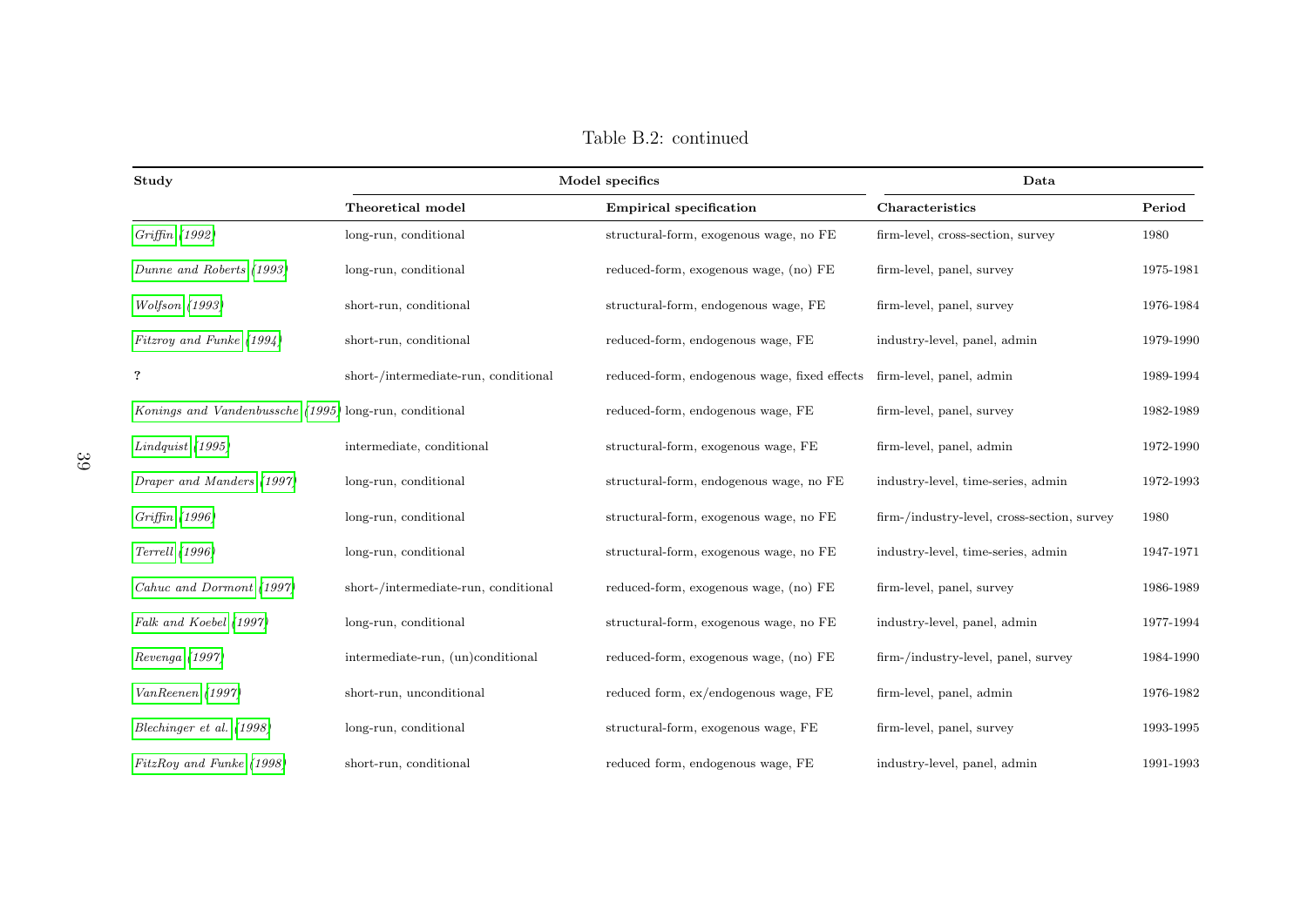|  | Table B.2: continued |
|--|----------------------|
|  |                      |

| Study                          |                               | Model specifics                        | Data                               |           |  |
|--------------------------------|-------------------------------|----------------------------------------|------------------------------------|-----------|--|
|                                | Theoretical model             | <b>Empirical specification</b>         | Characteristics                    | Period    |  |
| Hatzius (1998)                 | long-run, conditional         | reduced-form, ex/endogenous wage, FE   | firm-level, panel, survey          | 1974-1994 |  |
| Hine and Wright (1998)         | short-run, conditional        | reduced-form, exogenous wage, FE       | industry-level, panel, admin       | 1979-1992 |  |
| Koebel (1998)                  | long-run, conditional         | structural-form, exogenous wage, no FE | industry-level, panel, admin       | 1960-1992 |  |
| Milner and Wright (1998)       | short-run, conditional        | reduced-form, exogenous wage, FE       | industry-level, panel, admin       | 1972-1992 |  |
| Roberts and Skoufias (1998)    | long-run, conditional         | reduced-form, exogenous wage, (no) FE  | firm-level, panel, survey          | 1981-1987 |  |
| Rottmann and Ruschinski (1998) | short-run, conditional        | reduced-form, exogenous wage, FE       | firm-level, panel, survey          | 1980-1992 |  |
| Abraham and Konings (1999)     | intermediate-run, conditional | reduced-form, exogenous wage, no FE    | firm-level, panel, survey          | 1990-1995 |  |
| Allen and Urga (1999)          | short-/long-run, conditional  | structural-form, exogenous wage, no FE | industry-level, time-series, admin | 1965-1992 |  |
| Bellmann et al. (1999)         | intermediate-run, conditional | structural-form, exogenous wage, no FE | firm-level, cross-section, admin   | 1995      |  |
| Blechinger and Pfeiffer (1999) | long-run, conditional         | reduced-form, exogenous wage, FE       | firm-level, panel, survey          | 1992-1995 |  |
| Falk and Koebel (1999)         | long-run, conditional         | structural-form, exogenous wage, FE    | industry-level, panel, admin       | 1978-1999 |  |
| Funke et al. (1999)            | short-run, conditional        | reduced-form, endogenous wage, FE      | firm-level, panel, admin           | 1987-1994 |  |
| Greenaway et al. (1999)        | short-run, conditional        | reduced-form, exogenous wage, FE       | industry-level, panel, admin       | 1979-1991 |  |
| Bellmann and Schank (2000)     | intermediate-run, conditional | structural-form, exogenous wage, no FE | firm-level, cross-section, admin   | 1995      |  |
| Braconier and Ekholm (2000)    | long-run, conditional         | reduced-form, exogenous wage, FE       | firm-level, panel, survey          | 1970-1994 |  |
| Addison and Texeira (2001)     | long-run, conditional         | reduced-form, exogenous wage, no FE    | industry-level, time-series, admin | 1977-1997 |  |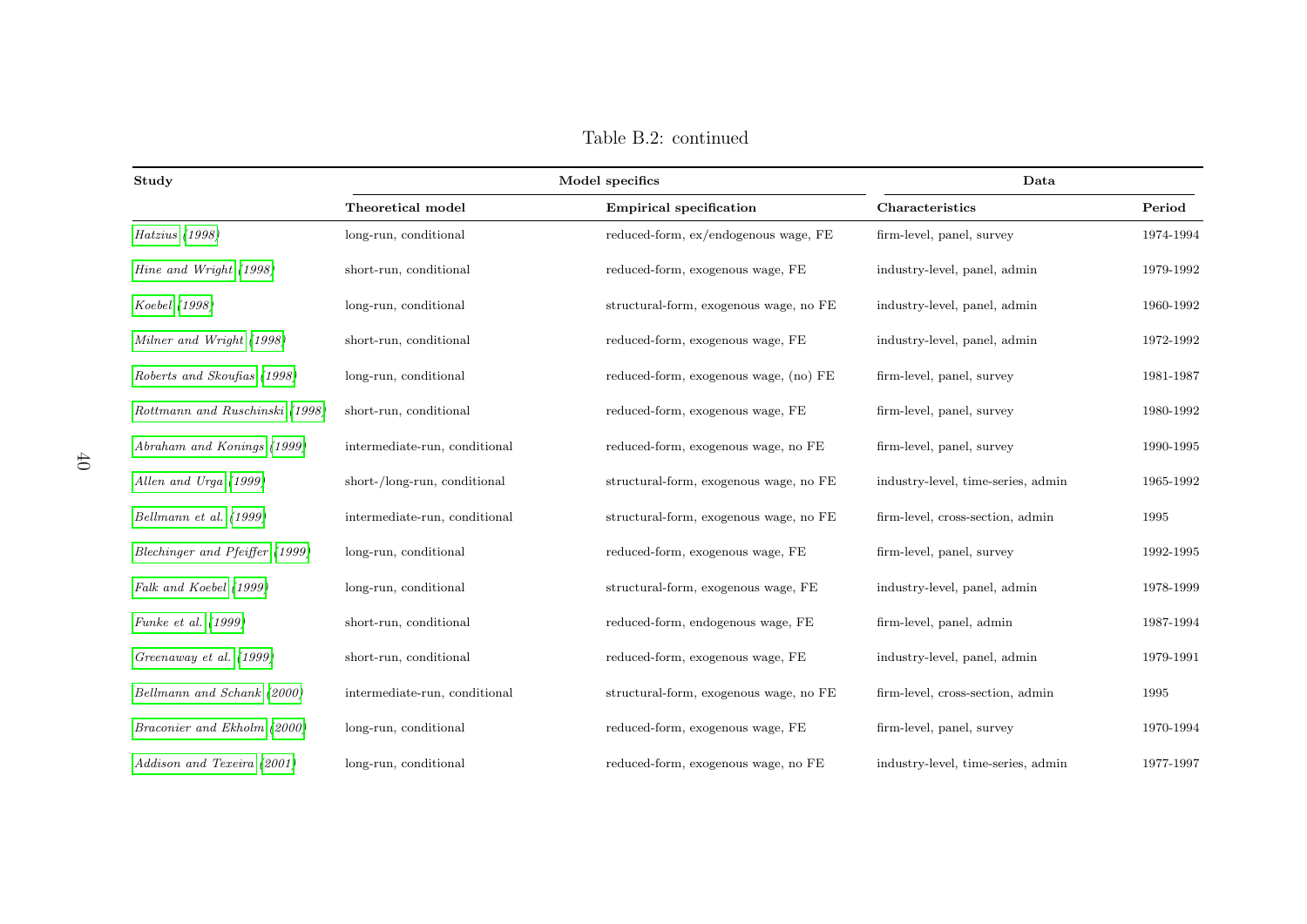|  |  | Table B.2: continued |
|--|--|----------------------|
|--|--|----------------------|

| Study                         |                                      | Model specifics                                                          | Data                                |           |
|-------------------------------|--------------------------------------|--------------------------------------------------------------------------|-------------------------------------|-----------|
|                               | Theoretical model                    | <b>Empirical specification</b>                                           | Characteristics                     | Period    |
| Falk (2001)                   | intermediate-run, conditional        | reduced-form, exogenous wage, FE                                         | firm-level, panel, survey           | 1995-1997 |
| Falk and Koebel (2001)        | short-/intermediate-run, conditional | structural-form, exogenous wage, FE                                      | industry-level, panel, admin        | 1976-1995 |
| Krishna et al. (2001)         | intermediate-run, unconditional      | reduced-form, ex/endogenous wage, FE                                     | firm-level, panel, admin            | 1983-1986 |
| Slaughter (2001)              | intermediate-run, unconditional      | reduced-form, exogenous wage, FE                                         | industry-level, panel, admin        | 1961-1991 |
| Bellmann et al. (2002)        | intermediate-run, conditional        | structural-form, exogenous wage, no FE                                   | firm-level, panel, admin            | 1993-1998 |
| Falk and Koebel (2002)        | intermediate-run, conditional        | structural-form, exogenous wage, FE                                      | industry-level, panel, admin        | 1978-1990 |
| Koebel (2002)                 | long-run, conditional                | structural-form, exogenous wage, FE                                      | industry-level, panel, admin        | 1978-1990 |
| Bruno et al. $(2003)$         | short-/long-run, conditional         | reduced-form, exogenous wage, FE                                         | industry-level, panel, admin        | 1970-1996 |
| Koebel et al. $(2003)$        | long-run, conditional                | structural-form, exogenous wage, FE                                      | industry-level, panel, admin        | 1978-1990 |
| Barba Navaretti et al. (2003) | short-run, conditional               | reduced-form, exogenous wage, FE                                         | firm-level, panel, survey           | 1993-2000 |
| Ogawa (2003)                  | short-run, conditional               | reduced-form, endogenous wage, FE                                        | firm-level, panel, survey           | 1993-1998 |
| Bernal and Cardenas (2004)    | short-run, conditional               | reduced-form, ex/endogenous, (no) FE                                     | firm-/industry-level, panel, survey | 1978-1991 |
| Cassoni et al. $(2004)$       | short-/long-run, conditional         | structural-/reduced-form, ex/endogenous, FE industry-level, panel, admin |                                     | 1975-1997 |
| Falk and Koebel (2004)        | intermediate-run, conditional        | structural-form, exogenous wage, FE                                      | industry-level, panel, admin        | 1978-1994 |
| Konings and Murphy (2004)     | short-/long-run, conditional         | reduced-form, exogenous wage, FE                                         | firm-level, panel, survey           | 1993-1998 |
| Mondino and Montoya (2004)    | short-run, conditional               | reduced-form, ex/endogenous wage, FE                                     | firm-level, panel, survey           | 1990-1996 |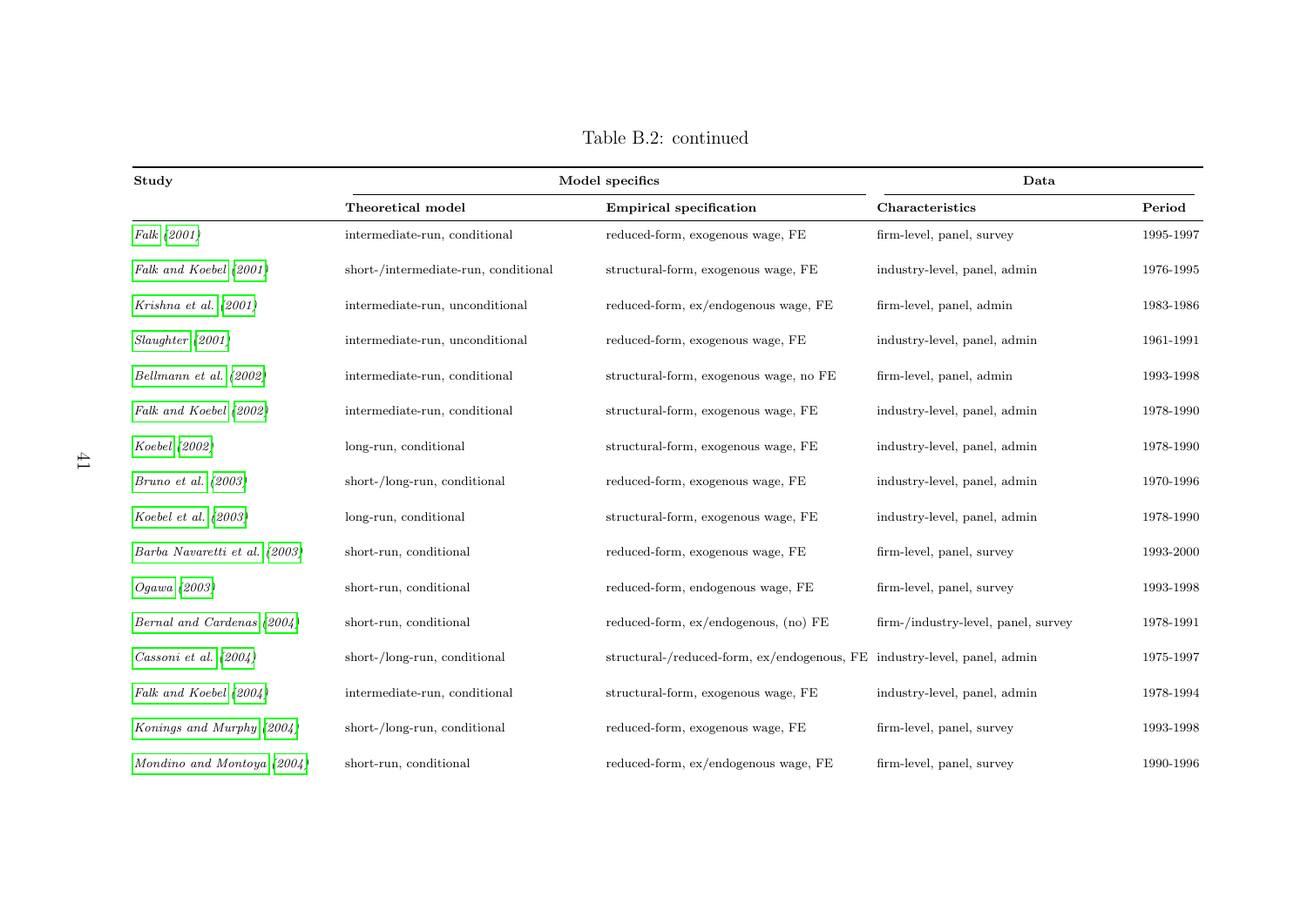|  | Table B.2: continued |
|--|----------------------|
|  |                      |

| Study                         |                                          | Model specifics                          | Data                                                     |           |  |
|-------------------------------|------------------------------------------|------------------------------------------|----------------------------------------------------------|-----------|--|
|                               | Theoretical model                        | <b>Empirical specification</b>           | Characteristics                                          | Period    |  |
| Saavedra and Torero (2004)    | short-/long-run, conditional             | reduced-form, exogenous wage, (no) FE    | firm-/industry-level, panel, survey                      | 1987-1997 |  |
| Addison and Texeira (2005)    | short-/long-run, (un)conditional         | reduced-form, endogenous wage, (no) FE   | firm-/industry-level, panel/time-series, admin 1977-2001 |           |  |
| Amiti and Wei (2005)          | short-/long-run, (un)conditional         | reduced-form, exogenous wage, FE         | industry-level, panel, admin                             | 1995-2001 |  |
| Arnone et al. (2005)          | short-run, (un)conditional               | reduced-form, endogenous wage, FE        | firm-level, panel, survey                                | 1998-2002 |  |
| Basu et al. (2005)            | short-/long-run, conditional             | reduced-form, endogenous wage, FE        | firm-level, panel, admin                                 | 1989-1993 |  |
| Becker et al. $(2005)$        | intermediate-run, conditional            | structural-form, exogenous wage, no FE   | firm-level, cross-section, admin/survey                  | 1998/2000 |  |
| Bruno and Falzoni (2005)      | short-/long-run, conditional             | reduced-form, ex/endogenous wage, FE     | industry-level, panel, admin                             | 1970-1997 |  |
| Fajnzylber and Maloney (2005) | long-run, unconditional                  | reduced-form, endogenous wage, FE        | firm-level, panel, survey                                | 1977-1995 |  |
| Falk and Wolfmayr (2005)      | long-run, conditional                    | reduced-form, exogenous wage, FE         | industry-level, panel, admin                             | 1995-2000 |  |
| Fu and Balasubramanyam (2005) | short-run, conditional                   | reduced-form, exogenous wage, FE         | industry-level, panel, survey                            | 1987-1998 |  |
| Görg and Hanley (2005)        | short-run, conditional                   | reduced-form, ex/endogenous, FE          | firm-level, panel, survey                                | 1990-1995 |  |
| Hijzen et al. $(2005)$        | intermediate-run, conditional            | structural-form, exogenous wage, (no) FE | industry-level, panel, survey                            | 1982-1996 |  |
| Amiti and Wei (2006)          | short-/intermediate-run, (un)conditional | reduced-form, exogenous wage, FE         | industry-level, panel, admin                             | 1992-2000 |  |
| Bellmann and Pahnke (2006)    | short-run, conditional                   | reduced-form, exogenous wage, FE         | firm-level, panel, admin                                 | 1996-2004 |  |
| Blien et al. $(2006)$         | short-/intermediate-run, conditional     | reduced-form, exogenous wage, FE         | firm-level, panel, admin                                 | 1993-2002 |  |
| Ekholm and Hakkala (2006)     | intermediate, conditional                | structural-form, exogenous wage, no FE   | industry-level, panel, admin                             | 1995-2000 |  |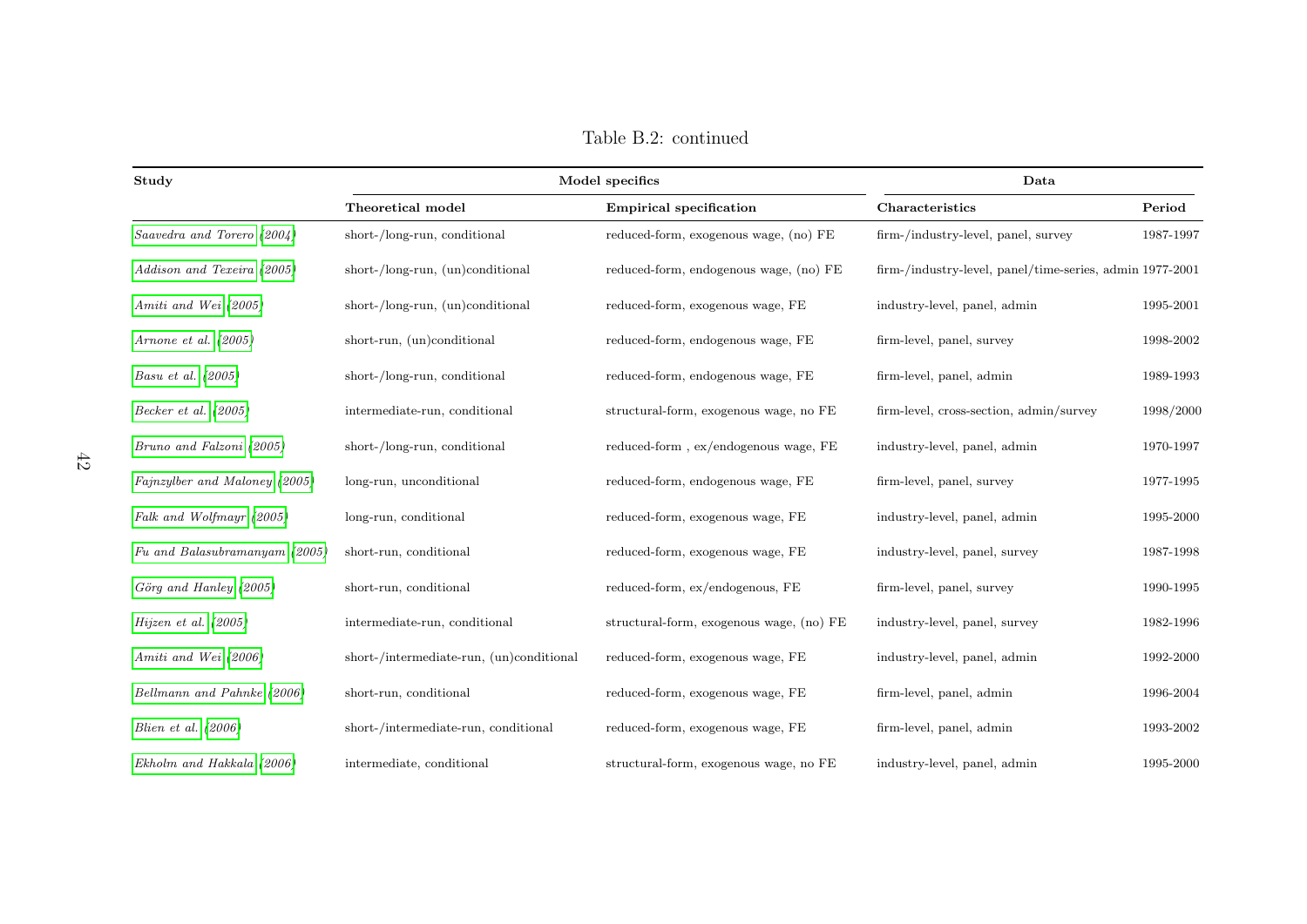| Study                           |                                   | Model specifics                                                        | Data                              |            |  |
|---------------------------------|-----------------------------------|------------------------------------------------------------------------|-----------------------------------|------------|--|
|                                 | Theoretical model                 | <b>Empirical specification</b>                                         | Characteristics                   | Period     |  |
| Koebel (2006)                   | long-run, conditional             | structural-form, exogenous wage, FE                                    | industry-level, panel, admin      | 1976-1995  |  |
| Harrison and McMillan (2006)    | intermediate-run, (un)conditional | structural-/reduced-form, exogenous wage, FE firm-level, panel, survey |                                   | 1982-1999  |  |
| $Crino$ (2007)                  | intermediate-run, conditional     | structural-form, ex/endogenous wage, FE                                | industry-level, panel, admin      | 1990-2004  |  |
| Haouas and Yaqoubi (2007)       | intermediate-run, unconditional   | reduced-form, exogenous wage, (no) FE                                  | industry-level, panel, admin      | 1971-1996  |  |
| Hasan et al. $(2007)$           | intermediate-run, conditional     | reduced-form, exogenous wage, FE                                       | industry-level, panel, survey     | 1980-1997  |  |
| Lachenmaier and Rottmann (2007) | long-run, conditional             | exogenous wage, FE                                                     | firm-level, panel, survey         | 1982-2003  |  |
| Molnar and Taglioni (2007)      | short-/long-run, conditional      | reduced-form, ex/endogenous, FE                                        | industry-level, panel, admin      | 1993-2003  |  |
| Aquilar and Rendon (2008)       | long-run, unconditional           | reduced-form, ex/endogenous wage, no FE                                | firm-level, cross-section, survey | 2004       |  |
| Jacobi and Schaffner (2008)     | intermediate-run, conditional     | structural-form, exogenous wage, FE                                    | industry-level, panel, admin      | 1999-2005  |  |
| Micevska (2008)                 | short-run, conditional            | reduced-form, exogenous wage, FE                                       | firm-level, panel, admin          | 1994-1999  |  |
| Onaran (2008)                   | short-/long-run, conditional      | reduced-form, ex/endogenous wage, FE                                   | industry-level, panel, admin      | 1999-2004  |  |
| Görg et al. (2009)              | short-run, conditional            | reduced-form, ex/endogenous wage, (no) FE                              | firm-level, panel, survey         | 1983-1998  |  |
| Godart et al. (2009)            | short-run, conditional            | reduced-form, exogenous wage, (no) FE                                  | firm-level, panel, survey         | 1997-2005  |  |
| Aguilar and Rendon (2010)       | long-run, unconditional           | reduced-form, ex/endogenous wage, no FE                                | firm-level, cross-section, survey | $\,2004\,$ |  |
| Brixy and Fuchs (2010)          | short-run, conditional            | reduced-form, exogenous wage, FE                                       | firm-level, panel, survey         | 2001-2006  |  |
| Buch and Lipponer (2010)        | short-run, conditional            | reduced-form, endogenous wage, FE                                      | firm-level, panel, survey         | 1997-2004  |  |